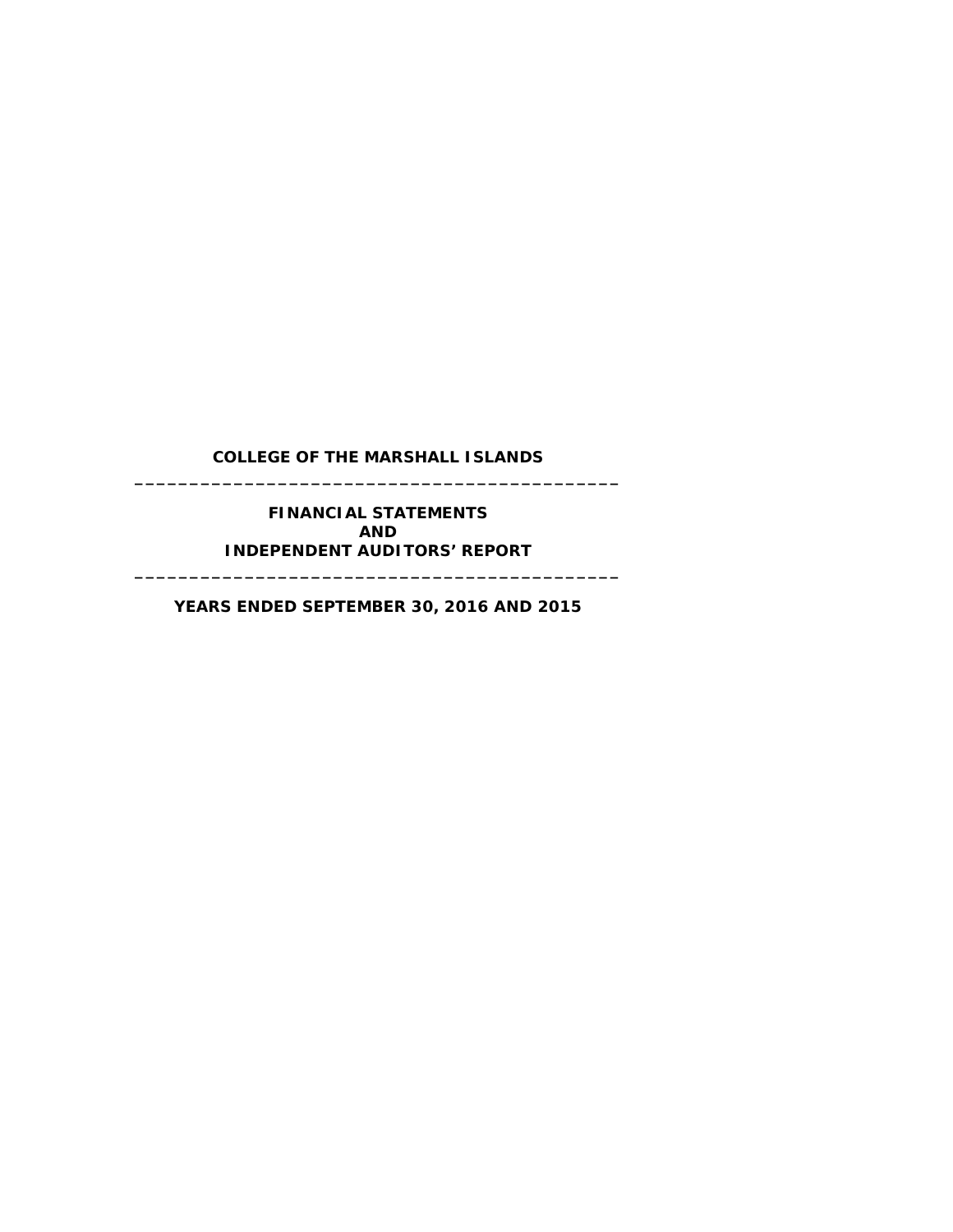# Table of Contents Years Ended September 30, 2016 and 2015

|      |                                                                                                                                                                                                                                             | Page |
|------|---------------------------------------------------------------------------------------------------------------------------------------------------------------------------------------------------------------------------------------------|------|
| I.   | INDEPENDENT AUDITORS' REPORT                                                                                                                                                                                                                | 1    |
| Н.   | MANAGEMENT'S DISCUSSION AND ANALYSIS                                                                                                                                                                                                        | 3    |
| III. | <b>FINANCIAL STATEMENTS:</b>                                                                                                                                                                                                                |      |
|      | <b>Statements of Net Position</b>                                                                                                                                                                                                           | 12   |
|      | Statements of Revenues, Expenses and Changes in Net Position                                                                                                                                                                                | 13   |
|      | <b>Statements of Cash Flows</b>                                                                                                                                                                                                             | 14   |
|      | Notes to Financial Statements                                                                                                                                                                                                               | 16   |
| IV.  | INDEPENDENT AUDITOR'S REPORTS ON COMPLIANCE WITH<br><b>LAWS AND REGULATIONS</b>                                                                                                                                                             |      |
|      | Independent Auditors' Report on Internal Control Over<br>Financial Reporting and on Compliance and Other Matters<br>Based on an Audit of Financial Statements Performed in<br>Accordance with Government Auditing Standards                 | 28   |
|      | Independent Auditors' Report on Compliance For Each Major<br>Report<br>Internal<br>Federal<br>Program;<br>on<br>Control<br>Over<br>Compliance; and Report on Schedule of Expenditures of<br>Federal Awards Required by the Uniform Guidance | 30   |
|      | Schedule of Expenditures of Federal Awards                                                                                                                                                                                                  | 33   |
|      | Notes to Schedule of Expenditures of Federal Awards                                                                                                                                                                                         | 35   |
|      | Schedule of Findings and Questioned Costs                                                                                                                                                                                                   | 36   |
|      | <b>Corrective Action Plan</b>                                                                                                                                                                                                               | 39   |
|      | Schedule of Prior Audit Findings                                                                                                                                                                                                            | 40   |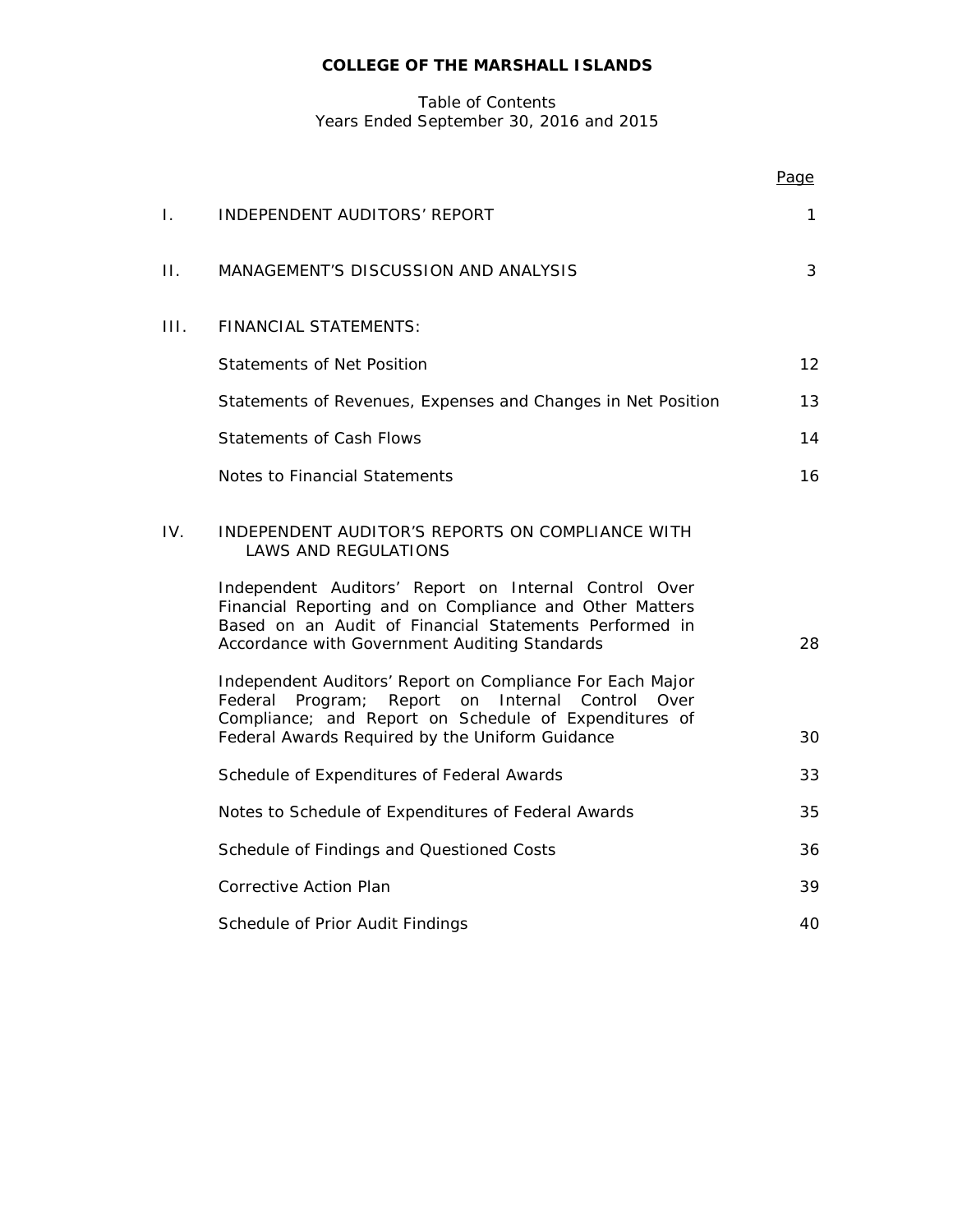# **Deloitte**.

Deloitte & Touche LLP 361 South Marine Corps Drive Tamuning, GU 96913 USA

Tel: +1 (671) 646-3884 Fax: +1 (671) 649-4265

www.deloitte.com

# **INDEPENDENT AUDITORS' REPORT**

Board of Regents College of the Marshall Islands:

# **Report on the Financial Statements**

We have audited the accompanying financial statements of the College of the Marshall Islands (the College), a component unit of the Republic of the Marshall Islands, which comprise the statements of net position as of September 30, 2016 and 2015, and the related statements of revenues, expenses and changes in net position and of cash flows for the years then ended, and the related notes to the financial statements.

# *Management's Responsibility for the Financial Statements*

Management is responsible for the preparation and fair presentation of these financial statements in accordance with accounting principles generally accepted in the United States of America; this includes the design, implementation, and maintenance of internal control relevant to the preparation and fair presentation of financial statements that are free from material misstatement, whether due to fraud or error.

#### *Auditors' Responsibility*

Our responsibility is to express an opinion on these financial statements based on our audits. We conducted our audits in accordance with auditing standards generally accepted in the United States of America and the standards applicable to financial audits contained in *Government Auditing Standards,* issued by the Comptroller General of the United States. Those standards require that we plan and perform the audit to obtain reasonable assurance about whether the financial statements are free from material misstatement.

An audit involves performing procedures to obtain audit evidence about the amounts and disclosures in the financial statements. The procedures selected depend on the auditor's judgment, including the assessment of the risks of material misstatement of the financial statements, whether due to fraud or error. In making those risk assessments, the auditor considers internal control relevant to the entity's preparation and fair presentation of the financial statements in order to design audit procedures that are appropriate in the circumstances, but not for the purpose of expressing an opinion on the effectiveness of the entity's internal control. Accordingly, we express no such opinion. An audit also includes evaluating the appropriateness of accounting policies used and the reasonableness of significant accounting estimates made by management, as well as evaluating the overall presentation of the financial statements.

We believe that the audit evidence we have obtained is sufficient and appropriate to provide a basis for our audit opinion.

#### *Opinion*

In our opinion, the financial statements referred to above present fairly, in all material respects, the financial position of the College as of September 30, 2016 and 2015, and the results of its operations and its cash flows for the years then ended in accordance with accounting principles generally accepted in the United States of America.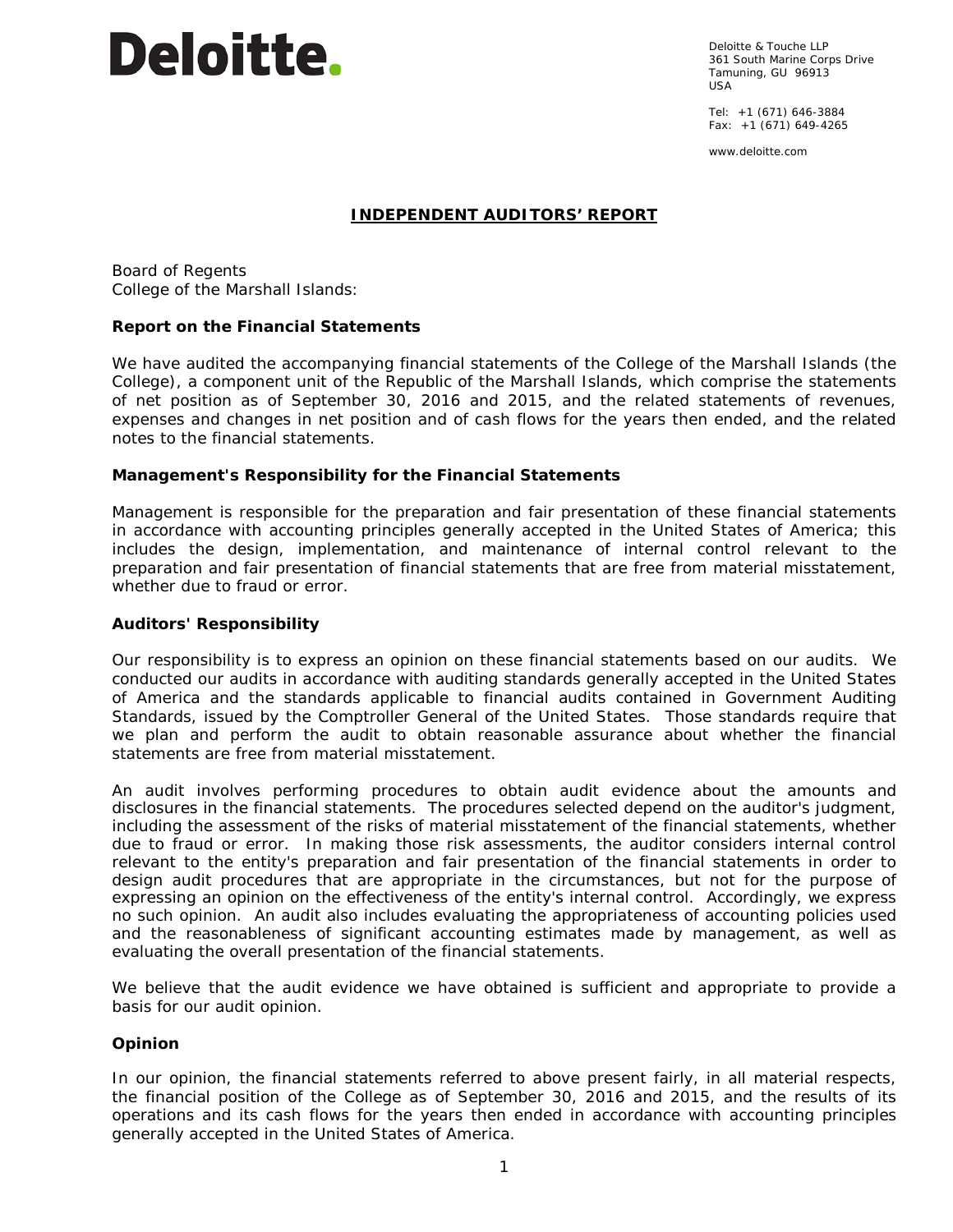# Deloitte.

# *Emphasis-of-Matters*

# *Implementation of New Accounting Standards*

As discussed in Note 2 to the financial statements, the College adopted Governmental Accounting Standards Board (GASB) Statement No. 72, *Fair Value Measurement and Application*, effective October 1, 2014.

# *Going Concern*

The accompanying financial statements have been prepared assuming that the College will continue as a going concern. As discussed in Note 10 to the financial statements, the College has suffered recurring losses from operations and has a deficient unrestricted net position that raises substantial doubt about its ability to continue as a going concern. Management's plans in regards to these matters are also described in Note 10 to the financial statements. The financial statements do not include any adjustments that might result from the outcome of this uncertainty.

Our opinion is not modified with respect to these matters.

# *Other Matters*

# *Required Supplementary Information*

Accounting principles generally accepted in the United States of America require that the Management's Discussion and Analysis on pages 3 through 11 be presented to supplement the financial statements. Such information, although not a part of the financial statements, is required by the GASB who considers it to be an essential part of financial reporting for placing the financial statements in an appropriate operational, economic, or historical context. We have applied certain limited procedures to the required supplementary information in accordance with auditing standards generally accepted in the United States of America, which consisted of inquiries of management about the methods of preparing the information and comparing the information for consistency with management's responses to our inquiries, the financial statements, and other knowledge we obtained during our audit of the financial statements. We do not express an opinion or provide any assurance on the information because the limited procedures do not provide us with sufficient evidence to express an opinion or provide any assurance.

# **Other Reporting Required by** *Government Auditing Standards*

In accordance with *Government Auditing Standards*, we have also issued our report dated May 5, 2017, on our consideration of the College's internal control over financial reporting and on our tests of its compliance with certain provisions of laws, regulations, contracts, and grant agreements and other matters. The purpose of that report is to describe the scope of our testing of internal control over financial reporting and compliance and the results of that testing, and not to provide an opinion on internal control over financial reporting or on compliance. That report is an integral part of an audit performed in accordance with *Government Auditing Standards* in considering the College's internal control over financial reporting and compliance.

May 5, 2017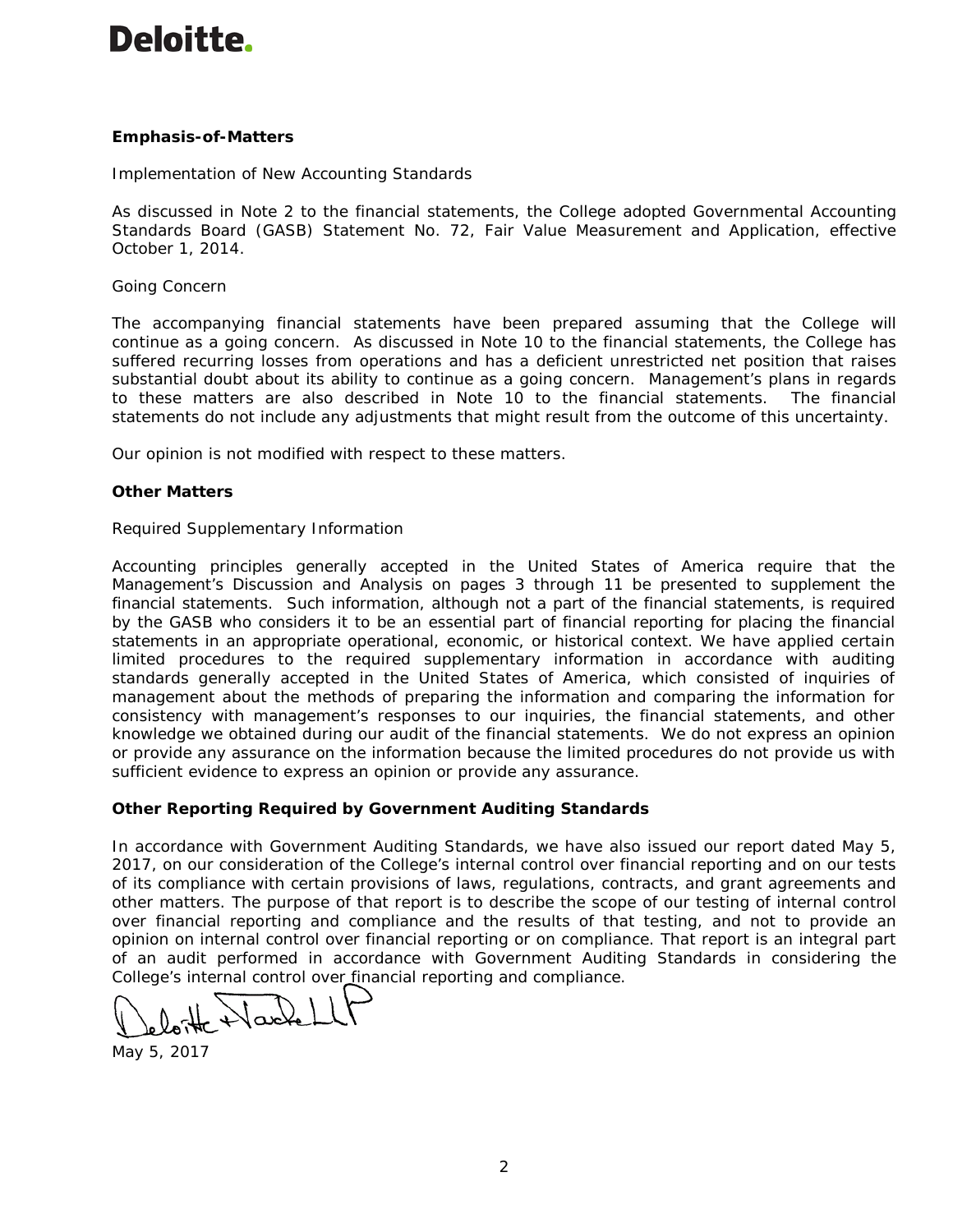Management's Discussion and Analysis Years Ended September 30, 2016 and 2015

# *Introduction*

This section of the College of the Marshall Islands (the "College" or "CMI") Annual Financial Report presents an analysis of the financial activities of the College for fiscal year ended September 30, 2016. This discussion has been prepared by management along with the financial statements and related footnote disclosures and should be read in conjunction with them. Consequently, management assumes full responsibility for the completeness and reliability of the information presented in this report. This discussion is designed to focus on current activities, resulting changes and current known facts.

# *Accounting Standards*

In June 1999, the Governmental Accounting Standards Board (GASB) released Statement No. 34 "*Basic Financial Statements-and Management's Discussion and Analysis-for State and Local Governments*" which established a new reporting format for governmental financial statements. Statement No. 34 requires a comprehensive one-column look at the entity as a whole, along with recognition of depreciation on capital assets. In November 1999, GASB issued Statement No. 35 "*Basic Financial Statements-and Management's Discussion and Analysis-for Public Colleges and Universities*," which established new reporting standards for public colleges and universities.

In 2003, the College implemented Governmental Accounting Standards Board Standard 35 (GASB 35). With the new standard, the College's funds are now presented in the financial statements, just as in a business concern. This contrasts with the accounting by funds presentation from previous years.

For 2009, the College presents three years of financial statements in accordance with GASB 35 standards, allowing comparisons of year-to-year performance. The following is Management's Discussion and Analysis of the College's financial performance during the fiscal year ended September 30, 2016, as compared to two Fiscal Years 2015 and 2014.

#### *Overview of the Financial Statements*

This discussion and analysis is intended to serve as an introduction to College of the Marshall Islands' basic financial statements, which are comprised of entity-wide financial statements prepared in accordance with the accrual basis of accounting, and notes to the financial statements. This report also contains other supplementary information in addition to the basic financial statements themselves.

The entity-wide financial statements are designed to provide readers with a broad overview of the College's finances, in a manner similar to a private-sector business. These statements focus on the financial condition of the College, the results of operations, and cash flows of the College as a whole. The entity-wide statements are comprised of the following:

• The *Statement of Net Position* presents information on all of the College's assets and liabilities, with the difference between the two reported as *net position*. Over time, increases or decreases in net position are indicators of the improvement or erosion of the College's financial health when considered along with non-financial facts such as enrollment levels and the condition of the facilities.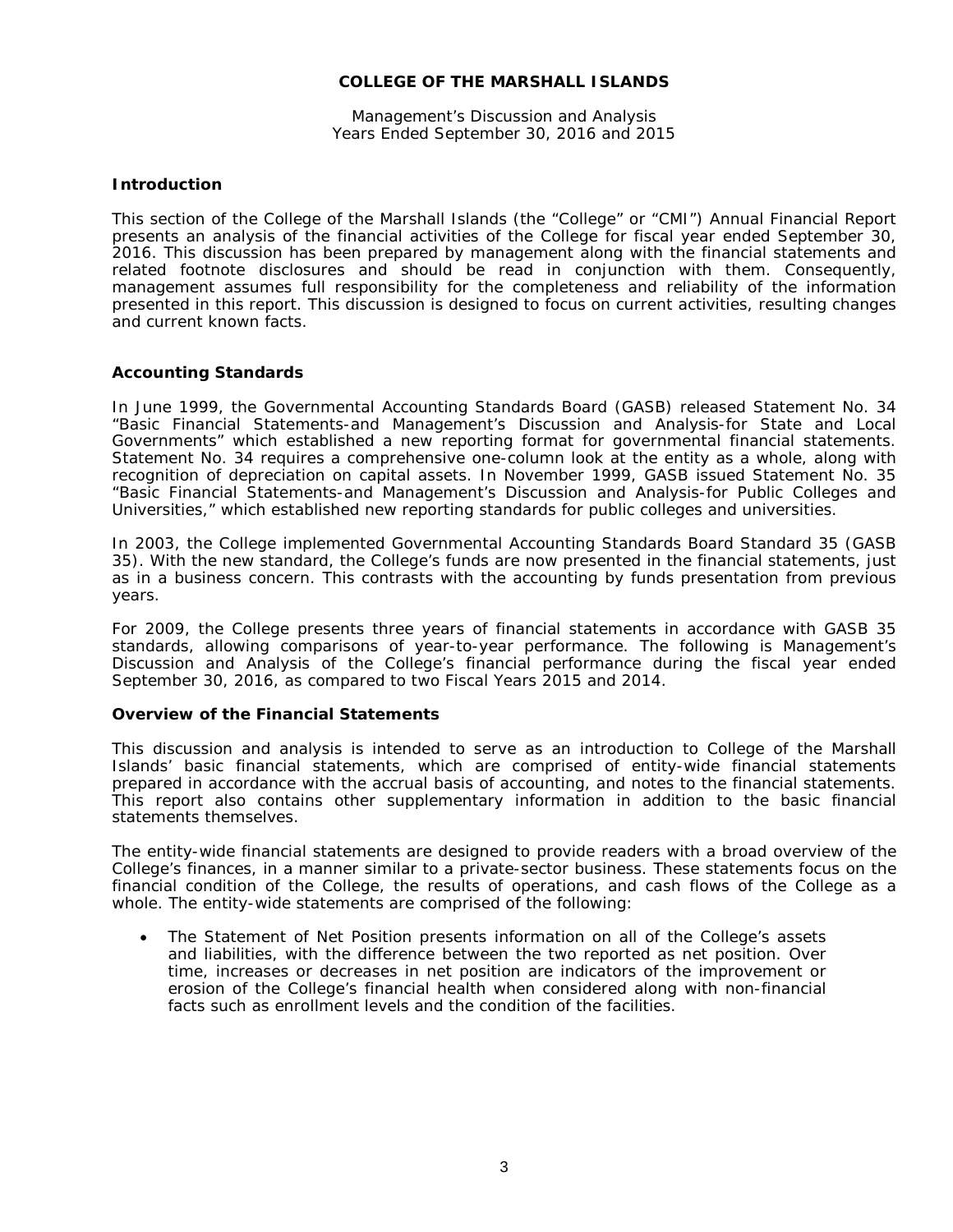#### Management's Discussion and Analysis, Continued Years Ended September 30, 2016 and 2015

- The *Statement of Revenues, Expenses and Changes in Net Position* presents the revenues earned and the expenses incurred during the year. All changes in net position are reported under accrual basis of accounting, or as soon as underlying events giving rise to the changes occur, regardless of the timing when the cash is received or disbursed. Thus, revenues and expenses are reported in the statement for some items that will result in cash flows in future fiscal periods. The utilization of long-lived assets is reflected in the financial statements as depreciation, which amortizes the cost of the capital asset over the expected useful life. Revenues and expenses are reported as either operating or non-operating with operating revenues primarily coming from tuition.
- The *Statement of Cash Flows* presents information on cash flows from operating activities, non-capital financial activities, capital, financing activities and investing activities. It provides the net increase or decrease in cash between the beginning and the end of the fiscal year. This statement assists in evaluating financial viability and the College's ability to meet financial obligations as they become due.
- The Notes to the Basic Financial Statements provide additional information that is essential to a full understanding of the data provided in the entity-wide financial statements.

# *Financial Highlights*

There are many factors used to evaluate the financial health of the College. These include its strategic direction, financial position, student enrollment, human resources, facilities, institutional capacity, and spending behaviors. In evaluating the College's financial position, one of the most important questions is whether the institution is financially better off at the beginning of the year or at the end of the year. Although the College's FY2016 net position had a modest decline of \$68,355 or .04% compared to the previous year, other financial indicators show that the College's overall financial position continuously improved.

#### *Statement of Net Position*

The Statement of Net Position represents the overall financial condition of the College at the end of September 30, 2016. Total net position represents the difference between total assets and total liabilities and is one of the indicators of the current financial condition of the College. Readers of the Statement of Net Position are able to determine the assets available to continue the operation of the College. Over time, changes in net position are indicators of the improvement or erosion of the College's financial health when considered along with non-financial facts, such as enrollment changes and the conditions of the facilities.

The assets and liabilities are categorized between current and noncurrent. Current assets and current liabilities mature or become payable within the normal 12-month accounting cycles while noncurrent assets and liabilities mature or become payable after 12-months. For September 30, 2016, the College's current assets consist primarily of cash, receivables, and inventories while noncurrent assets consist primarily of long-term investments and capital assets-including property, plant, and equipment maintained by the College. All of the College's liabilities are short term.

The Statement of Net Position presents the overall financial condition of CMI at the end of September 30, 2016. Total net position stood at \$16,878,009, which represents a slight decrease of \$68,355 or 0.04% from the year-ago level of \$16,946,364.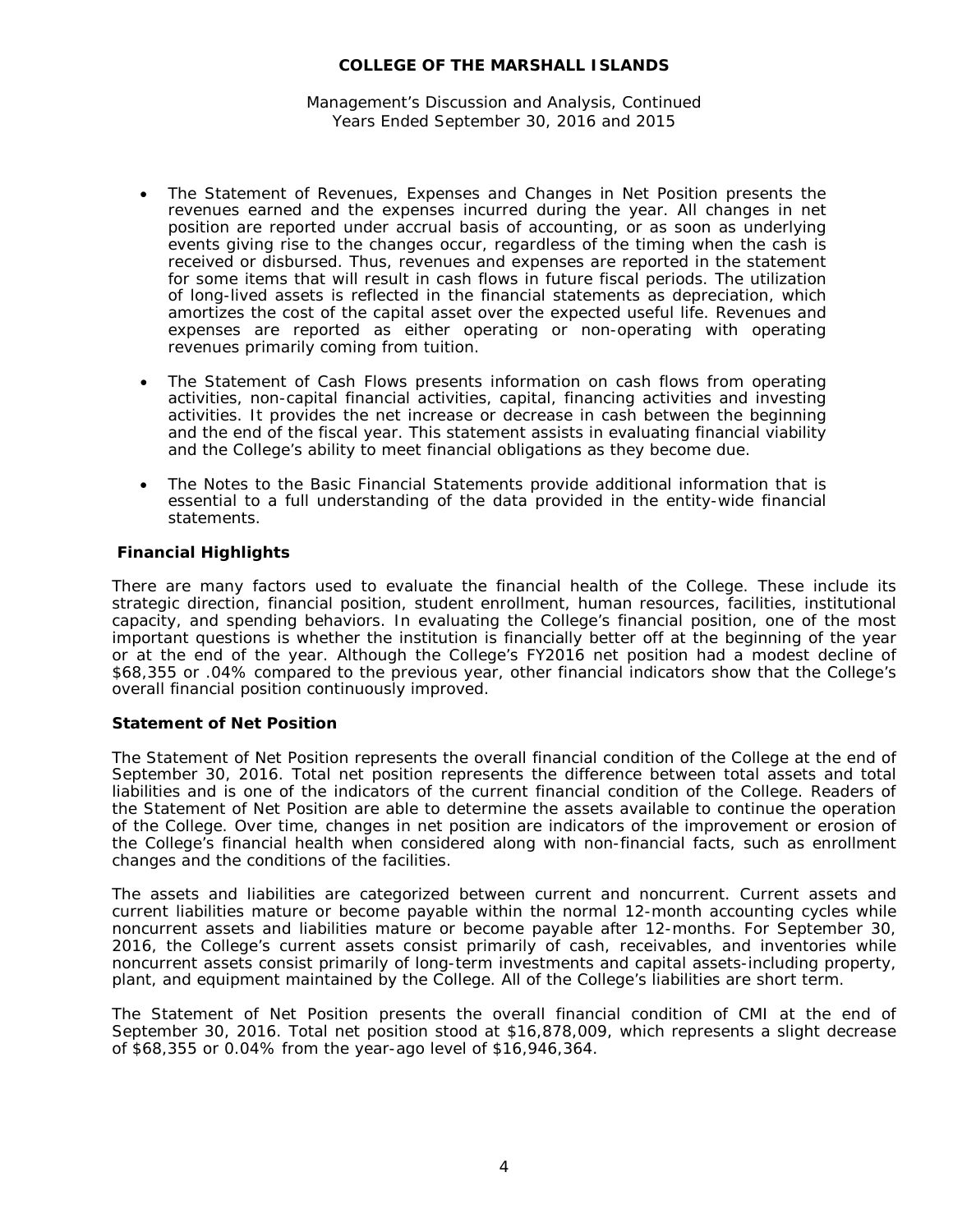Management's Discussion and Analysis, Continued Years Ended September 30, 2016 and 2015

| Table I                            |  |
|------------------------------------|--|
| Summary Statements of Net Position |  |

% change

|                                           | 2016             | 2015                        | 2014                        | $15 - 16$       | 14-15      |
|-------------------------------------------|------------------|-----------------------------|-----------------------------|-----------------|------------|
| Assets:                                   |                  |                             |                             |                 |            |
| Current assets                            | \$<br>3,308,070  | 3,052,823<br>$\mathfrak{L}$ | 2,844,945<br>$\mathfrak{L}$ | 8.36%           | 7.31%      |
| Investments                               | 1,164,819        | 1,021,926                   | 1,054,293                   | 13.98%          | (3.07%)    |
| Property, plant and equipment, net        | 15,336,532       | <u>16,314,230</u>           | 17,489,530                  | $(5.99\%)$      | $(6.72\%)$ |
| <b>Total Assets</b>                       | \$19,809,421     | \$20,388,979                | \$21,388,768                | $(2.77\%)$      | (4.67%)    |
| Liabilities:                              |                  |                             |                             |                 |            |
| <b>Current liabilities</b>                | \$2,931,412      | \$3,442,615                 | \$3,566,931                 | (14.48%)        | $(3.49\%)$ |
| <b>Total Liabilities</b>                  | 2,931,412        | 3,442,615                   | 3,566,931                   | (14.48%)        | $(3.49\%)$ |
| Net Position:                             |                  |                             |                             |                 |            |
| Net investment in capital assets          | 15,336,532       | 16,314,230                  | 17,489,530                  | $(5.99\%)$      | (6.72%)    |
| Restricted-Expendable                     | 626,941          |                             |                             | 100.00%         |            |
| Restricted-Nonexpendable                  | 1,164,819        | 1,021,926                   | 1,054,293                   | 13.98%          | (3.07%)    |
| Unrestricted                              | <u>(250,283)</u> | (389,792)                   | (721,986)                   | <u>(35.79%)</u> | (46.01%)   |
| <b>Total Net Position</b>                 | 16,878,009       | 16,946,364                  | <u>17,821,837</u>           | $(0.04\%)$      | $(4.91\%)$ |
| <b>Total Liabilities and Net Position</b> | \$19,809,421     | \$20,388,979                | <u>\$21,388,768</u>         | $(2.77\%)$      | (4.67%)    |

- A. Financial data for FY16 showed that total assets decreased by \$579,558 or 2.84% vis-à-vis FY15. This can be attributed to the following:
	- 1. The contraction of capital assets accounted for the bulk due to the significant provision of non-cash depreciation expense that reduced the net book value amounting to \$977,698 or 5.99 percentage points. Current assets and investments helped tame the shrinkage of the total assets by \$255,247 or 8.36% and \$142,893 or 13.98%, respectively. Listed below are the details of the changes in the components of total assets:
		- a) Increase in cash and cash equivalents by \$116,531 or 24.32% compared to prior year.
		- b) The accounts receivable and unbilled charges for FY16 of \$1,760,942 was better than the \$1,204,368 for FY15 by \$556,574 or 46.21%. The robust increase can be attributed to the following:
			- In light of FY16 reduced enrollment and Pell Grant awarded to students, a significant number of students became ineligible to receive Pell Grant for remedial courses as these students exceeded the 30-credit limit for remedial courses.
			- In prior years, approximately 95% to 99% of the students were covered with Pell Grants but in FY16, a growing number of ineligible students enrolled were not covered with Pell Grant due to the 30-credit limit for remedial courses.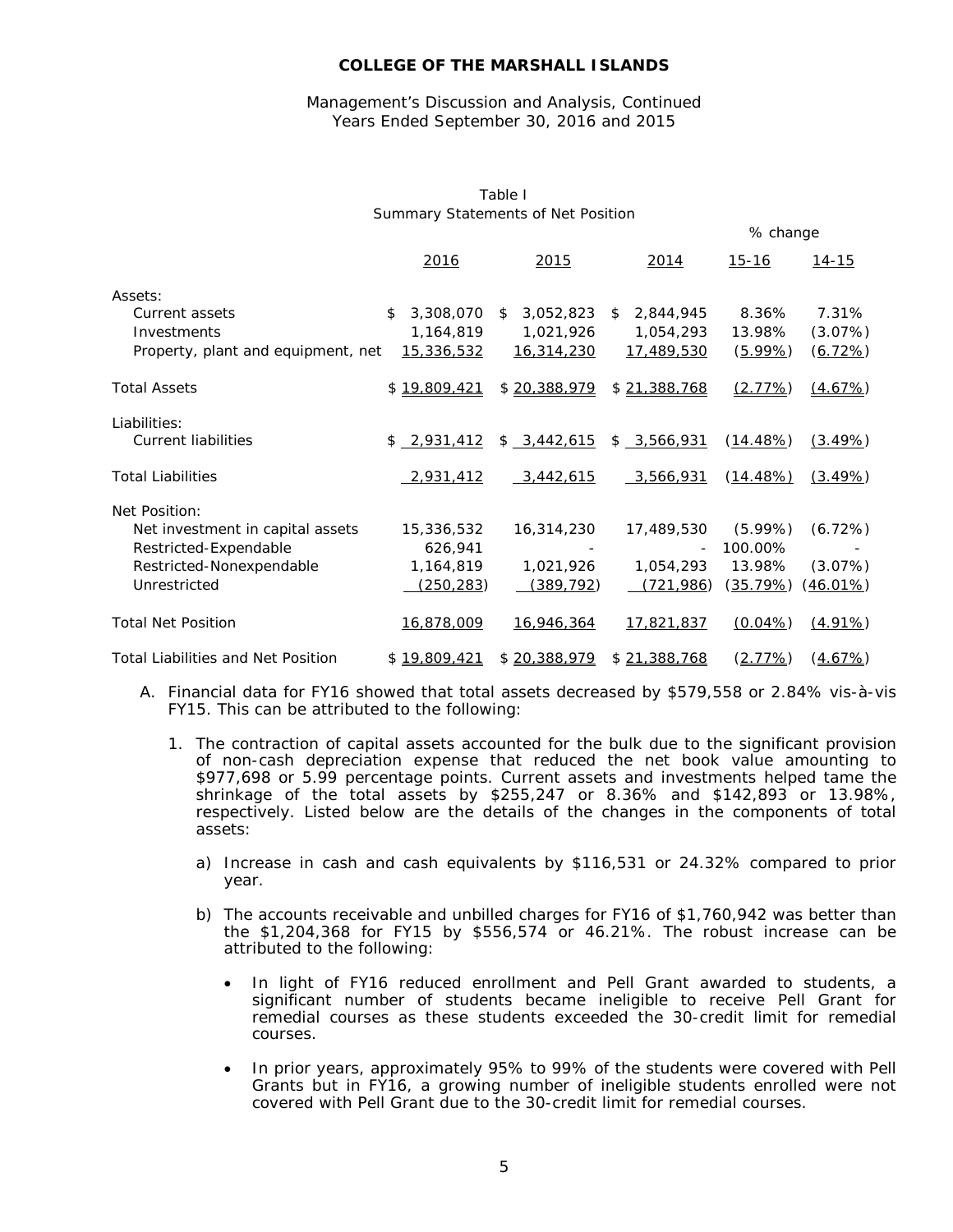Management's Discussion and Analysis, Continued Years Ended September 30, 2016 and 2015

- There was a significant decrease in Pell eligibility first-time-full-time students in FY16 compared to FY15 and there was an increase in number of ineligible students enrolled in this cohort.
- It is worthy to note that Pell Grant recipients per semester are as follows for FY16: Fall 15 (89%), Spring 16 (92%), and Summer 16 (69%). In comparison, the percentage of Pell Grant recipients per semester are as follows for FY15: Fall 14 (90%), Spring 15 (85%), and Summer 15 (71%).
- c) Prepaid expenses showed a decrease by \$151,846 or 48.87% due to liquidation of long-time prepayments from various vendors.
- d) Bookstore inventory registered a moderate increase by \$131,060 or 20.26%. With the centralization of all purchases at the Bookstore, the inventory is expected to grow in relation to enrollment figures and the need for materials and supplies of all CMI Departments, CMI employees, and the general public.
- 2. CMI's investments at \$1,164,819 for the current year were better than the \$1,021,926 recorded a year earlier by \$142,893 or 13.98%.
- 3. With the culmination of CMI's Capital Improvement Projects four (4) years ago, the capital assets continue to show a downward trend and this will likely continue in the succeeding years. For FY16, there was a moderate decrease in property, plant and equipment by \$977,698 or 5.99% due to the regular provision of depreciation expense on capital assets, which reduced the net book value of the capital assets. Please refer to note 6 to the financial statements for additional information.
- B. The scarcity and timing of the inflow of cash that perpetually hounds CMI still remains a major constraint in meeting its plans and programs but with CMI's conservative approach to its overall finances, it enables CMI to continue serving the students, vendors, employees and other government offices and agencies. The payments of financial obligations to these cohorts have to be prioritized and queued despite the privilege of an advance method of payment for Title IV funds and other federal grants. Nonetheless, CMI's financial performances continue to improve. For FY16, current liabilities dropped by 14.85% to \$2,931,412 from \$3,442,615 while current assets increased by 8.36% to \$3,308,070 from \$3,052,823 a year ago.
- C. The College has not incurred any long-term debt to date.
- D. One of the financial indicators that is used to measure the institution's financial capacities to meet current obligations is the current or liquidity ratio. At the end of September 30, 2016, the College's current ratio or liquidity ratio continues to improve at 1.13:1. This can be interpreted that CMI has 1 dollar and 13 cents in its coffers for every 1 dollar current obligation. This is a tremendous improvement compared to FY12, FY13, FY14, and FY15 which were pegged at 56 cents, 72 cents, 80 cents and 89 cents, respectively. The increasing trend on current or liquidity ratio demonstrates that CMI is on the right track to recovery.
- E. The net position is highlighted by the contraction of the negative unrestricted net position by \$139,509 or approximately 36% from FY15. The favorable outcome of unrestricted net position was a major development going forward since this has been CMI's bottleneck in FY12 and earlier years. This is the  $\overline{4}$ <sup>th</sup> year-in-a-row that CMI narrowed the gap following years of accumulated deficits in working capital.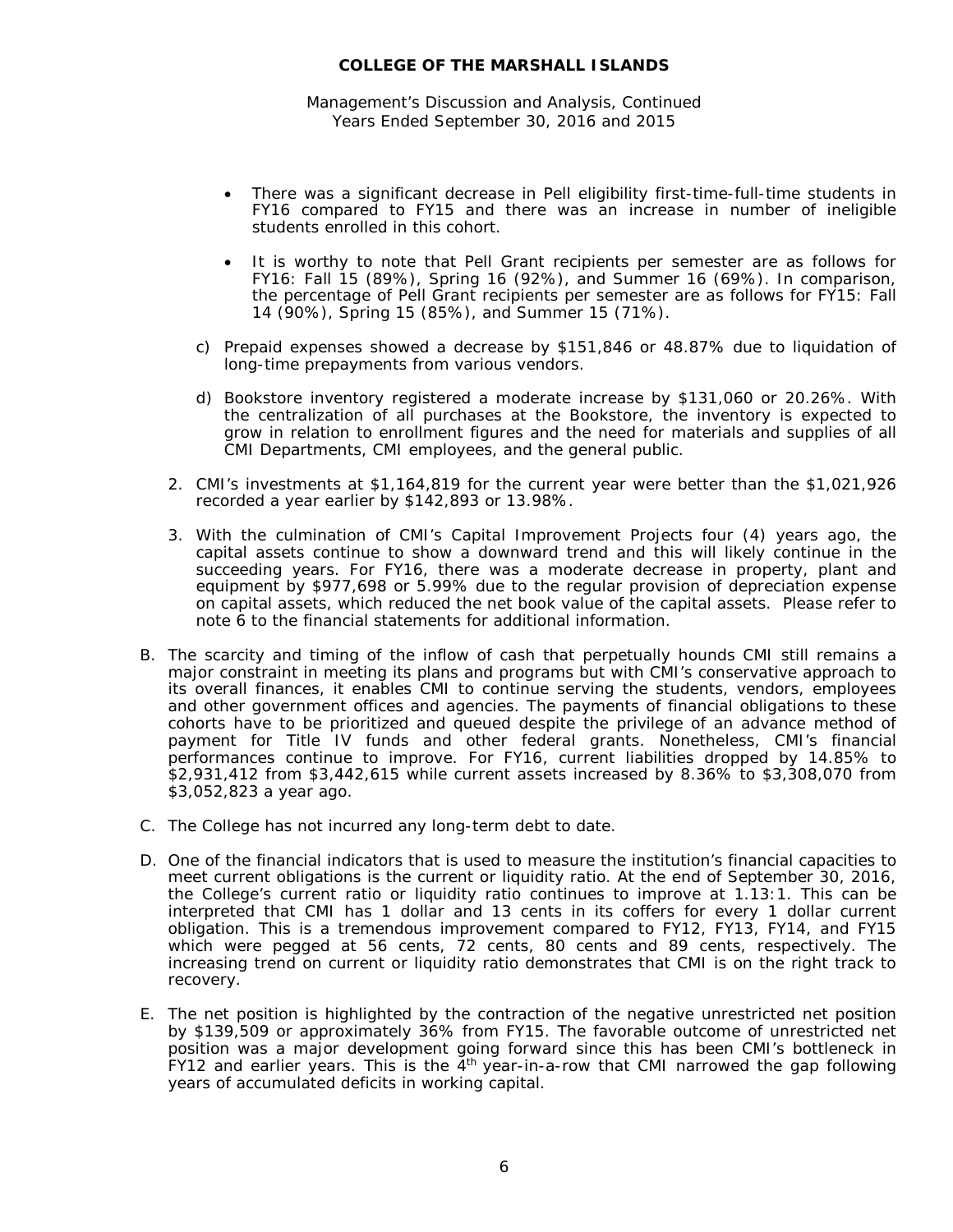#### Management's Discussion and Analysis, Continued Years Ended September 30, 2016 and 2015

#### *Statement of Revenues, Expenses and Changes in Net Position*

The purpose of this statement is to present the revenues earned and expenses incurred by the College, both operating and non-operating, as well as any other revenues, expenses, gains and losses received or spent by the institution over a period of time.

Operating revenues are earned for providing goods and/or services to the students, customers and various constituencies of the College. Operating expenses are incurred to acquire or produce the goods and services that are provided in return for operating revenues, thus carrying out the mandated mission of the College. Non-operating revenues are receipts for which no goods and/or services are provided. In the case of the College, there are two (2) mainstreams of non-operating revenues and these are the REPMAR Contributions and Other Pass-through Federal Grants (e.g., Compact Funds). These funds are appropriated and considered non-operating because they are given to the College without directly providing goods and/or services to the RMI government.

> Table II Summary Statements of Revenues, Expenses and Changes in Net Position

|                                                        |                               |   |                         |                               |           | % Change                     |                          |
|--------------------------------------------------------|-------------------------------|---|-------------------------|-------------------------------|-----------|------------------------------|--------------------------|
|                                                        | 2016                          |   | 2015                    | 2014                          | $15 - 16$ |                              | <u> 14-15</u>            |
| <b>Operating Revenues</b><br><b>Operating Expenses</b> | \$<br>7,919,466<br>11,305,557 | S | 7,951,882<br>11,801,210 | \$<br>8,405,781<br>12,345,797 |           | $(0.41\%)$<br><u>(4.20%)</u> | $(5.40\%)$<br>$(4.41\%)$ |
| <b>Operating Loss</b>                                  | (3,386,091)                   |   | (3,849,328)             | (3,940,016)                   | (12.03%)  |                              | $(2.30\%)$               |
| Non-operating revenues (expenses), net                 | 2,854,059                     |   | 2,754,384               | 2,835,116                     |           | 3.62%                        | (2.85%)                  |
| <b>Capital Contributions</b>                           | 463,677                       |   | 219,471                 | 309,596                       | 111.27%   |                              | $(29.11\%)$              |
| Special item-contribution to<br>CMI Foundation Inc.    |                               |   |                         | 995,486                       |           | 0.00%                        | <u>(100.00%)</u>         |
| Change in Net Position                                 | (68, 355)                     |   | (875, 473)              | 200,182                       | (92.19%)  |                              | (537.34%)                |
| Net position-beginning of year                         | 16,946,364                    |   | 17,821,837              | 17,621,655                    |           | <u>(4.91%)</u>               | 1.14%                    |
| Net position-end of year                               | \$16,878,009                  |   | \$16,946,364            | \$17,821,837                  |           | $(0.40\%)$                   | $(4.91\%)$               |

For FY16, total operating revenues showed a slight decrease by \$32,416 or 0.41% as compared to FY15. This decrement is attributed to the following:

- 1. There was a minimal decrease in student tuition and fees amounting to \$139,244 or 3.39%. This was the result of a decrease in the number of enrollment figures compared with FY15.
- 2. As a direct result of the decrease in enrollment figures and the growing number of ineligible students, the U.S. Federal Grants decreased by \$285,273 or 5.00%. In addition, private gifts, grants and donations slightly dropped by \$48,827 or 8.72%.
- 3. On the other hand, auxiliary enterprises remained virtually unchanged with the slight growth of \$25,317 or 2.98%. Compared to prior years, centralization of purchasing of office supplies and classroom supplies to the Bookstore has some positive financial impacts on the College. Other revenues settled at \$536,673 from a prior year of \$434,434 or a modest increment of \$102,239 or 23.53%.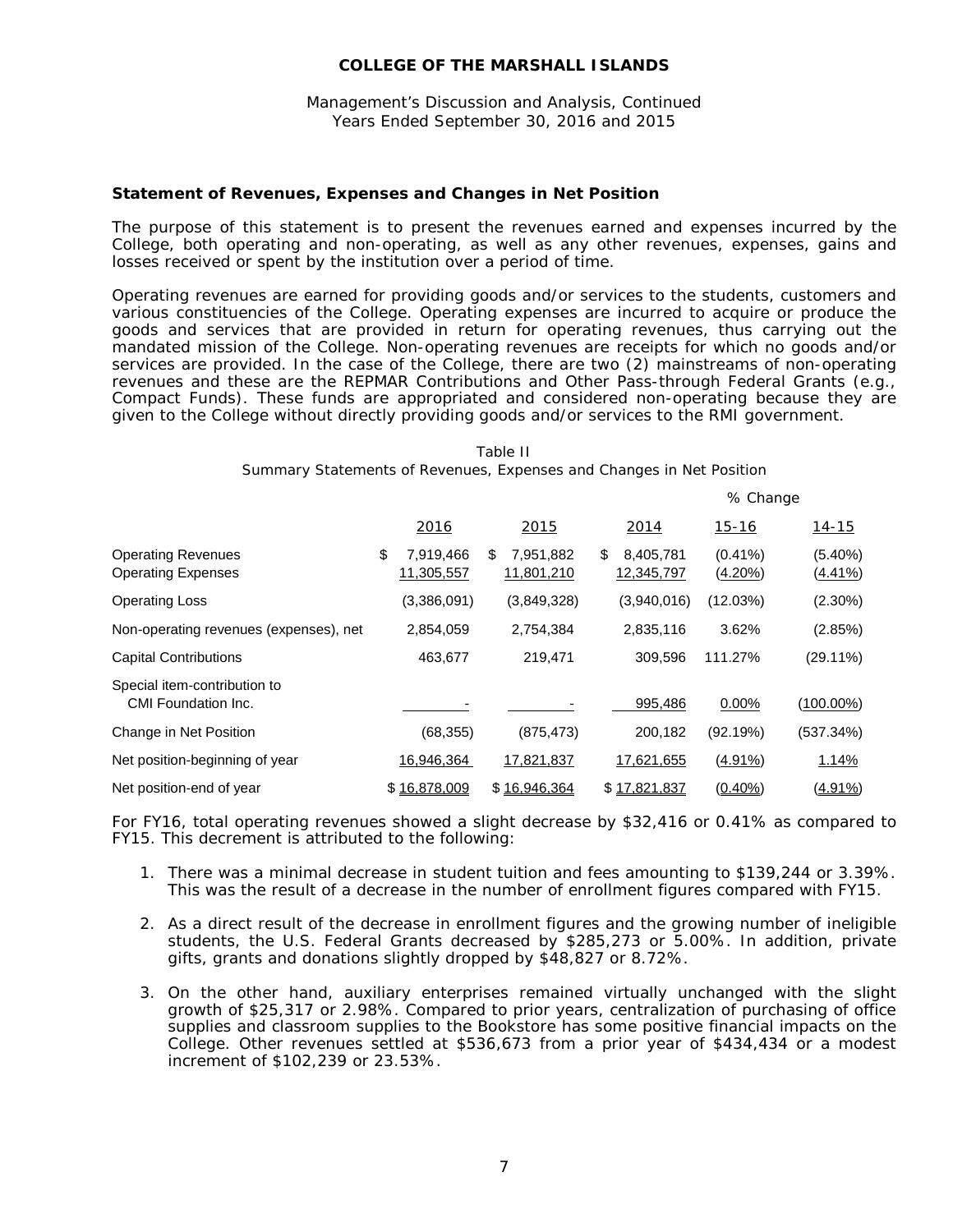#### Management's Discussion and Analysis, Continued Years Ended September 30, 2016 and 2015

Total operating expenses for FY16 decreased in the amount of \$495,653 or 4.2% in comparison with FY15. Major drivers of the decrement in numbers were Instruction (\$317,567 or 6.72%), academic support (\$72,345 or 12.68%), student services (\$58,176 or 11.91%), institutional support (\$109,278 or 4.46%) and auxiliary enterprises (\$77,646 or 7.63%). The only functional classification of expenses that registered an unfavorable increase was the operations and maintenance which was pegged at \$139,359 or 5.47%.

For FY16, total operating revenues was eclipsed by total operating expenses and it resulted in an operating loss of \$3,386,091 or a favorable decrease of \$463,237 or 12.03% from FY15.

CMI's non-operating revenues showed an upward swing by \$99,675 or 3.62%. This was brought about by the increase in investment income from a negative \$63,776 in FY15 to a positive \$52,499 in FY16 which was a major upswing of \$116,275 or 182.32%.

It is worthy to note that REPMAR Contributions and Compact Funds channeled through from the RMI government from the Compact of Free Association with the U.S. were classified as Non-Operating Revenues. CMI is a chartered governmental institution whose mission is to provide higher education services to the Marshall Islands and within the Pacific Rim. The College's operations depend heavily on the RMI government through the annual subsidies and has committed to provide an annual \$3 million subsidy (less audit fees) to CMI through an MOU signed on October 2015. For FY16, CMI received a total of \$2,805,667 for the annual subsidy (\$1,818,664) and compact money (\$987,003) from the RMI government which is slightly down by \$12,997 or 0.5% compared with FY15 figures.

Capital contributions include revenues received in the form of contributed capital assets, nonexchange grants and contributions restricted to capital purposes, fees and charges restricted to capital assets acquisition. For FY16, capital contributions increased by \$244,206 or 111.27% compared to FY15.

Change in net position for FY16 resulted in a substantial reduction in the negative amount by \$807,118 or 92.19% vis-à-vis FY15.

In summary, the net position for FY16 settled at \$16,878,009, down from \$16,946,364, a decrease of \$68,355 or 0.40%.

#### *Statement of Cash Flows*

The Statement of Cash Flows presents detailed information about cash receipts and cash payments of the College. This statement helps users of this report to assess the College's ability to generate future cash flows, the ability to meet obligations as they become due, and its need for external financing. It also shows how changes in balance sheet and income statement affect cash and cash equivalents, and breaks the analysis into operating, investing and financing activities.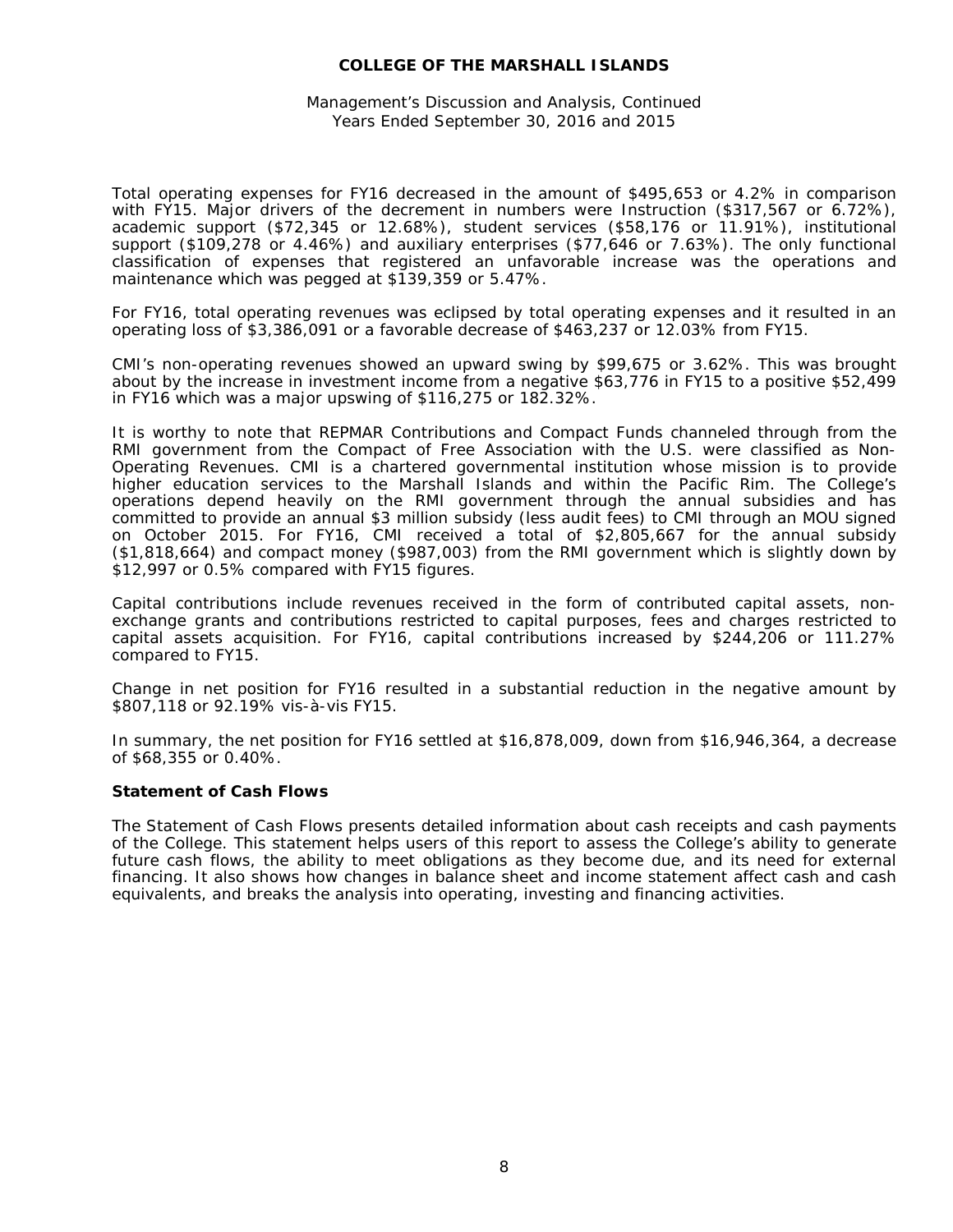Management's Discussion and Analysis, Continued Years Ended September 30, 2016 and 2015

# Table III Summary Statements of Cash Flows

|                                             |                   |                   |     |             | % Change     |             |
|---------------------------------------------|-------------------|-------------------|-----|-------------|--------------|-------------|
|                                             | 2016              | 2015              |     | 2014        | $15 - 16$    | 14-15       |
| Cash Provided by (Used in):                 |                   |                   |     |             |              |             |
| Operating activities                        | \$<br>(2,497,007) | \$<br>(3,064,644) | \$. | (3,333,464) | (18.52%)     | $(8.06\%)$  |
| Noncapital financing activities             | 2.805.697         | 2,866,811         |     | 2.812.007   | (2.13%)      | 1.95%       |
| Capital and related financing activities    | (101, 765)        | 160.966           |     | 230.615     | $(163.22\%)$ | (30.20%)    |
| Investing activities                        | (90, 394)         | (31,409)          |     | (23, 842)   | 187.80%      | 31.74%      |
| Net change in cash and cash equivalents     | 116.531           | (68,276)          |     | (314,684)   | (270.68%)    | (78.30%)    |
| Cash and cash equivalents-beginning of year | 479.154           | 547.430           |     | 862,114     | (12.47%)     | $(36.50\%)$ |
| Cash and cash equivalents-end of year       | \$<br>595,685     | 479,154           | S   | 547,430     | 24.32%       | (12.47%)    |

Net change in cash and cash equivalents showed a strong finish at the end of the year, which registered at \$595,685, an increase of \$116,531 or 24.32% from FY15. This was brought about by the following, to wit:

- 1. Cash inflows from operating activities were primarily from student tuition and fees, US Federal grants and other receipts with an aggregated amount of \$7,844,060. Cash outflows from operating activities amounting to \$10,341,067 were payments to employees, consultants, contractors and suppliers for various goods and/or services rendered. The net cash used in operating activities for FY16 resulted in an unfavorable \$2,497,007 and compared to FY15, favorably decreased by \$567,637 or 18.52%.
- 2. Noncapital financing activities likewise registered a minimal decrease totaling \$61,114 or 2.13% compared with FY15. This was mainly due to the shortfall of Compact Funding received from RMI during the year in review.
- 3. Cash in the amount of \$463,677 was used in the purchase of capital assets while total cash provided through capital contributions amounted to \$361,912. Net cash used for capital and related financing activities totaled \$101,765, which showed a substantial unfavorable increase of \$262,731 or 163.22% compared to FY15 figures.
- 4. Net cash used in investing activities showed a minimal amount of \$90,394. This was brought about by the difference of cash outflows for the purchase of investments totaling \$113,901 along with the interest and dividends received amounting to \$23,507. In comparison to FY15 figures, there was in increase in investing activities by \$58,985 or 187.80%.
- 5. Overall, CMI showed a strong cash position at the end of FY16 at \$595,685, an increase of \$116,531 or 24.32% in comparison to FY15 figures.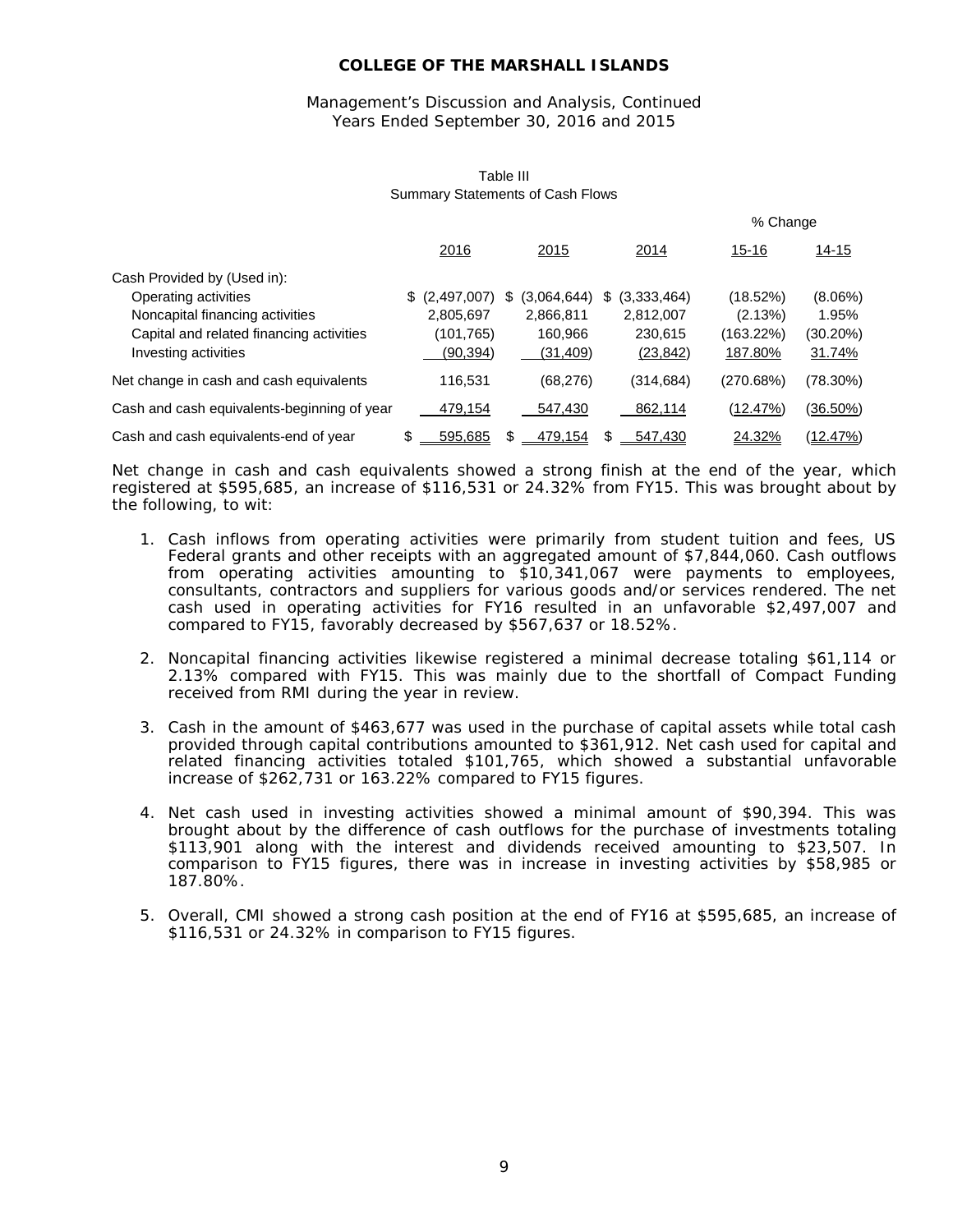Management's Discussion and Analysis, Continued Years Ended September 30, 2016 and 2015

# *Economic Outlook*

The Pacific island economies are a varied mix of subsistence agriculture; public sector employment (particularly in government services, education, and health care), and small though growing private sectors (e.g., banking, construction, restaurant, wholesale, retail,). Economic development in the American Affiliated Pacific Islands is best described as variable and highly dependent upon world and regional demand for selected commodities (such as fish, copra, sugar, pineapple, etc.); overseas visitors from Asian countries such as Japan, ROC/Taiwan, and Korea; U.S. defense and selected military research projects; and governmental expenditures (U.S., local, and international) for infrastructure projects, operations, education, health, and welfare. While many current workers are imported contract employees (depending on the availability of particular skills in the specific entity), the long term sustainability of the respective local economies is dependent upon the ability of the local colleges to prepare local residents for the full range of employment opportunities.<sup>[1](#page-11-0)</sup>

The economic health of the RMI Government is important to the College because of its dependence on operational subsidies. The RMI Government's financial agreement with the U.S. Government under the Compact of Free Association and the U.S. commitment to long-term financial support for the RMI after an extended period of negotiation raised the confidence levels of all sectors of the RMI national economy. The amended Compact of Free Association financial assistance package as formally agreed with the US Government in December 2003 that represents a major change in financial relations between the two countries, affects the level of funding such as, the allocation of funds, and internal systems for managing public funds. The allocation package provides for a large shift of expenditures toward the main sectors of health and education as well as for capital improvement and maintenance.

The amended assistance package provides for the adoption of financial accountability and management standards similar to those expected of U.S. state and local governments. The Government recognizes that meeting these standards will require a sustained effort both to tailor systems and procedures to the circumstances of the Marshall Islands and to upgrade the capacity of its staff. Implementation of a government decision to move to performance-based budgeting is in its fifth year, with an initial emphasis on the Ministries of Education, Health, and Environment. The College is part of this initiative.

This economic support of the RMI Government is highly important because of the College's dependence on operational subsidies. The RMI Government also committed to fund its \$3,000,000 operational subsidy to CMI as represented by a Memorandum of Understanding through the end of FY2017 and renewable on a yearly basis.

#### *Summary:*

- 1) CMI's total net position for FY16 settled at \$16,878,009.
- 2) CMI's investment (Endowment Fund) for FY16 stood at \$1,164,819.
- 3) Current or liquidity ratio is 1 dollar and 13 cents to 1 dollar. This benchmark is a tremendous improvement compared with FY12, FY13, FY14 and FY15 which were recorded at 56, 72, 80, and 89 cents, respectively.
- 4) The Statement of Net Position is highlighted by the contraction of the negative unrestricted net assets by \$139,509 or approximately 36% from FY15. This is the  $4<sup>th</sup>$ year-in-a-row that CMI narrowed the gap following years of accumulated deficits in working capital since FY12.

<span id="page-11-0"></span> <sup>1</sup> Barbara Beno, Micheal Rota, Floyd Takeuchi, et al., *Enhancing and Sustaining Higher Education Quality in the Pacific: Challenges Facing Institutions Seeking to Acquire and Maintain WASC-Accreditation* (San Francisco: Accrediting Commission of Community and Junior Colleges, 2006).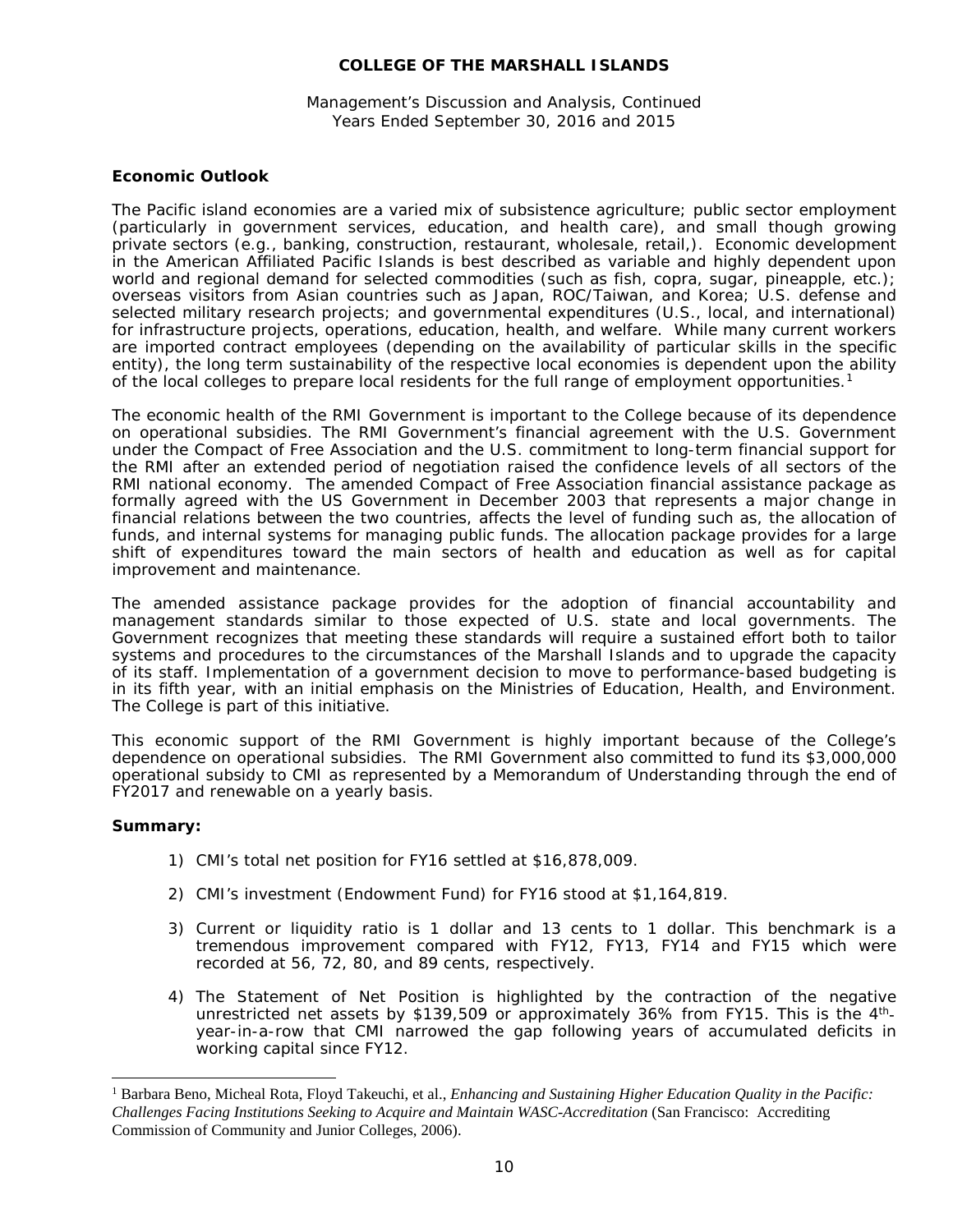#### Management's Discussion and Analysis, Continued Years Ended September 30, 2016 and 2015

- 5) The RMI Government has continued its subsidy to CMI at \$3,000,000 per annum (less audit fees) as represented by a Memorandum of Understanding through the end of FY2017 and renewable on a yearly basis. The RMI government pays this subsidy with funds available through the Compact of Free Association with the U.S. and from its General Fund.
- 6) CMI is still enjoying the privilege of an advance method of payment for Title IV funds and other federal grants resulting to an easy access to these funds.
- 7) CMI showed a strong cash position at the end of FY16 at \$595,685.

For further news and up-to-date information concerning the College of the Marshall Islands, please visit the College website at **www.cmi.edu.**

Management's Discussion and Analysis for the year ended September 30, 2015 is set forth in the College's report on thr audit of the financial statements, which is dated June 22, 2016. That Discussion and Analysis explains the major factors impacting the 2015 financial statements and can be obtained from the College's President at **info@cmi.edu**.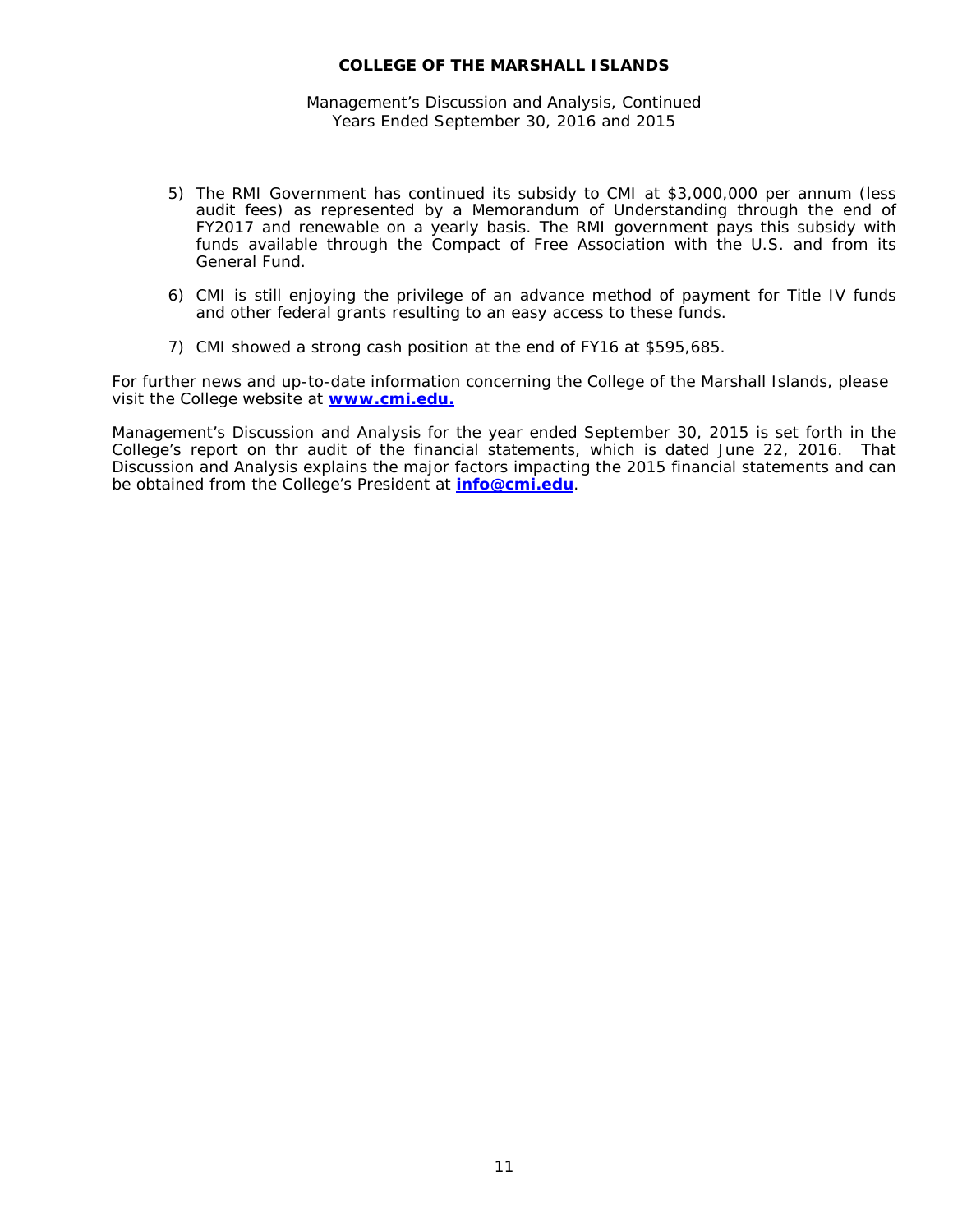# Statements of Net Position September 30, 2016 and 2015

| <b>ASSETS</b>                                                                                 | 2016                       | 2015                       |
|-----------------------------------------------------------------------------------------------|----------------------------|----------------------------|
|                                                                                               |                            |                            |
| Current assets:<br>Cash and cash equivalents<br>Accounts receivable and unbilled charges, net | \$<br>595,685<br>1,760,942 | \$<br>479,154<br>1,204,368 |
| Due from RepMar                                                                               | 14,636                     | 14,934                     |
| Due from grantor agencies<br>Prepaid expenses                                                 | 158,879                    | 396,774<br>310,725         |
| Inventory                                                                                     | 777,928                    | 646,868                    |
| Total current assets                                                                          | 3,308,070                  | 3,052,823                  |
| Noncurrent assets:                                                                            |                            |                            |
| Investments<br>Capital assets:                                                                | 1,164,819                  | 1,021,926                  |
| Nondepreciable capital assets                                                                 | 372,306                    | 372,306                    |
| Capital assets, net of accumulated depreciation                                               | 14,964,226                 | 15,941,924                 |
| Total noncurrent assets                                                                       | 16,501,351                 | 17,336,156                 |
| Total assets                                                                                  | \$19,809,421               | \$20,388,979               |
| <b>LIABILITIES AND NET POSITION</b>                                                           |                            |                            |
| <b>Current liabilities:</b>                                                                   |                            |                            |
| Accounts payable                                                                              | \$<br>786,760              | 1,097,211<br>\$            |
| Withholding taxes payable                                                                     | 55,268                     | 51,260                     |
| Social security taxes payable                                                                 | 198,602                    | 193,627                    |
| Student refunds payable                                                                       | 44,316                     | 62,518                     |
| Due to RepMar                                                                                 |                            | 102,032                    |
| Due to grantor agencies                                                                       | 154,455                    |                            |
| <b>Accrued liabilities</b>                                                                    | 364,315                    | 556,412                    |
| Unearned revenue                                                                              | 1,327,696                  | 1,379,555                  |
| <b>Total current liabilities</b>                                                              | 2,931,412                  | 3,442,615                  |
| Commitments and contingencies                                                                 |                            |                            |
| Net position:<br>Net investment in capital assets                                             | 15,336,532                 | 16,314,230                 |
| Restricted:                                                                                   |                            |                            |
| Expendable                                                                                    | 626,941                    |                            |
| Endowment - nonexpendable<br>Unrestricted                                                     | 1,164,819<br>(250, 283)    | 1,021,926<br>(389, 792)    |
| Total net position                                                                            | 16,878,009                 | 16,946,364                 |
| Total liabilities and net position                                                            | \$19,809,421               | \$20,388,979               |
|                                                                                               |                            |                            |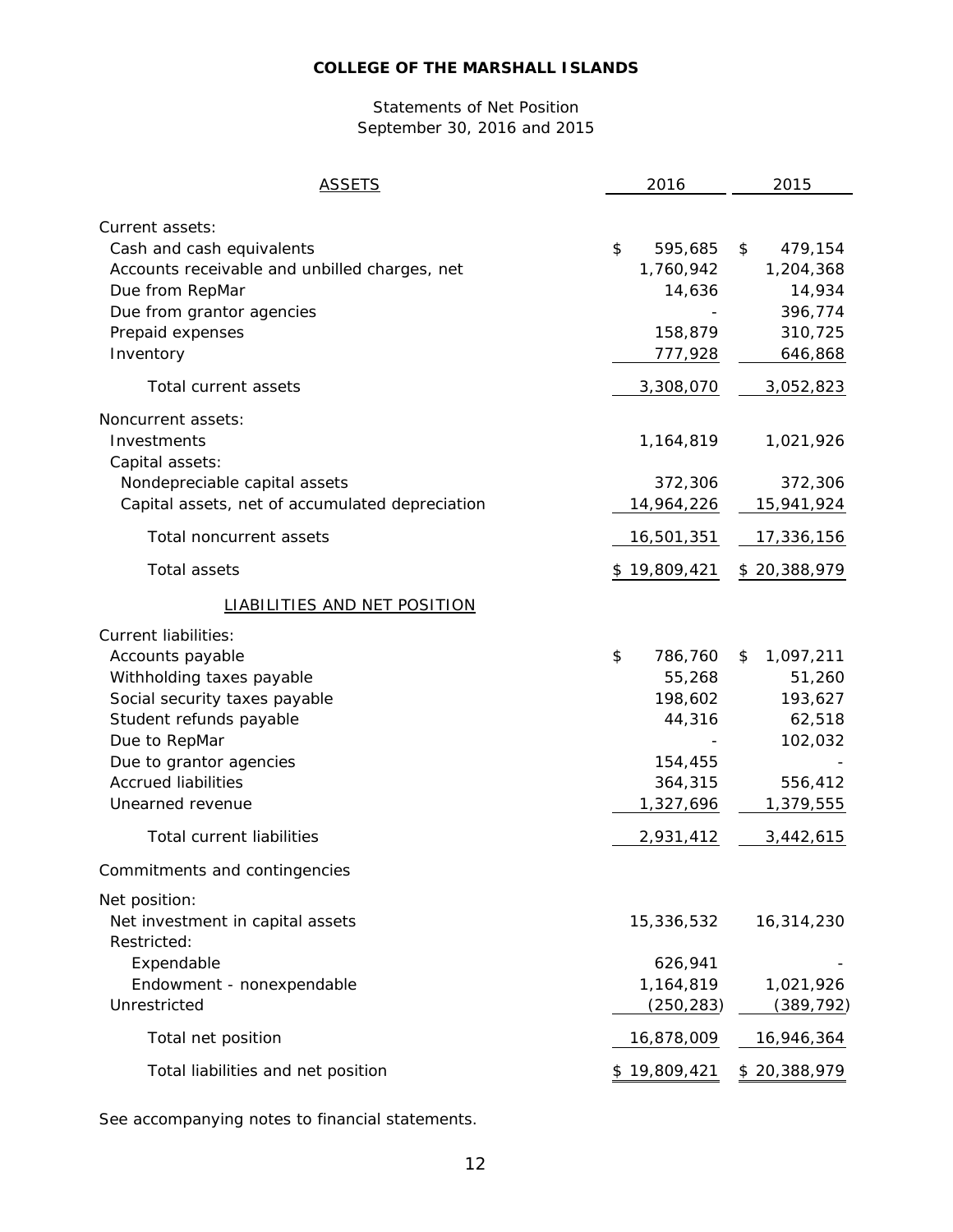# Statements of Revenues, Expenses and Changes in Net Position Years Ended September 30, 2016 and 2015

|                                                  | 2016             | 2015             |
|--------------------------------------------------|------------------|------------------|
| Operating revenues:                              |                  |                  |
|                                                  | \$               |                  |
| Student tuition and fees                         | 3,971,159        | 4,110,403<br>\$  |
| Less: Scholarship discounts and allowances       | (3, 399, 209)    | (3, 712, 581)    |
|                                                  | 571,950          | 397,822          |
| U.S. federal grants                              | 5,425,873        | 5,711,146        |
| Private gifts, grants and donations - restricted | 510,884          | 559,711          |
| Auxiliary enterprises                            | 874,086          | 848,769          |
| Other                                            | 536,673          | 434,434          |
| Net operating revenues                           | 7,919,466        | 7,951,882        |
| Operating expenses:                              |                  |                  |
| Instruction                                      | 4,410,878        | 4,728,445        |
| Institutional support                            | 2,339,580        | 2,448,858        |
| Operations and maintenance                       | 2,686,651        | 2,547,292        |
| Auxiliary enterprises                            | 939,909          | 1,017,555        |
| Academic support                                 | 498,340          | 570,685          |
| Student services                                 | 430,199          | 488,375          |
| Total operating expenses                         | 11,305,557       | 11,801,210       |
| Operating loss                                   | (3,386,091)      | (3,849,328)      |
| Nonoperating revenues (expenses):                |                  |                  |
| RepMar contributions                             | 1,818,664        | 1,818,604        |
| Compact funding                                  | 987,003          | 1,000,000        |
| Loss on disposal/transfer of fixed assets        | (4, 107)         | (444)            |
| Investment income (loss)                         | 52,499           | (63, 776)        |
| Total nonoperating revenues (expense), net       | 2,854,059        | 2,754,384        |
| Capital contributions                            | 463,677          | 219,471          |
| Change in net position                           | (68, 355)        | (875, 473)       |
| Net position at beginning of the year            | 16,946,364       | 17,821,837       |
| Net position at end of the year                  | \$<br>16,878,009 | 16,946,364<br>\$ |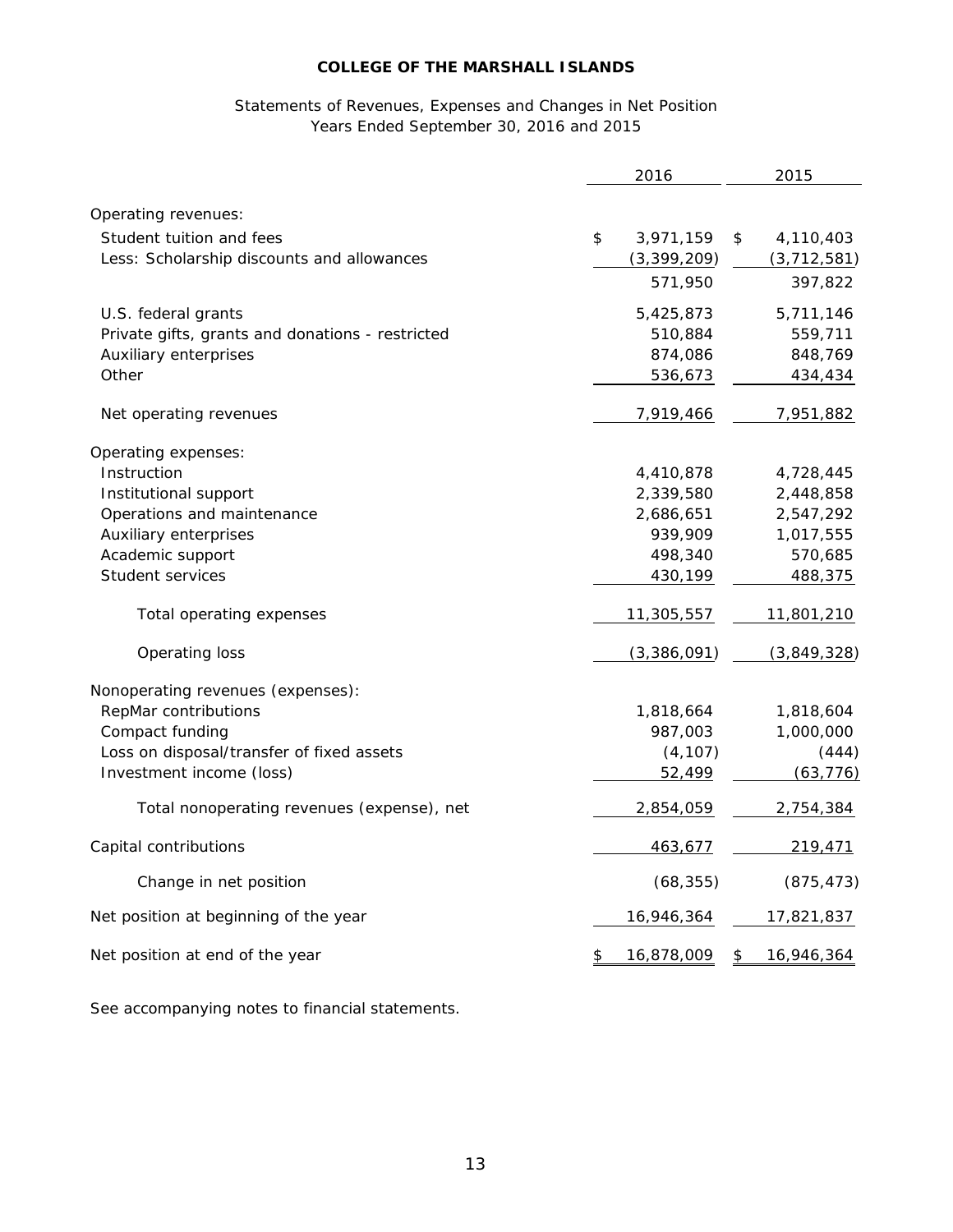# Statements of Cash Flows Years Ended September 30, 2016 and 2015

|                                                           | 2016          | 2015          |
|-----------------------------------------------------------|---------------|---------------|
| Cash flows from operating activities:                     |               |               |
| Cash received from student tuition and fees               | \$<br>40,010  | 184,530<br>\$ |
| Cash received from U.S. federal grants                    | 5,977,103     | 5,413,163     |
| Other receipts                                            | 1,826,947     | 1,825,486     |
| Cash payments to employees for services                   | (4,529,874)   | (4,608,883)   |
| Cash payments to suppliers for goods and services         | (5, 811, 193) | (5,878,940)   |
| Net cash used in operating activities                     | (2, 497, 007) | (3,064,644)   |
| Cash flows from noncapital financing activities:          |               |               |
| RepMar contributions received                             | 1,818,664     | 1,818,604     |
| Compact funding received from RepMar                      | 987,033       | 1,048,207     |
| Net cash provided by noncapital financing activities      | 2,805,697     | 2,866,811     |
| Cash flows from capital and related financing activities: |               |               |
| Purchases of property, plant and equipment, net           | (463, 677)    | (219, 471)    |
| Capital contributions received                            | 361,912       | 380,437       |
| Net cash provided by (used for) capital and related       |               |               |
| financing activities                                      | (101, 765)    | 160,966       |
| Cash flows from investing activities:                     |               |               |
| Purchases of investments                                  | (113,901)     | (41, 570)     |
| Interest and dividends received                           | 23,507        | 10,161        |
| Net cash used in investing activities                     | (90, 394)     | (31, 409)     |
| Net change in cash and cash equivalents                   | 116,531       | (68, 276)     |
| Cash and cash equivalents at beginning of year            | 479,154       | 547,430       |
| Cash and cash equivalents at end of year                  | \$<br>595,685 | \$<br>479,154 |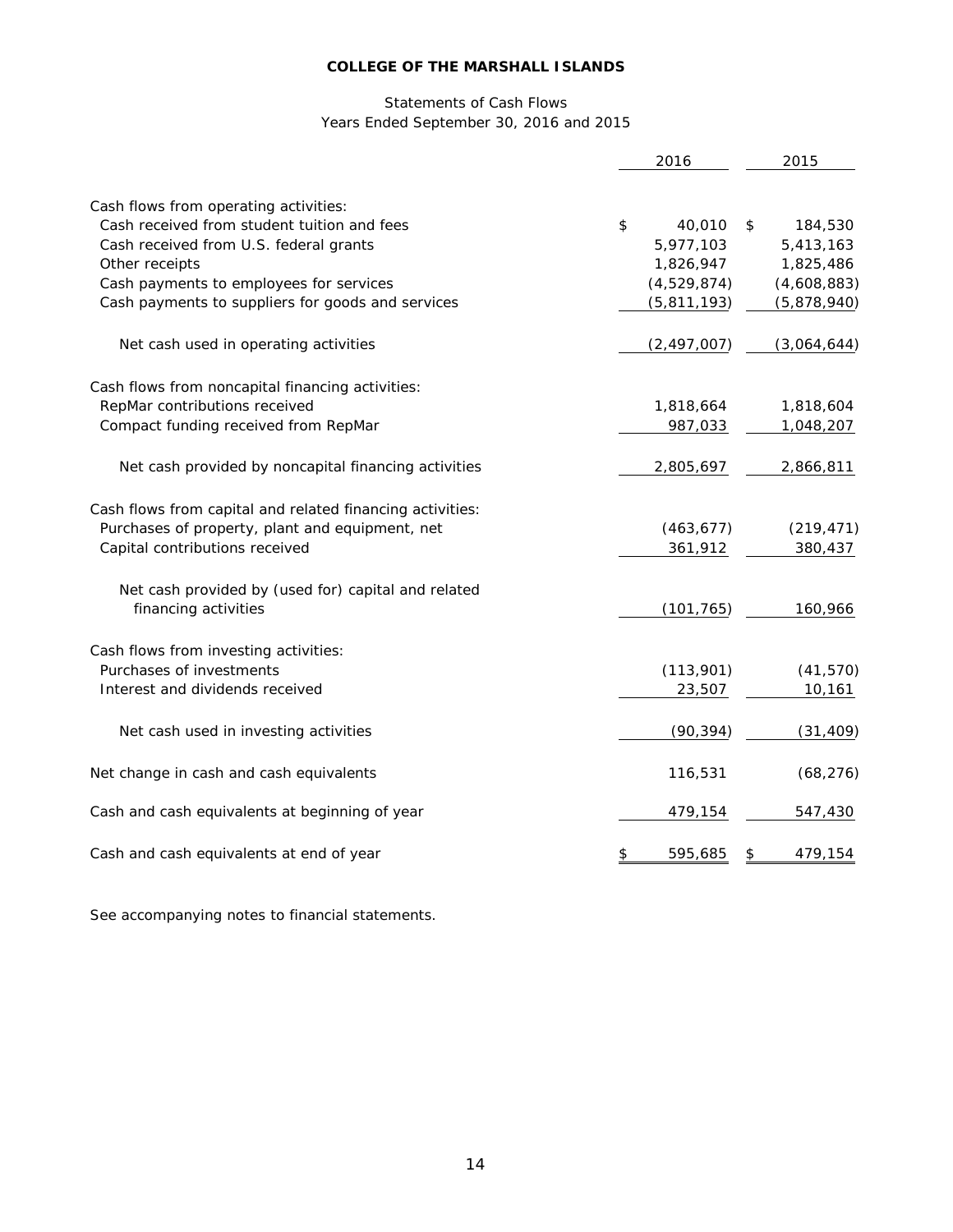# Statements of Cash Flows, Continued Years Ended September 30, 2016 and 2015

|                                                                            | 2016                   |     | 2015        |
|----------------------------------------------------------------------------|------------------------|-----|-------------|
| Reconciliation of operating loss to net cash used in operating activities: |                        |     |             |
| Operating loss                                                             | \$<br>$(3,386,091)$ \$ |     | (3,849,328) |
| Adjustments to reconcile operating loss to net cash used in                |                        |     |             |
| operating activities:                                                      |                        |     |             |
| Depreciation                                                               | 1,437,268              |     | 1,394,328   |
| <b>Bad debts</b>                                                           | 205,257                |     | 159,858     |
| Changes in assets and liabilities:                                         |                        |     |             |
| Accounts receivable and unbilled charges                                   | (761, 831)             |     | (34, 574)   |
| Prepaid items                                                              | 151,846                |     | (266, 912)  |
| Due from grantor agencies                                                  | 551,230                |     | (297, 984)  |
| Inventory                                                                  | (131,060)              |     | 56,316      |
| Accounts payable                                                           | (310, 451)             |     | 246,561     |
| Withholding taxes payable                                                  | 4,008                  |     | (246, 658)  |
| Social security taxes payable                                              | 4,975                  |     | 15,215      |
| Student refunds payable                                                    | (18, 202)              |     | (194, 639)  |
| <b>Accrued liabilities</b>                                                 | (192, 097)             |     | 114,538     |
| Unearned revenue                                                           | (51,859)               |     | (161, 365)  |
| Net cash used in operating activities                                      | (2,497,007)            | \$. | (3,064,644) |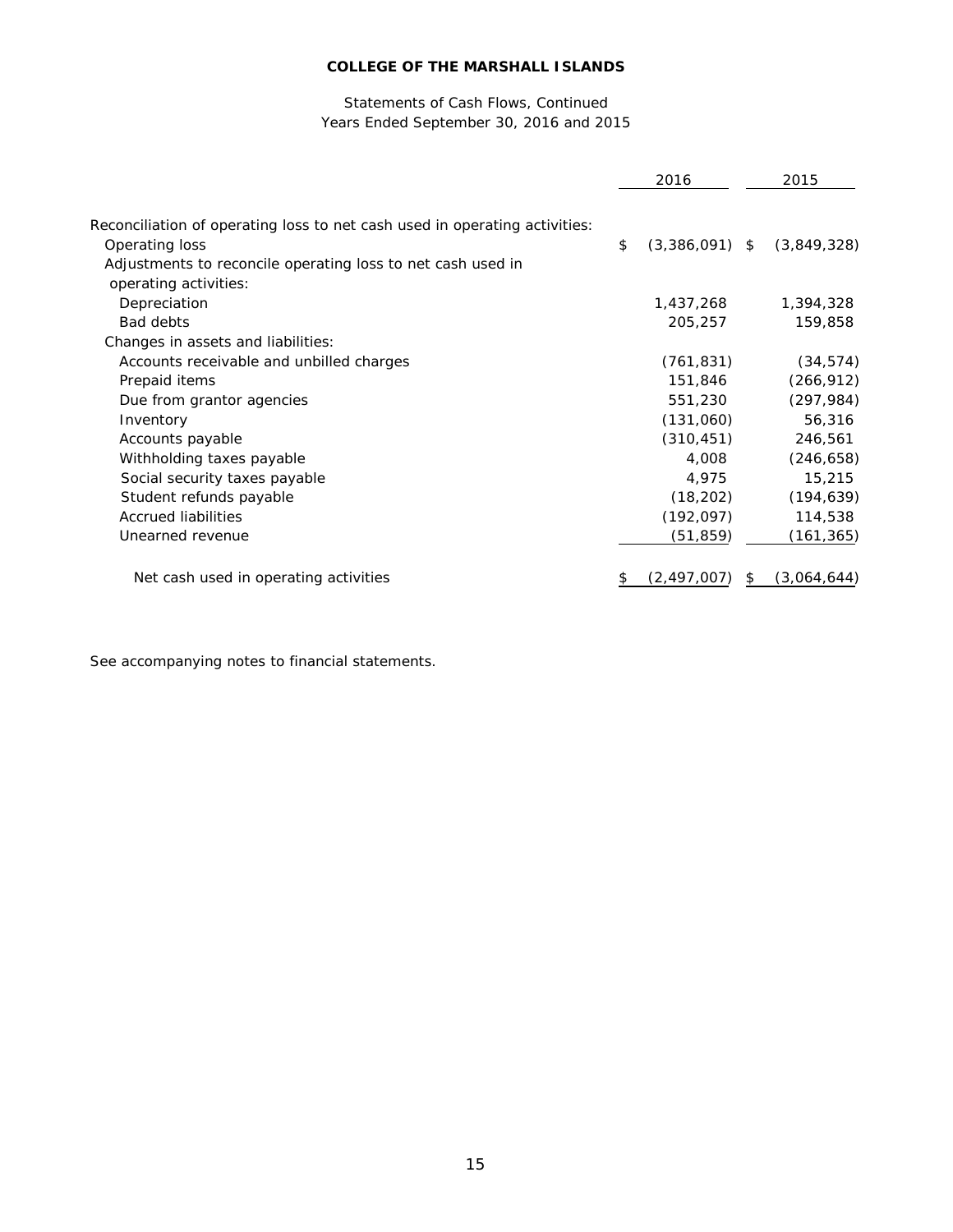Notes to Financial Statements September 30, 2016 and 2015

# (1) Organization

On April 1, 1993, the College of the Marshall Islands (the College), a component unit of the Republic of the Marshall Islands, was established as an independent institution pursuant to the College of the Marshall Islands Act of 1992 (Public Law 1992-13). The Act established the College as an independent institution governed by a Board of Regents appointed by the Republic of the Marshall Islands (RepMar) Cabinet. Previous to the Act, the College was a component of the College of Micronesia (COM). The College operates another program, the Land Grant program, but results of its operations are substantially reported within the financial statements of COM. Therefore, the accompanying financial statements relate solely to those accounting records maintained within the College and do not incorporate any accounts related to its operations that may be accounted for as a separate component of COM.

#### (2) Summary of Significant Accounting Policies

The Governmental Accounting Standards Board (GASB) issued Statement No. 34, *Basic Financial Statements - and Management's Discussion and Analysis - for State and Local Governments*, and Statement No. 35, *Basic Financial Statements - and Management's Discussion and Analysis - for Public Colleges and Universities*. The financial statement presentation required by GASB Statements 34 and 35 provides a comprehensive, entity-wide perspective of the College's assets, liabilities, net position, revenues, expenses, changes in net position, and cash flows, and replaces the fund-group perspective previously required. Other GASB Statements are required to be implemented in conjunction with GASB Statements 34 and 35. Therefore, the College has also implemented, where applicable, Statement No. 36, *Recipient Reporting for Certain Shared Nonexchange Revenues*, Statement No. 37, *Basic Financial Statements - and Management's Discussion and Analysis - for State and Local Governments: Omnibus* and Statement No. 38, *Certain Financial Statement Note Disclosures.*

#### Basis of Accounting

For financial statement purposes, the College is considered a special-purpose government entity engaged only in business-type activities. Accordingly, the College's financial statements have been presented using the economic resources measurement focus and the accrual basis of accounting. Under the accrual basis, revenues are recognized when earned, and expenses are recorded when an obligation has been incurred. All significant intra-agency transactions have been eliminated.

#### Cash and Cash Equivalents

Cash and cash equivalents include cash on hand, cash held in demand and savings accounts, and short-term investments in U.S. Treasury obligations with maturity dates within three months of acquisition by the College.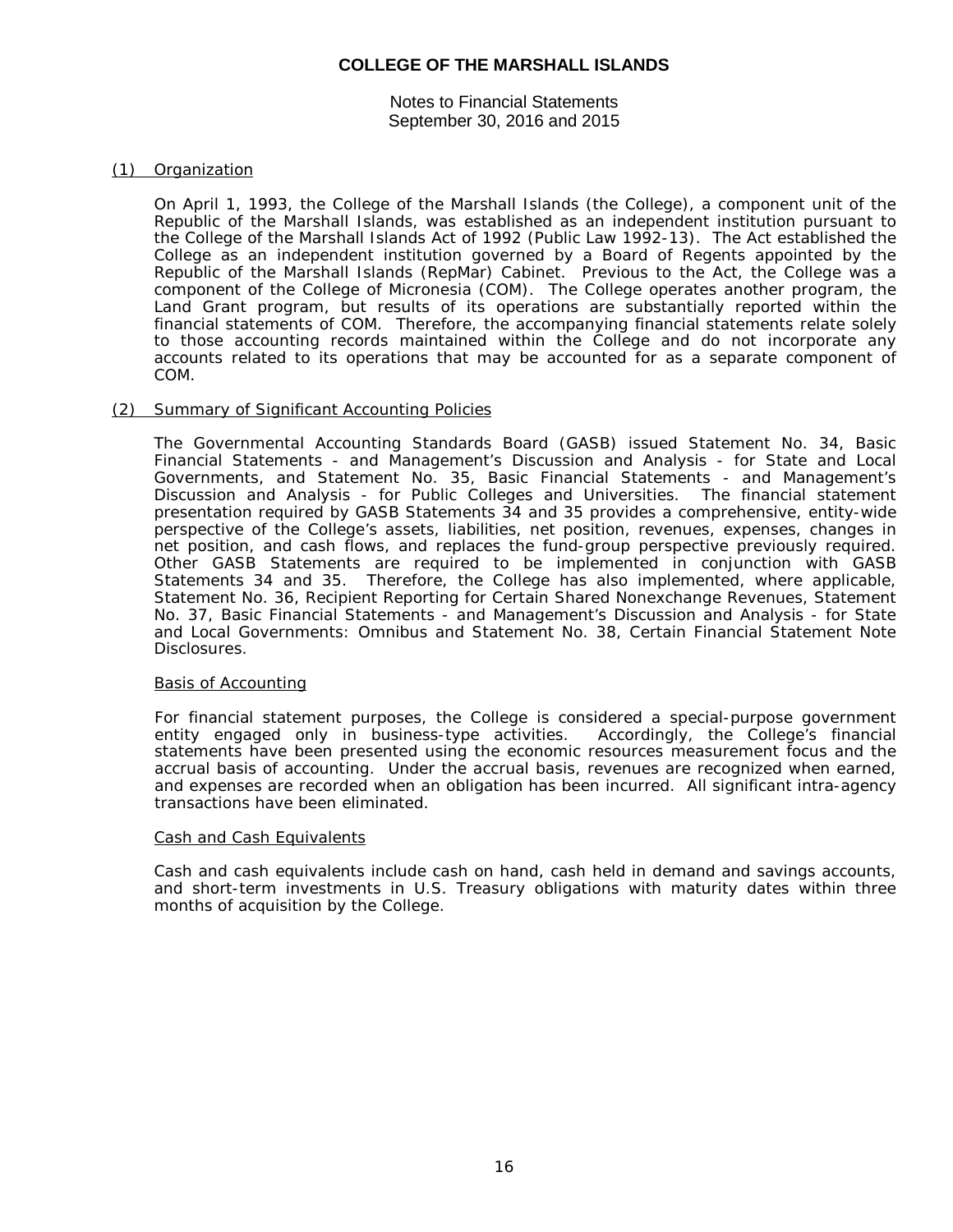Notes to Financial Statements September 30, 2016 and 2015

#### (2) Summary of Significant Accounting Policies, Continued

#### Investments

Investments and related investment earnings are reported at fair value using quoted market prices. Fair value is the price that would be received to sell an asset or paid to transfer a liability (ie, the exit price) in an orderly transaction between market participants at the date as of which the fair value of an asset or liability is determined.

#### Accounts Receivable

Accounts receivable consists of tuition and fee charges to students and auxiliary enterprise services provided to students, faculty and staff. Accounts receivable also include amounts due from the College of Micronesia, employees and officers, and other sources. Accounts receivable are recorded net of estimated allowances for uncollectible amounts.

#### Allowance for Doubtful Accounts

Management determines the adequacy of the allowance for doubtful accounts based upon review of the aged accounts receivable. Amounts determined uncollectible are charged to bad debts and are added to the allowance. Bad debts are written-off against the allowance on the specific identification method.

#### Inventory

Inventory consists of items purchased for resale at the College's bookstore. Inventory is valued at the lower of cost (first-in, first-out) or market value.

#### Property, Plant and Equipment

Property, plant and equipment with a cost that equals or exceeds \$500 are capitalized. Such assets are recorded at cost in instances where cost is determinable or estimated cost where cost is not determinable. Depreciation is provided using the straight-line basis over the estimated useful lives of the respective assets.

#### Deferred Outflows of Resources

In addition to assets, the statements of net position will sometimes report a separate section for deferred outflows of resources. This separate financial statement element represents a consumption of net position that applies to a future period and so will not be recognized as an outflow of resources (deduction of net position) until then. The College has no items that qualify for reporting in this category.

#### Unearned Revenue

Unearned revenues include amounts received for tuition and fees and certain auxiliary activities prior to the end of the fiscal year but related to the subsequent accounting period.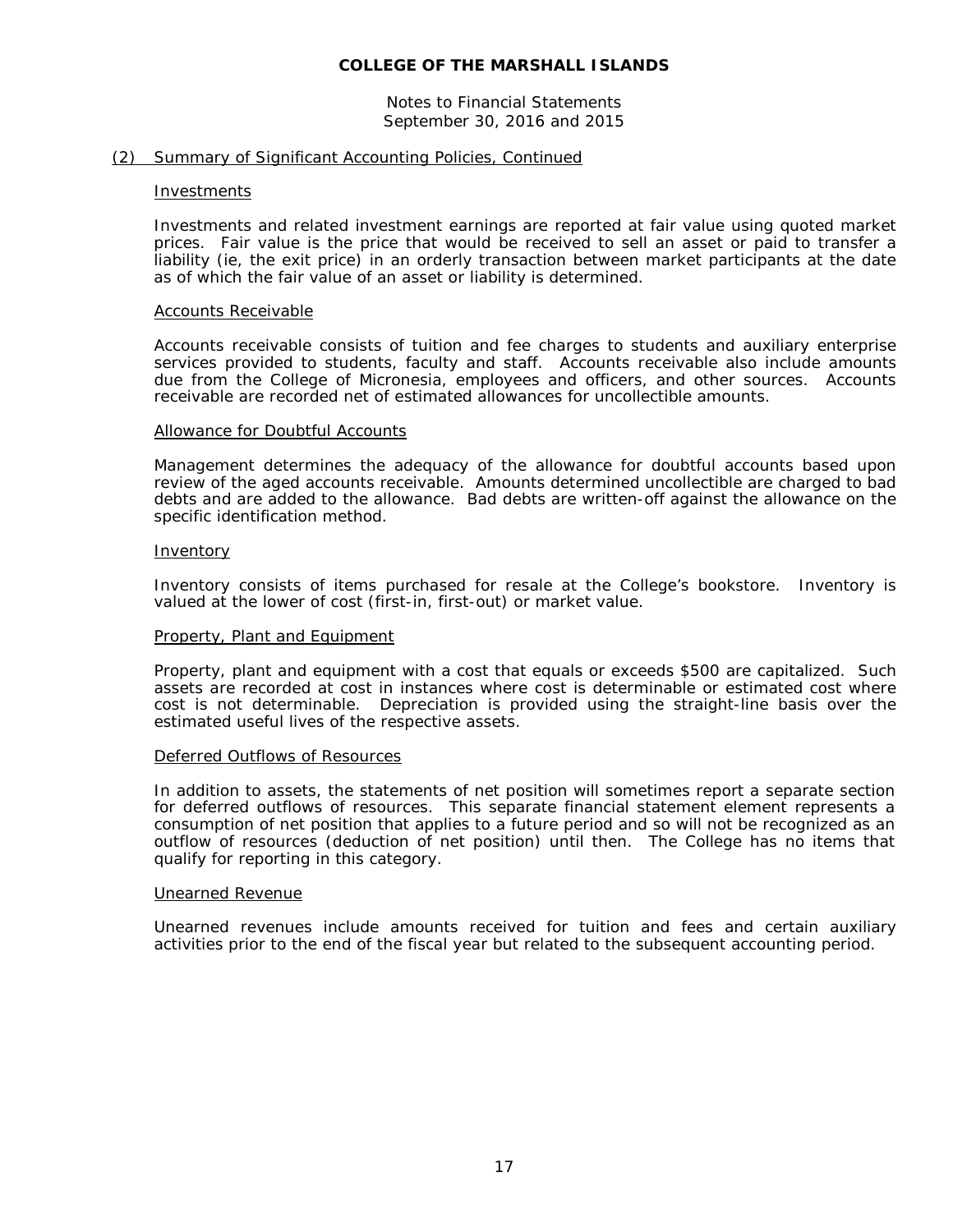Notes to Financial Statements September 30, 2016 and 2015

#### (2) Summary of Significant Accounting Policies, Continued

#### Compensated Absences

The College recognizes the cost of accrued annual leave at the time such leave is earned. As of September 30, 2016 and 2015, the College recorded \$166,186 and \$155,557, respectively, of accrued annual leave, which is included within the statements of net position as accrued liabilities. The College does not participate in an employee pension plan.

#### Deferred Inflows of Resources

In addition to liabilities, the statements of net position will sometimes report a separate section for deferred inflows of resources. This separate financial statement element represents an acquisition of net position that applies to a future period and so will not be recognized as an inflow of resources (additions to net position) until then. The College has no items that qualify for reporting in this category.

#### Net Position

The College's net position is classified as follows:

*Net Investment In Capital Assets* - This represents the College's total investment in capital assets, net of accumulated depreciation.

*Restricted Net Position - Expendable* restricted net position includes resources in which the College is legally or contractually obligated to spend in accordance with restrictions imposed by external third parties. *Nonexpendable* restricted net position consists of endowment and similar type funds in which donors or other outside sources have stipulated, as a condition of the gift instrument, that the principal is to be maintained inviolate and in perpetuity, and invested for the purpose of producing present and future income, which may either be expended or added to the principal.

*Unrestricted Net Position* - Unrestricted net position represents resources derived from student tuition and fees, RepMar appropriations, and sales and services of educational departments and auxiliary enterprises. These resources are used for transactions relating to the educational and general operations of the College and may be used at the discretion of the governing board to meet current expenses for any purpose. These resources also include auxiliary enterprises, which are substantially self-supporting activities that provide services for students, faculty and staff.

When an expense is incurred that can be paid using either restricted or unrestricted resources, the College's policy is to first apply the expense towards unrestricted resources, and then toward restricted resources.

#### Estimates

The preparation of financial statements in conformity with accounting principles generally accepted in the United States of America (GAAP) requires management to make estimates and assumptions that affect the reported amounts of assets and deferred outflows of resources, liabilities and deferred inflows of resources, and disclosure of contingent assets and liabilities at the date of the financial statements and the reported amounts of revenues and expenses during the reporting period. Actual results could differ from those estimates.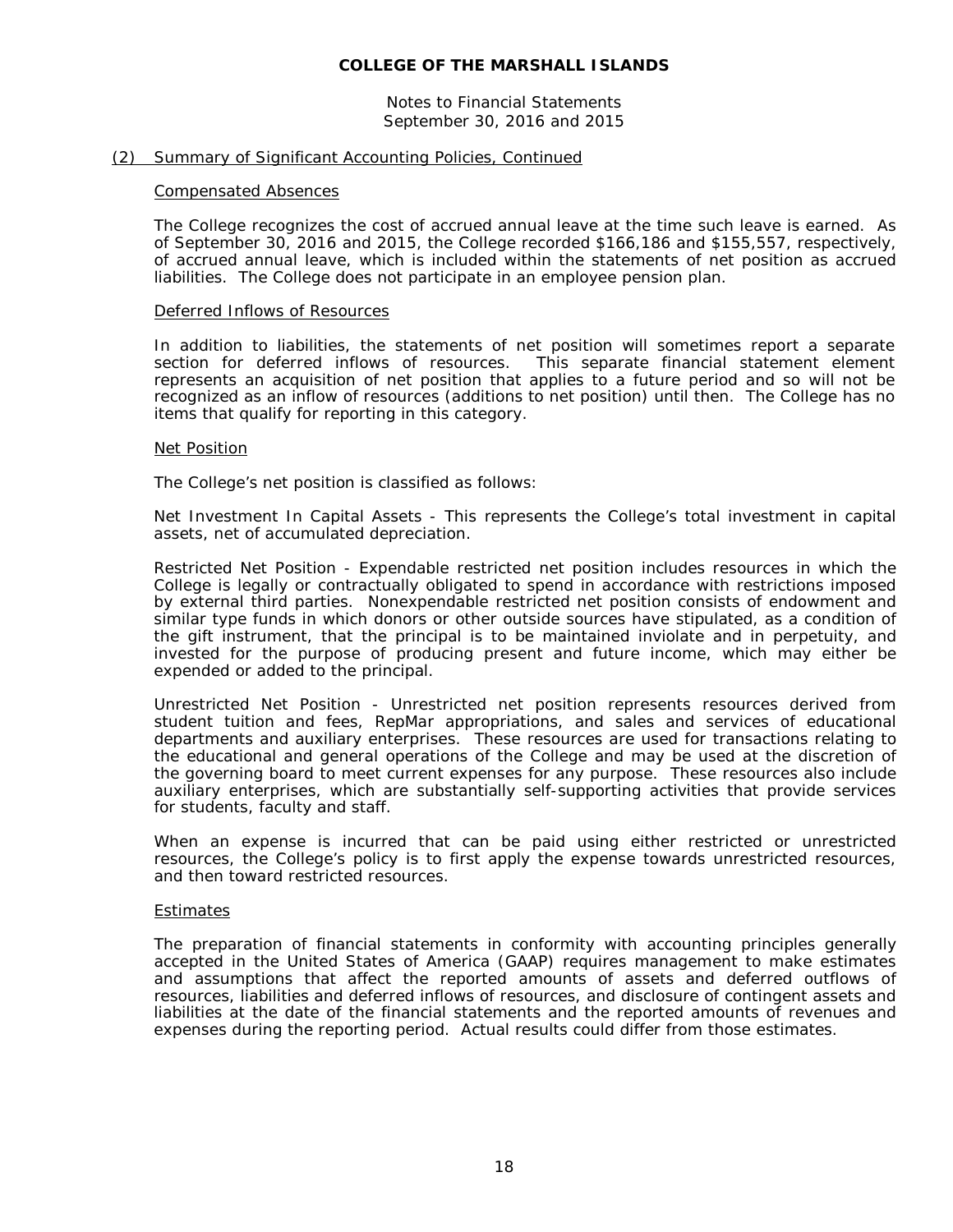Notes to Financial Statements September 30, 2016 and 2015

# (2) Summary of Significant Accounting Policies, Continued

#### Classification of Revenues and Expenses

The College has classified its revenues and expenses as either operating or nonoperating according to the following criteria:

*Operating* - Operating revenues and expenses include activities that have the characteristics of exchange transactions, such as (1) student tuition and fees, (2) sales and services of auxiliary enterprises, and (3) most federal, state and local grants.

*Nonoperating* - Nonoperating revenues and expenses include activities that have the characteristics of nonexchange transactions, such as gifts and contributions, and other revenue sources that are defined as nonoperating revenues by GASB Statement No. 9, *Reporting Cash Flows of Proprietary and Nonexpendable Trust Funds and Governmental Entities That Use Proprietary Fund Accounting*, and GASB Statement No. 34, such as RepMar appropriations and investment income.

*Scholarship Discounts and Allowances* - Student tuition and fee revenues, and certain other revenues from students, are reported net of scholarship discounts and allowances in the Statement of Revenues, Expenses, and Changes in Net Position. Scholarship discounts and allowances are the difference between the stated charge for goods and services provided by the College, and the amount that is paid by students and/or third parties making payments on the students' behalf. Certain governmental grants, such as Pell grants, and other federal, state or nongovernmental programs, are recorded as either operating or nonoperating revenues in the College's financial statements. To the extent that revenues from such programs are used to satisfy tuition and fees and other student charges, the College has recorded a scholarship discount and allowance.

#### New Accounting Standards

During the year ended September 30, 2016, the College implemented the following pronouncements:

- GASB Statement No. 72, *Fair Value Measurement and Application*, which addresses accounting and financial reporting issues related to fair value measurements and requires entities to expand their fair value disclosures by determining major categories of debt and equity securities within the fair value hierarchy on the basis of the nature and risk of the investment. The implementation of this statement required additional disclosures to be made about fair value measurements, the level of fair value hierarchy, and valuation techniques.
- GASB Statement No. 76, *The Hierarchy of Generally Accepted Accounting Principles for State and Local Governments*, which eliminates two of the four categories of authoritative GAAP that exist under the existing hierarchy prescribed by Statement No. 55. The two categories that will remain under the new standard are (1) GASB Statements and (2) GASB technical bulletins and implementation guides in addition to AICPA guidance that the GASB clears. The implementation of this statement did not have a material effect on the accompanying financial statements.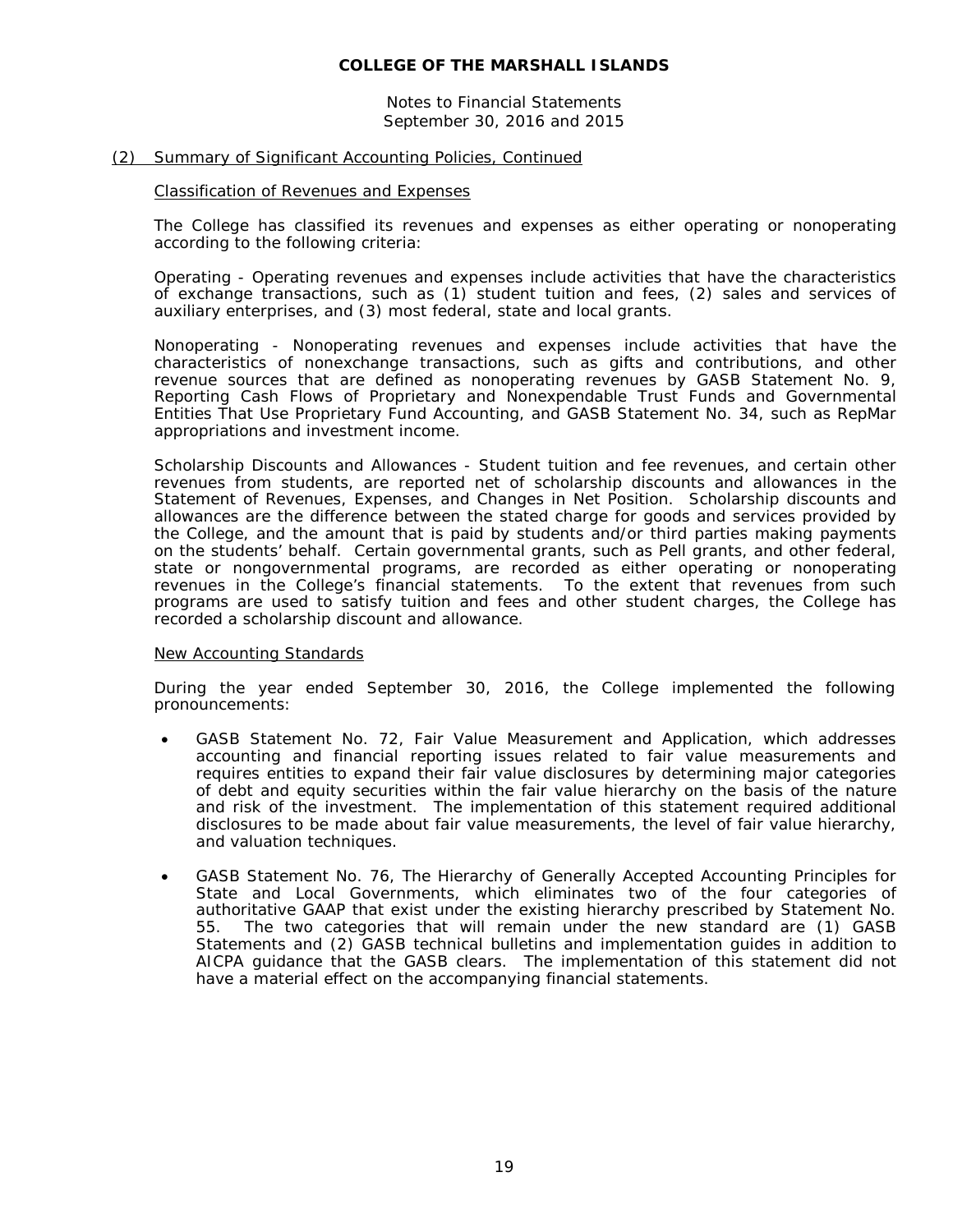Notes to Financial Statements September 30, 2016 and 2015

# (2) Summary of Significant Accounting Policies, Continued

New Accounting Standards, Continued

• GASB Statement No. 79, *Certain External Investment Pools and Pool Participants*, which addresses for certain external investment pools and their participants the accounting and financial reporting implications that result from changes in the regulatory provisions referenced by previous accounting and financial reporting standards. Those provisions were based on the Investment Company Act of 1940, Rule 2a7. Rule 2a7 contains the Securities and Exchange Commission's regulations that apply to money market funds and were significantly amended in 2014. The implementation of this statement did not have a material effect on the accompanying financial statements.

In June 2015, GASB issued Statement No. 73, *Accounting and Financial Reporting for Pensions and Related Assets That Are Not Within the Scope of GASB Statement No. 68, and Amendments to Certain Provisions of GASB Statements No. 67 and No. 68*, which aligns the reporting requirements for pensions and pension plans not covered in GASB Statements No. 67 and No. 68 with the reporting requirements in Statement No. 68. The provisions in Statement No. 73 are effective for fiscal years beginning after June 15, 2016. Management does not believe that the implementation of this statement will have a material effect on the financial statements.

In June 2015, GASB issued Statement No. 74, *Financial Reporting for Postemployment Benefit Plans Other Than Pension Plans*, which replaces Statements No. 43, *Financial Reporting for Postemployment Benefit Plans* Other *Than Pension Plans*, as amended, and No. 57, *OPEB Measurements by Agent Employers and Agent Multiple-Employer Plans*, and addresses financial reporting requirements for governments whose employees are provided with postemployment benefits other than pensions (other postemployment benefits or OPEB). The provisions in Statement No. 74 are effective for fiscal years beginning after June 15, 2016. Management does not believe that the implementation of this statement will have a material effect on the financial statements.

In June 2015, GASB issued Statement No. 75, *Accounting and Financial Reporting for Postemployment Benefits Other Than Pensions*, which replaces the requirements of Statements No. 45, *Accounting and Financial Reporting by Employers for Postemployment Benefits Other Than Pensions,* as amended, and No. 57, *OPEB Measurements by Agent Employers and Agent Multiple-Employer Plans*, and provides guidance on reporting by governments that provide OPEB to their employees and for governments that finance OPEB for employees of other governments. The provisions in Statement No. 75 are effective for fiscal years beginning after June 15, 2017. Management does not believe that the implementation of this statement will have a material effect on the financial statements.

In August 2015, GASB issued Statement No. 77, *Tax Abatement Disclosures*, which requires governments that enter into tax abatement agreements to disclose certain information about the agreements. The provisions in Statement No. 77 are effective for fiscal years beginning after December 15, 2015. Management does not believe that the implementation of this statement will have a material effect on the financial statements.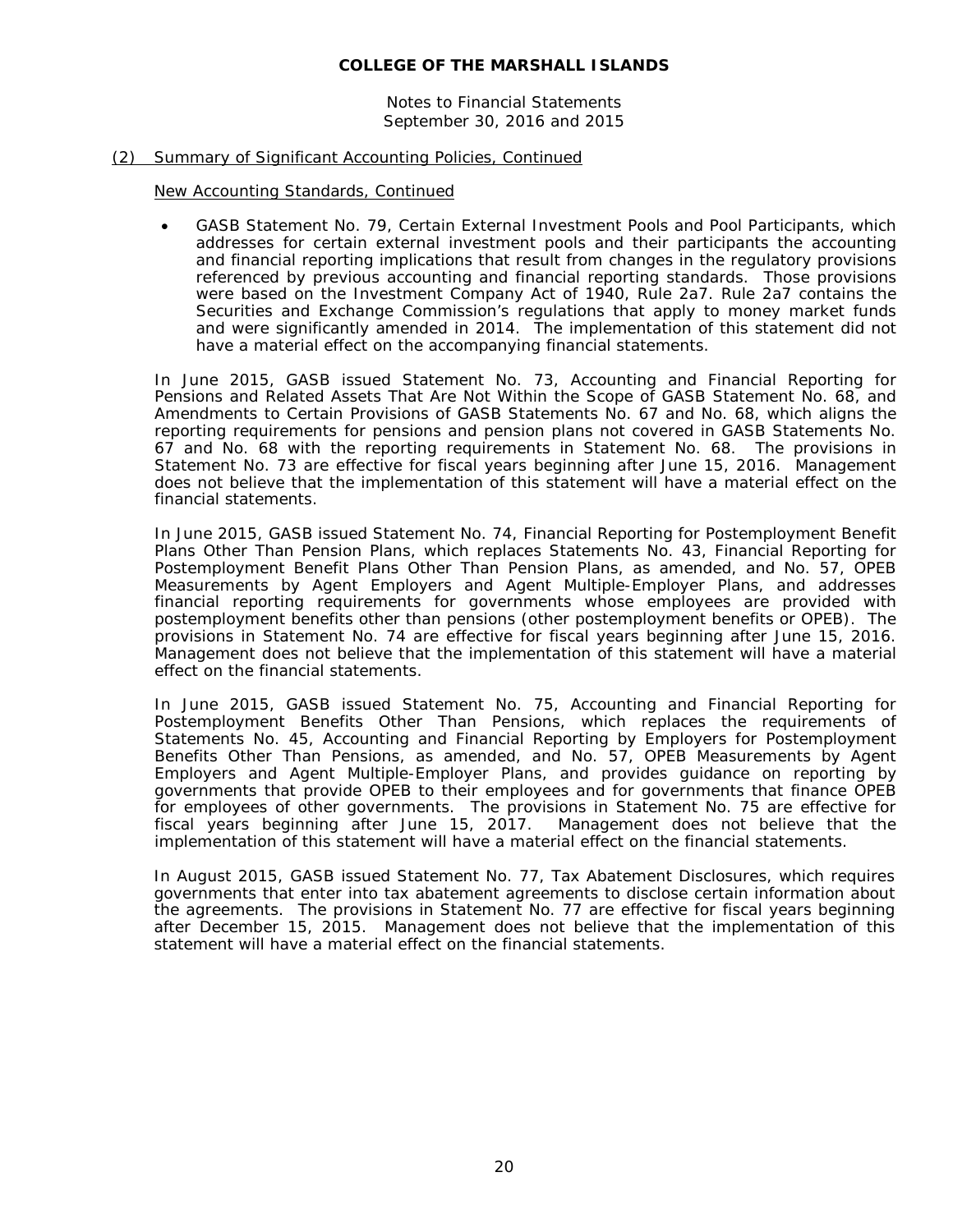Notes to Financial Statements September 30, 2016 and 2015

#### (2) Summary of Significant Accounting Policies, Continued

#### New Accounting Standards, Continued

In December 2015, GASB issued Statement No. 78, *Pensions Provided through Certain Multiple-Employer Defined Benefit Pension Plans*, which addresses a practice issue regarding the scope and applicability of Statement No. 68, *Accounting and Financial Reporting for Pensions*. The provisions in Statement No. 78 are effective for fiscal years beginning after December 15, 2015. Management does not believe that the implementation of this statement will have a material effect on the financial statements.

In January 2016, GASB issued Statement No. 80, *Blending Requirements for Certain Component Units - an amendment of GASB Statement No. 14*, which improves financial reporting by clarifying the financial statement presentation requirements for certain component units. The provisions in Statement No. 80 are effective for fiscal years beginning after June 15, 2016. Management does not believe that the implementation of this statement will have a material effect on the financial statements.

In March 2016, GASB issued Statement No. 81, *Irrevocable Split-Interest Agreements*, which improves accounting and financial reporting for irrevocable split-interest agreements by providing recognition and measurement guidance for situations in which a government is a beneficiary of the agreement. The provisions in Statement No. 81 are effective for fiscal years beginning after December 15, 2016. Management does not believe that the implementation of this statement will have a material effect on the financial statements.

In March 2016, GASB issued Statement No. 82, *Pension Issues - an amendment of GASB Statements No. 67, No. 68, and No. 73*, which addresses issues regarding (1) the presentation of payroll-related measures in required supplementary information, (2) the selection of assumptions and the treatment of deviations from the guidance in an Actuarial Standard of Practice for financial reporting purposes, and (3) the classification of payments made by employers to satisfy employee (plan member) contribution requirements. The provisions in Statement No. 82 are effective for fiscal years beginning after June 15, 2016. Management does not believe that the implementation of this statement will have a material effect on the financial statements.

#### (3) Deposits and Investments

The deposit and investment policies of the College are governed by the Board of Regents. As such, the Board of Regents is authorized to delegate certain responsibilities to third parties. Investment managers have discretion to purchase, sell, or hold the specific securities to meet the objectives set forth in the investment policy.

Generally, the College can invest in cash and cash equivalents, bonds, U.S. and non-U.S. equities, and fixed income securities, as follows:

| Global equities | 60%  |
|-----------------|------|
| Fixed income    | 40%  |
| Total portfolio | 100% |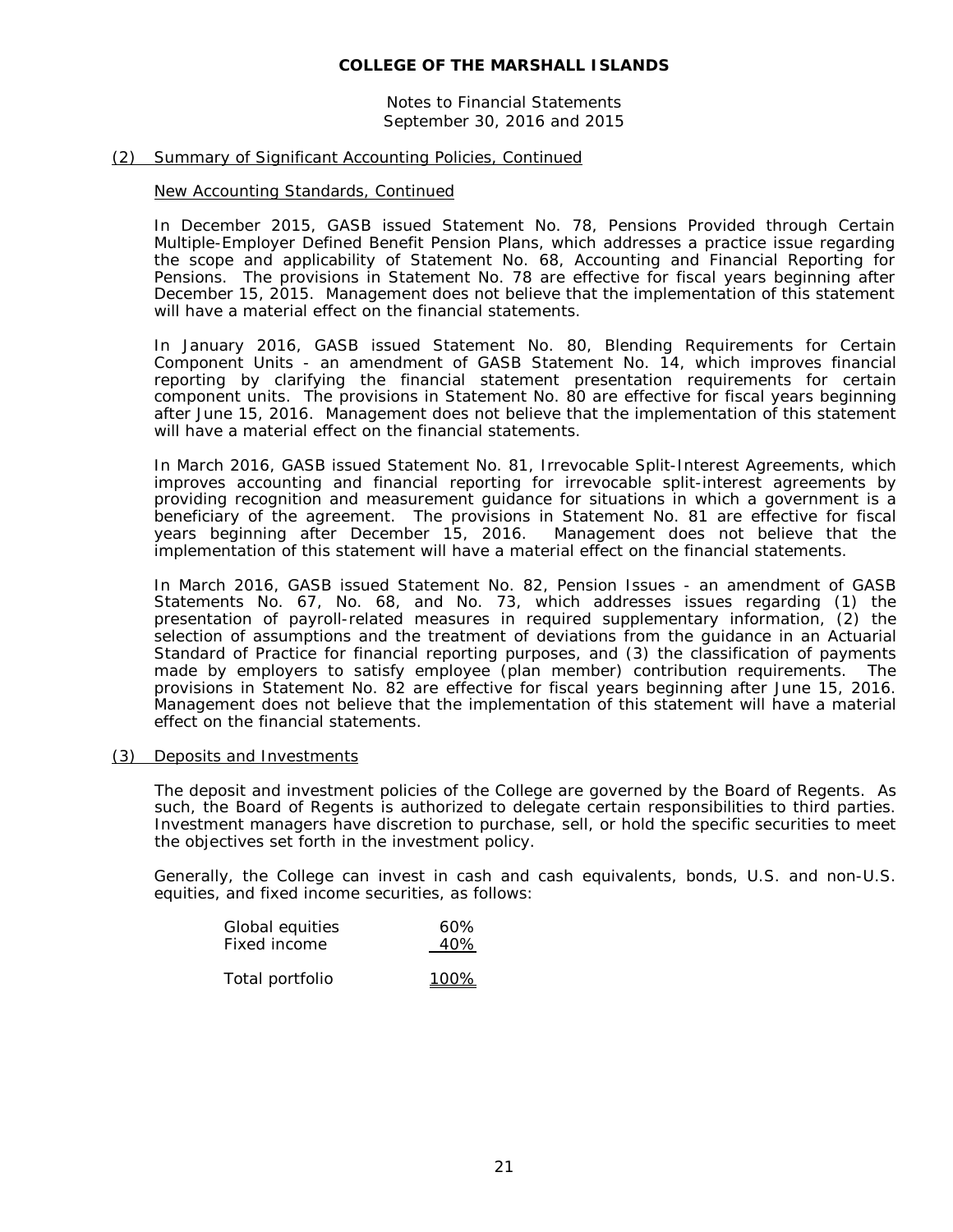Notes to Financial Statements September 30, 2016 and 2015

#### (3) Deposits and Investments, Continued

A. Deposits

Custodial credit risk is the risk that in the event of a bank failure, the College's deposits may not be returned to it. Such deposits are not covered by depository insurance and are either uncollateralized or collateralized with securities held by the pledging financial institution but not in the College's name. The College does not have a deposit policy for custodial credit risk.

As of September 30, 2016 and 2015, the carrying amounts of the College's total cash and cash equivalents were \$595,685 and \$479,154, respectively, and the corresponding bank balances were \$684,299 and \$536,448, respectively. Of the bank balance amounts, \$124,679 and \$70,469, respectively, are maintained in financial institutions subject to Federal Deposit Insurance Corporation (FDIC) insurance. Bank deposits of \$559,620 and \$465,979, respectively, are maintained in financial institutions not subject to depository insurance. The College does not require collateralization of its cash deposits; therefore, deposit levels in excess of FDIC insurance coverage are uncollateralized. Accordingly, these deposits are exposed to custodial credit risk.

#### B. Investments

Investments held by the College consist of money market funds, mutual funds, and equity securities. As of September 30, 2016 and 2015, investments are as follows:

|                                                         | 2016                        | 2015                        |
|---------------------------------------------------------|-----------------------------|-----------------------------|
| Money market funds<br>Equity securities<br>Mutual funds | 2.430<br>305,423<br>856,966 | 8,608<br>181,950<br>831,368 |
|                                                         | \$1,164,819                 | \$1,021,926                 |

Credit risk for investments is the risk that an issuer or other counterparty to an investment will not fulfill its obligations. With the exception of investments in U.S. government securities, which are explicitly or implicitly guaranteed by the United States government, all other investments must be rated in accordance with the College's investment policy.

Custodial credit risk for investments is the risk that, in the event of the failure of the counterparty to a transaction, the College will not be able to recover the value of investment or collateral securities that are in the possession of an outside party. As of September 30, 2016 and 2015, the College's investments were held in the College's name and were administered by investment managers in accordance with the College's investment policy.

Concentration of credit risk for investments is the risk of loss attributed to the magnitude of an entity's investment in a single issuer. GASB Statement No. 40 requires disclosure by issuer and amount of investments in any one issuer that represents five percent (5%) or more of total investments for the College. Investments issued or explicitly guaranteed by the U.S. government and investments in mutual funds, external investment pools, and other pooled investments are excluded from this requirement. As of September 30, 2016 and 2015, there were no investments in any one issuer that exceeded 5% of total investments.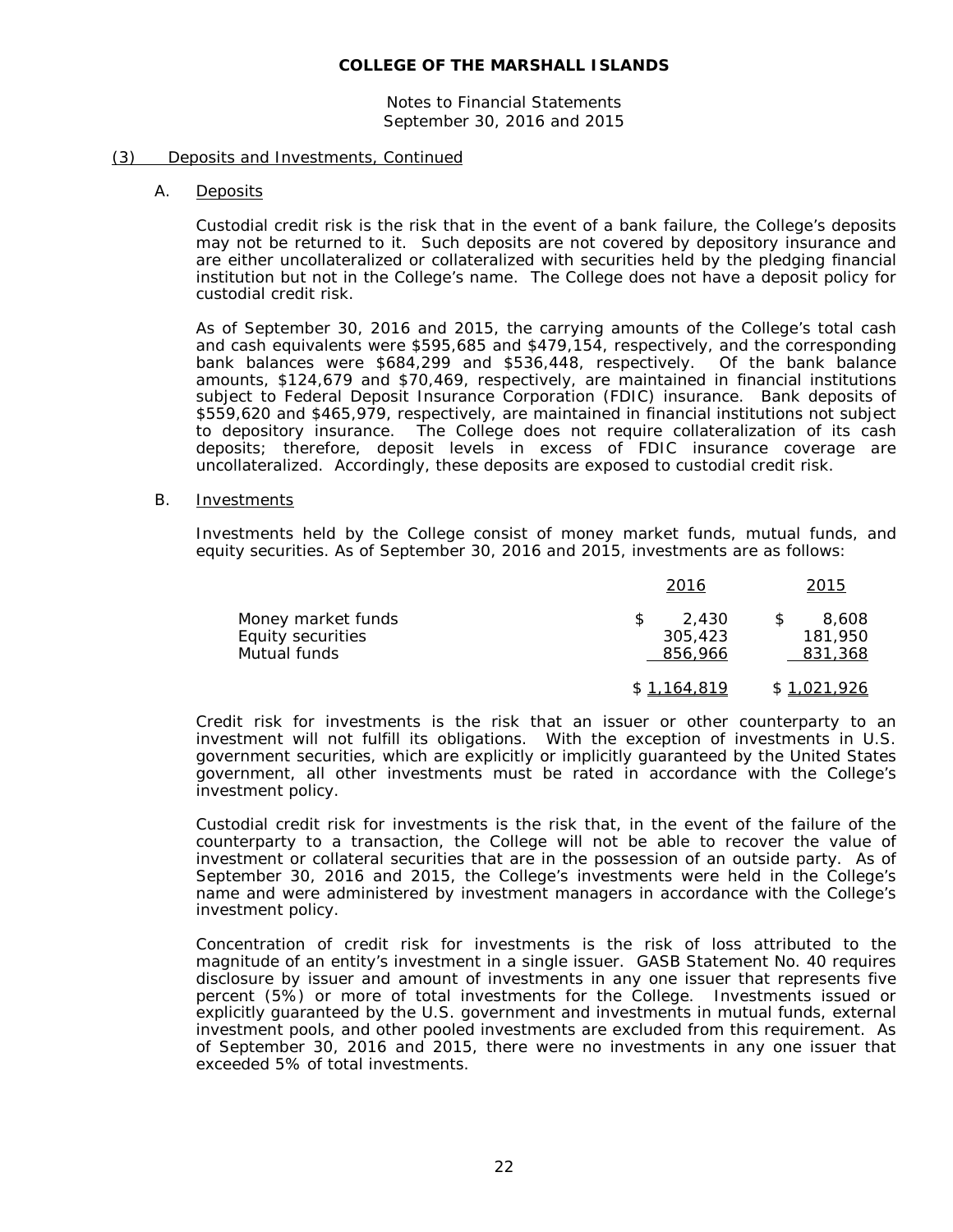Notes to Financial Statements September 30, 2016 and 2015

#### (3) Deposits and Investments, Continued

#### B. Investments, Continued

Interest rate risk is the risk that changes in interest rates will adversely affect the fair value of debt instruments. The College does not have a formal investment policy that limits investment maturities as a means of managing its exposure to fair value losses arising from increasing interest rates.

The College categorizes its fair value measurements within the fair value hierarchy established by GAAP. The hierarchy is based on the valuation inputs used to measure the fair value of the asset. Level 1 inputs are quoted prices in active markets for identical assets; Level 2 inputs are significant other observable inputs; and Level 3 inputs are significant unobservable inputs. The College has the following recurring fair value measurements as of September 30, 2016 and 2015:

|                                            |               |                      | Fair Value Measurements Using        |             |
|--------------------------------------------|---------------|----------------------|--------------------------------------|-------------|
|                                            |               | <b>Quoted Prices</b> |                                      |             |
|                                            |               | In Active            | Significant                          |             |
|                                            |               | Markets for          | Other                                | Significant |
|                                            |               | Identical            | Observable                           | Unobservab  |
|                                            | September     | Assets               | Inputs                               | le Inputs   |
|                                            | 30, 2016      | (Level 1)            | (Level 2)                            | (Level 3)   |
| Investments by fair value level:           |               |                      |                                      |             |
| Equity securities                          | 305,423<br>\$ | 305,423<br>\$        | \$                                   | \$          |
| Mutual funds                               | 856,966       | 856,966              |                                      |             |
| Total investments by fair value level      | 1,162,389     | 1.162.389<br>\$      |                                      | \$          |
| Investments measured at amortized<br>cost: |               |                      |                                      |             |
| Money market funds                         | 2,430         |                      |                                      |             |
|                                            | \$1,164,819   |                      |                                      |             |
|                                            |               |                      |                                      |             |
|                                            |               |                      | <b>Fair Value Measurements Using</b> |             |
|                                            |               | <b>Quoted Prices</b> |                                      |             |
|                                            |               | In Active            | Significant                          |             |
|                                            |               | Markets for          | Other                                | Significant |
|                                            |               | Identical            | Observable                           | Unobservab  |
|                                            | September     | Assets               | Inputs                               | le Inputs   |
|                                            | 30, 2015      | (Level 1)            | (Level 2)                            | (Level 3)   |
| Investments by fair value level:           |               |                      |                                      |             |
| Equity securities                          | \$<br>181,950 | \$<br>181,950        | \$                                   | \$          |
| Mutual funds                               | 831,368       | 831,368              |                                      |             |
| Total investments by fair value level      | 1,013,318     | 1,013,318<br>\$      | \$                                   |             |
| Investments measured at amortized<br>cost: |               |                      |                                      |             |
| Money market funds                         | 8,608         |                      |                                      |             |

Equity securities and mutual funds classified in Level 1 of the fair value hierarchy are valued using prices quoted in active markets for those securities.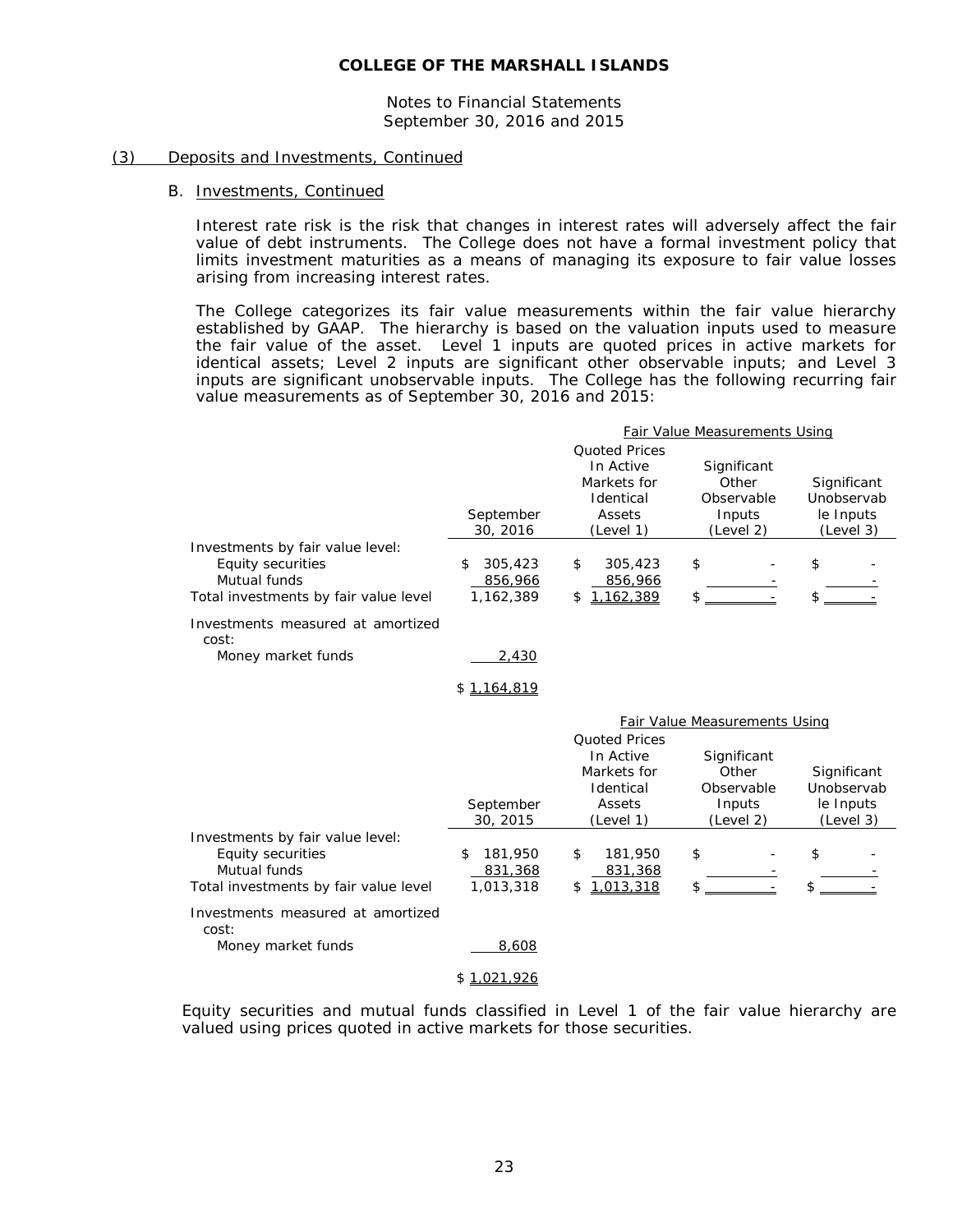#### Notes to Financial Statements September 30, 2016 and 2015

#### (4) Risk Management

The College is exposed to various risks of loss related to torts; theft of, damage to, and destruction of assets; errors and omissions; injuries to employees; and natural disasters. The College has elected to purchase commercial insurance from independent third parties for the risks of loss to which it is exposed. Settled claims from these risks have not exceeded commercial insurance coverage in any of the past three years.

#### (5) Accounts Receivable and Unbilled Charges

Summarized below is the College's accounts receivable and unbilled charges as of September 30, 2016 and 2015:

|                                                                                      | 2016                                       | 2015                                     |
|--------------------------------------------------------------------------------------|--------------------------------------------|------------------------------------------|
| Student tuition and fees<br>College of Micronesia<br>Employees and officers<br>Other | \$3,180,888<br>68,182<br>104,209<br>80,821 | \$2,513,511<br>9.697<br>84,524<br>64,297 |
| Less allowance for doubtful accounts                                                 | 3,434,100<br>(1,673,158)                   | 2,672,029<br>(1, 467, 661)               |
| Net accounts receivable and unbilled charges                                         | <u>1,760,942</u>                           | \$1,204,368                              |

# (6) Property, Plant and Equipment

Summarized below is the College's investment in property, plant and equipment and changes for the years ended September 30, 2016 and 2015:

|                                                                                        |                     |                       | 2016          |                  |                         |
|----------------------------------------------------------------------------------------|---------------------|-----------------------|---------------|------------------|-------------------------|
|                                                                                        | Estimated<br>Useful | Balance at<br>October |               |                  | Balance at<br>September |
|                                                                                        | Lives               | 1, 2015               | Additions     | <b>Deletions</b> | 30, 2016                |
| Nondepreciable capital assets:<br>Land and improvements<br>Depreciable capital assets: |                     | 372,306<br>\$         | \$            | \$               | 372,306<br>\$           |
| Furniture, vehicles and equipment                                                      | $3 - 5$ years       | 4,730,871             | 463,677       | (289, 449)       | 4,905,099               |
| Buildings and improvements                                                             | 20 years            | 23,644,331            |               |                  | 23,644,331              |
|                                                                                        |                     | 28,375,202            | 463,677       | (289, 449)       | 28,549,430              |
| Less accumulated depreciation                                                          |                     | (12, 433, 278)        | (1, 437, 268) | 285,342          | (13, 585, 204)          |
|                                                                                        |                     | 15,941,924            | (973, 591)    | (4, 107)         | 14,964,226              |
| Net investment in plant                                                                |                     | \$16.314.230          | \$ (973.591)  | (4.107)          | \$15.336.532            |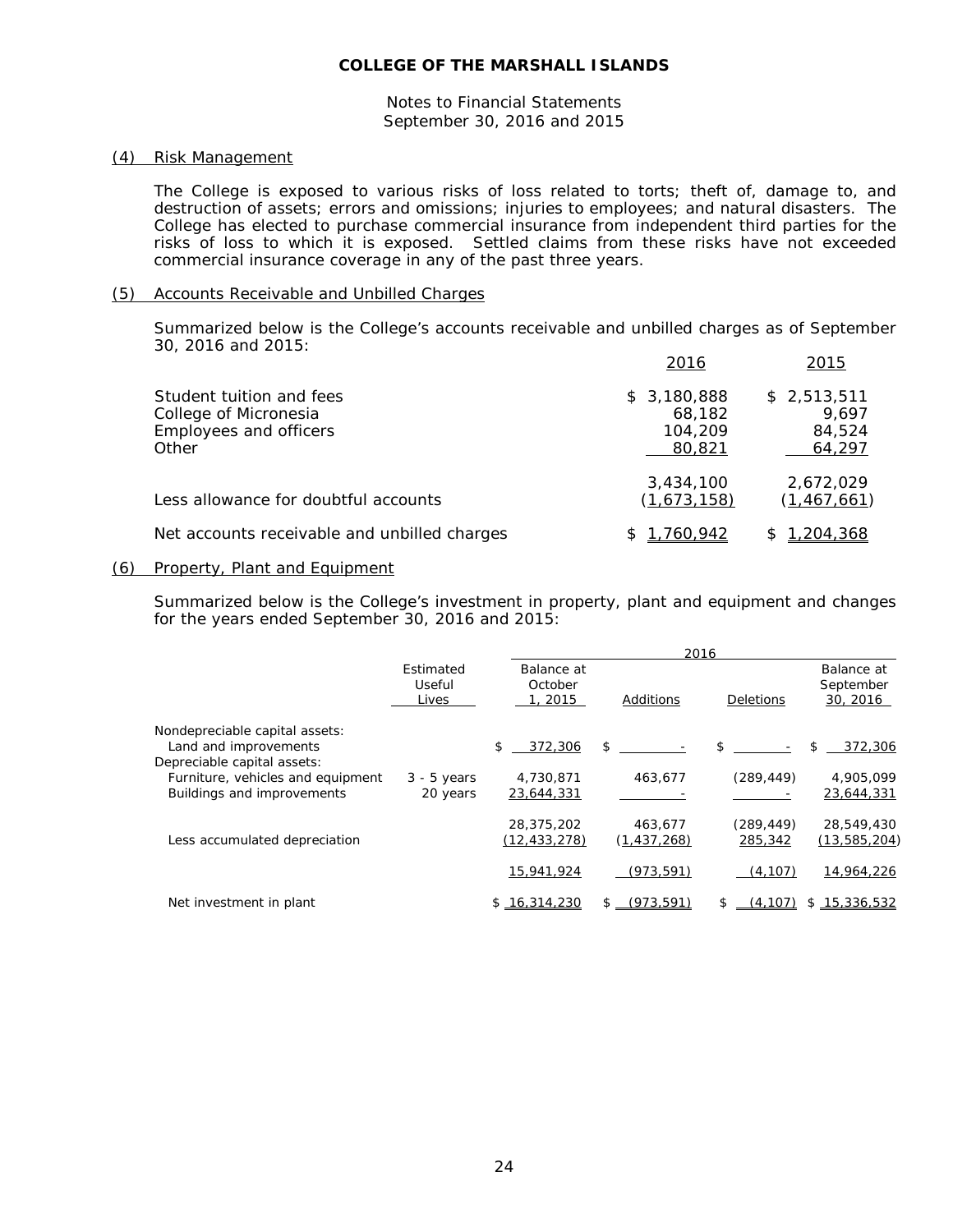Notes to Financial Statements September 30, 2016 and 2015

#### (6) Property, Plant and Equipment, Continued

|                                                                                        |                              |                                  | 2015               |                  |                                     |
|----------------------------------------------------------------------------------------|------------------------------|----------------------------------|--------------------|------------------|-------------------------------------|
|                                                                                        | Estimated<br>Useful<br>Lives | Balance at<br>October<br>1, 2014 | Additions          | <b>Deletions</b> | Balance at<br>September<br>30, 2015 |
| Nondepreciable capital assets:<br>Land and improvements<br>Depreciable capital assets: |                              | 372,306<br>\$                    | \$                 | \$               | \$<br>372,306                       |
| Furniture, vehicles and equipment                                                      | $3 - 5$ years                | 4,705,250                        | 219,471            | (193, 850)       | 4,730,871                           |
| Buildings and improvements                                                             | 20 years                     | 23,644,331                       |                    |                  | 23,644,331                          |
|                                                                                        |                              | 28,349,581                       | 219,471            | (193, 850)       | 28,375,202                          |
| Less accumulated depreciation                                                          |                              | (11, 232, 357)                   | (1, 394, 328)      | 193,407          | (12, 433, 278)                      |
|                                                                                        |                              | 17.117.224                       | (1, 174, 857)      | (443)            | 15,941,924                          |
| Net investment in plant                                                                |                              | 7.489.530<br>S.                  | .174.857)<br>\$(1) | \$<br>(443)      | \$<br>16,314,230                    |

#### (7) RepMar Contributions

The College is dependent upon RepMar to provide annual appropriations in an amount sufficient to provide stable financial backing to meet educational and vocational needs of the community. During the years ended September 30, 2016 and 2015, the College received \$2,805,667 and \$2,818,604, respectively, from RepMar to administer various postsecondary functions and to improve facilities, of which \$14,636 and \$14,666 was receivable from RepMar at September 30, 2016 and 2015, respectively. The Nitijela of RepMar subsequently provided for an appropriation of \$2,987,003 to fund operations of the College for fiscal year 2017 and an additional \$500,000 to fund repairs and maintenance of capital projects.

Commencing fiscal year 2006, the College was appropriated \$25,000,000 of capital contributions from RepMar of which \$288,325 and \$303,500 were appropriated during the years ended September 30, 2016 and 2015, respectively. During the years ended September 30, 2016 and 2015, the College received \$1,038,325 and \$578,500, respectively, from RepMar under these appropriations to fund various capital improvements, of which \$0 and \$102,032 was due to RepMar at September 30, 2016 and 2015, respectively.

#### (8) Functional Classifications with Natural Classifications

Operating expenses are displayed in their functional classifications. The following table shows functional classifications with natural classifications:

|                                   |             |                 |           | 2016            |                                            |               |               |                 |
|-----------------------------------|-------------|-----------------|-----------|-----------------|--------------------------------------------|---------------|---------------|-----------------|
|                                   | Salaries    | <b>Benefits</b> | Services  | <b>Supplies</b> | Insurance,<br><b>Utilities</b><br>and Rent | Depreciation  | Miscellaneous | Total           |
| Instruction                       | \$2,203,161 | 580.240<br>\$   | \$41.495  | \$235,327       | 2.090<br>\$                                | 159.041<br>\$ | \$1,189,524   | 4,410,878<br>\$ |
| Academic support                  | 237.827     | 51,979          | 6.382     | 20,752          | 13                                         | 85.058        | 96.329        | 498,340         |
| Student services<br>Institutional | 298,781     | 56,448          |           | 20,986          | 106                                        | 2,762         | 51,116        | 430,199         |
| Support<br>Operations and         | 935.006     | 644.035         | 73,309    | 127,140         | 161,367                                    | 32,788        | 365,935       | 2,339,580       |
| Maintenance<br>Auxiliary          | 638,028     | 95,135          | 12,200    | 149.896         | 631.002                                    | 1,124,632     | 35,758        | 2,686,651       |
| Enterprises                       | 24,975      | 11,405          |           | 584             | 16,446                                     | 32,987        | 853,512       | 939,909         |
|                                   | \$4,337,778 | \$1.439.242     | \$133.386 | \$554,685       | \$811.024                                  | \$1.437.268   | \$2,592,174   | \$11.305.557    |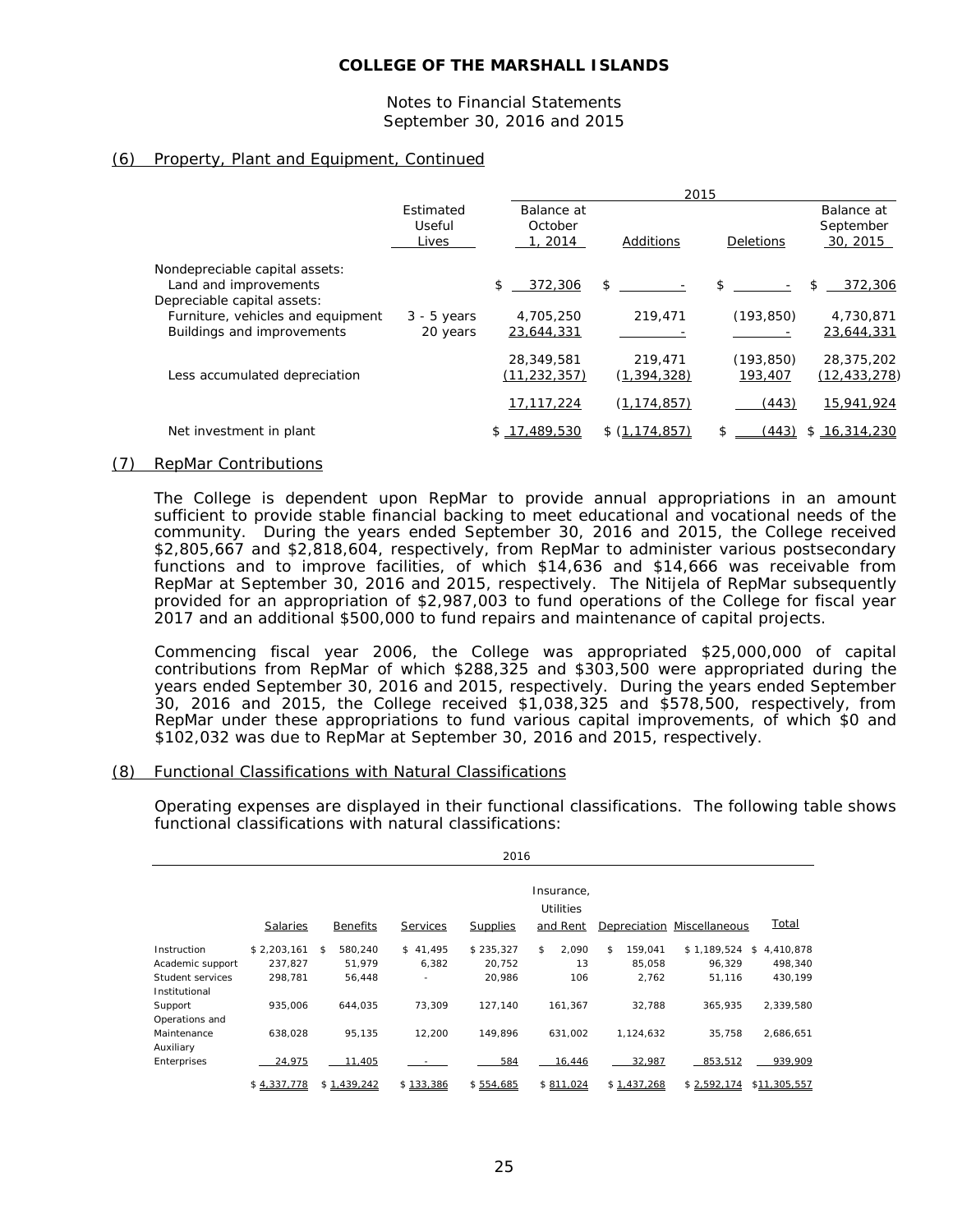Notes to Financial Statements September 30, 2016 and 2015

#### (8) Functional Classifications with Natural Classifications, Continued

|                                   |             |                 |           | 2015            |                                |               |               |              |
|-----------------------------------|-------------|-----------------|-----------|-----------------|--------------------------------|---------------|---------------|--------------|
|                                   |             |                 |           |                 | Insurance,<br><b>Utilities</b> |               |               |              |
|                                   | Salaries    | <b>Benefits</b> | Services  | <b>Supplies</b> | and Rent                       | Depreciation  | Miscellaneous | <b>Total</b> |
| Instruction                       | \$2,399,026 | \$636,120       | \$103,899 | \$147,999       | \$<br>63,137                   | 138,497<br>\$ | \$1,239,767   | \$4,728,445  |
| Academic support                  | 291.537     | 62,498          | 71,212    | 16,826          |                                | 42,391        | 86,221        | 570,685      |
| Student services<br>Institutional | 321.469     | 77,107          | 3,190     | 34,961          | 200                            | 2,524         | 48.924        | 488,375      |
| Support<br>Operations and         | 1,031,793   | 657,996         | 30,000    | 112,509         | 176.965                        | 26,655        | 412,940       | 2,448,858    |
| Maintenance<br>Auxiliary          | 654.586     | 97.495          |           | 134.782         | 446.371                        | 1.150.448     | 63.610        | 2,547,292    |
| Enterprises                       | 25,010      | 3,809           |           | 1,632           | 42,525                         | 33,813        | 910,766       | 1,017,555    |
|                                   | \$4.723.421 | \$1.535.025     | \$208.301 | \$448.709       | \$729.198                      | \$1.394.328   | \$2.762.228   | \$11,801,210 |

#### (9) Commitments

On July 31, 2000, the College executed two lease agreements for parcels of land and attached buildings and improvements located on Arrak Island. The leases commenced on July 1, 2000 for periods of thirty years each, ending on June 30, 2030, with options to renew for additional terms of thirty years. The terms of the leases call for rent to be paid in equal quarterly installments, with increases totaling \$800 in the quarterly installments, every five years.

On October 1, 2006, the College executed a lease agreement for the main campus location in Uliga. This lease commenced on October 1, 2006 for a term of twenty-five years, ending on September 30, 2031, with an option to extend in increments of five years for a total of twenty-five years. However, in January 2008, the RepMar government extended its Land Use Agreement for the same land for a period of five (5) years. Thus, the College has not made any payments pursuant to the lease agreement.

On April 20, 2007, the College executed a sublease agreement for a parcel of land adjacent to the main campus in Uliga. The lease commenced on March 1, 2007 for a term of thirty years, ending on March 31, 2044.

Future minimum lease payments under these leases are as follows:

| Year ending<br>September 30,                                                                          |                                                                                                           |
|-------------------------------------------------------------------------------------------------------|-----------------------------------------------------------------------------------------------------------|
| 2017<br>2018<br>2019<br>2020<br>2021<br>2022-2026<br>2027-2031<br>2032-2036<br>2037-2041<br>2042-2044 | 95,080<br>\$<br>95,080<br>95,080<br>95,080<br>98,280<br>494.599<br>427,399<br>104,418<br>84,418<br>47.651 |
|                                                                                                       |                                                                                                           |

\$ 1,637,085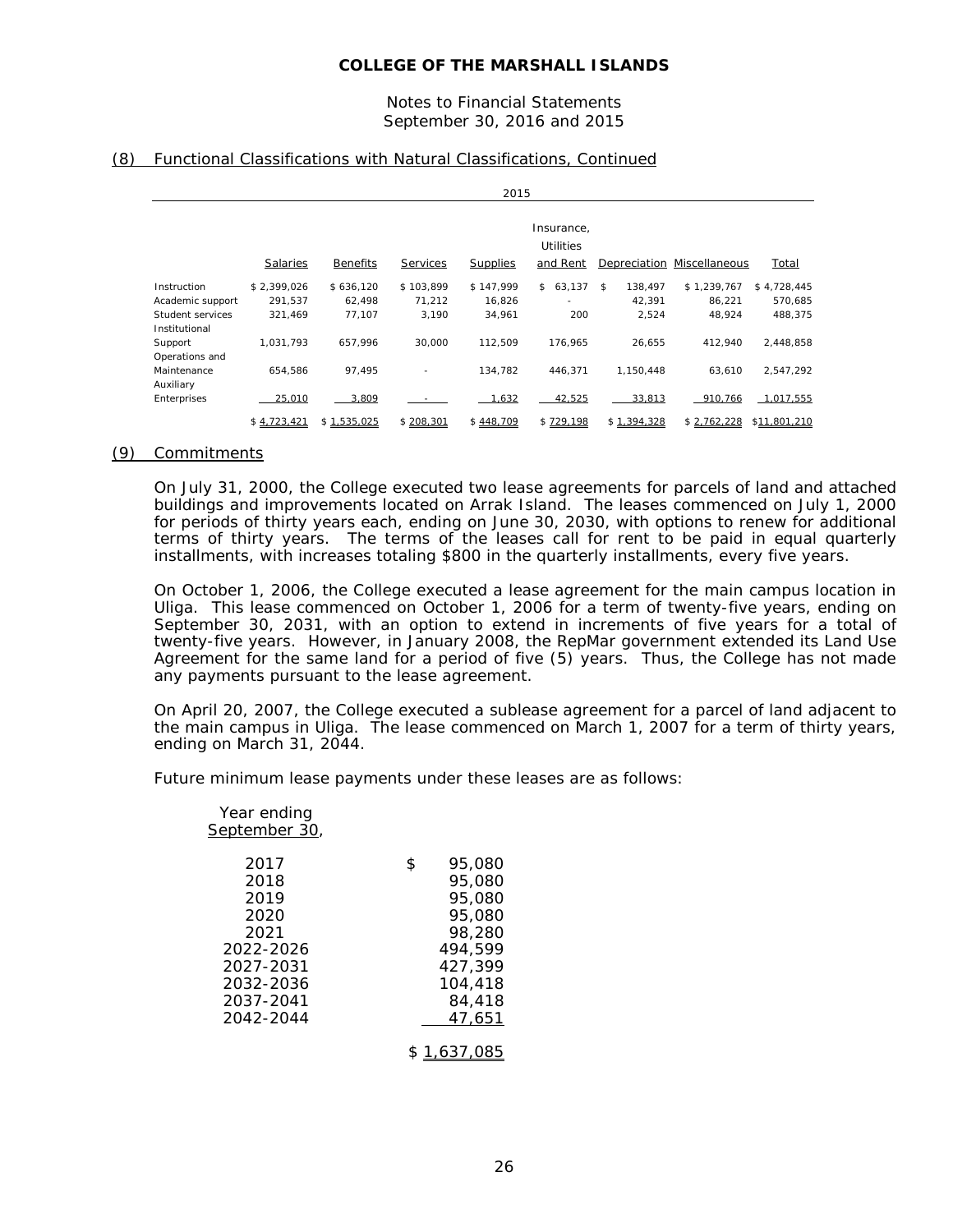Notes to Financial Statements September 30, 2016 and 2015

#### (10) Contingencies

#### Going Concern

The accompanying financial statements have been prepared in conformity with GAAP, which contemplates the continuation of the College as a going concern. However, the College has sustained operating losses in recent years. Furthermore, at September 30, 2016, a deficit unrestricted net position of \$250,283 exists at that date.

Management believes actions presently being undertaken to revise the College's operating requirements in the implementation of a Financial Recovery Plan, which includes employee salary and benefits reduction, electric energy conservation efforts, reduction of adjunct and overload rates and limited employee travel, and reduction in supplies expenditures and contractual services, will provide the opportunity for the College to continue as a going concern.

#### Federal Grants

The College has participated in a number of federally assisted grant programs. These programs are subject to financial and compliance audits by the grantors or their representatives and regulatory authorities. The purpose of the audits is to ensure compliance with conditions relating to the granting of funds and other reimbursement regulations. The College's management believes that any liability for reimbursement which may arise as the result of these audits would not be material to the financial position of the College.

#### Sick Leave

It is the policy of the College to record expenditures for sick leave when leave is actually taken. Sick leave is compensated time for absence during working hours arising from employee illness or injury. The estimated accumulated sick leave at September 30, 2016 and 2015 was \$133,718 and \$132,123, respectively.

#### Accreditation

Based on the comprehensive evaluation during June 2015, the Accrediting Commission for Community and Junior Colleges (ACCJC) took action to remove the Warning, reaffirmed accreditation, and required that the College submit a Follow-Up Report in March 2016. In May 2016, WASC issued a Warning status to the College as a result of its evaluation of the College's Follow-up Report with the requirement that the College submit a revised Follow-Up Report on October 1, 2016.

#### (11) Subsequent Event

In February 2017, on the basis of Follow-Up Report submitted to the Commission on October 1, 2016 and visit, the College was removed from Warning Status as of January 2017.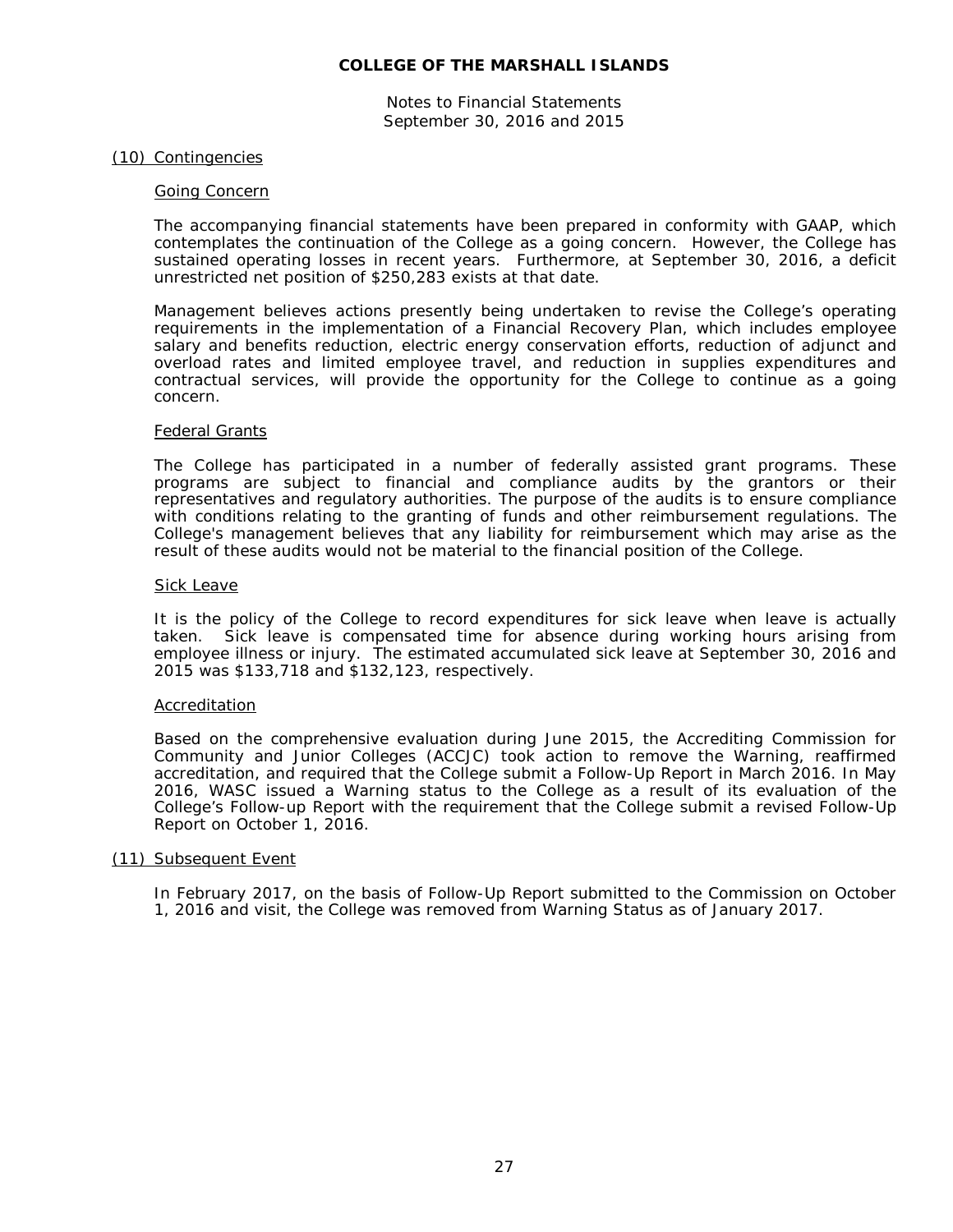# **Deloitte**.

Deloitte & Touche LLP 361 South Marine Corps Drive Tamuning, GU 96913 USA

Tel: +1 (671) 646-3884 Fax: +1 (671) 649-4265

www.deloitte.com

#### **INDEPENDENT AUDITORS' REPORT ON INTERNAL CONTROL OVER FINANCIAL REPORTING AND ON COMPLIANCE AND OTHER MATTERS BASED ON AN AUDIT OF FINANCIAL STATEMENTS PERFORMED IN ACCORDANCE WITH**  *GOVERNMENT AUDITING STANDARDS*

Board of Regents College of the Marshall Islands:

We have audited, in accordance with the auditing standards generally accepted in the United States of America and the standards applicable to financial audits contained in *Government Auditing Standards* issued by the Comptroller General of the United States, the financial statements of the College of the Marshall Islands (the College), which comprise the statement of net position as of September 30, 2016, and the related statements of revenues, expenses and changes in net position, and of cash flows for the year then ended, and the related notes to the financial statements, and have issued our report thereon dated May 5, 2017. Our report includes an emphasis-of-matter paragraph regarding a going concern uncertainty, as described in our report on the College's financial statements.

# **Internal Control Over Financial Reporting**

In planning and performing our audit of the financial statements, we considered the College's internal control over financial reporting (internal control) to determine the audit procedures that are appropriate in the circumstances for the purpose of expressing our opinion on the financial statements, but not for the purpose of expressing an opinion on the effectiveness of the College's internal control. Accordingly, we do not express an opinion on the effectiveness of the College's internal control.

A *deficiency in internal control* exists when the design or operation of a control does not allow management or employees, in the normal course of performing their assigned functions, to prevent, or detect and correct, misstatements on a timely basis. A *material weakness* is a deficiency, or a combination of deficiencies, in internal control such that there is a reasonable possibility that a material misstatement of the entity's financial statements will not be prevented, or detected and corrected on a timely basis. A *significant deficiency* is a deficiency, or a combination of deficiencies, in internal control that is less severe than a material weakness, yet important enough to merit attention by those charged with governance.

Our consideration of internal control was for the limited purpose described in the first paragraph of this section and was not designed to identify all deficiencies in internal control that might be material weaknesses or significant deficiencies. Given these limitations, during our audit we did not identify any deficiencies in internal control that we consider to be material weaknesses. However, material weaknesses may exist that have not been identified.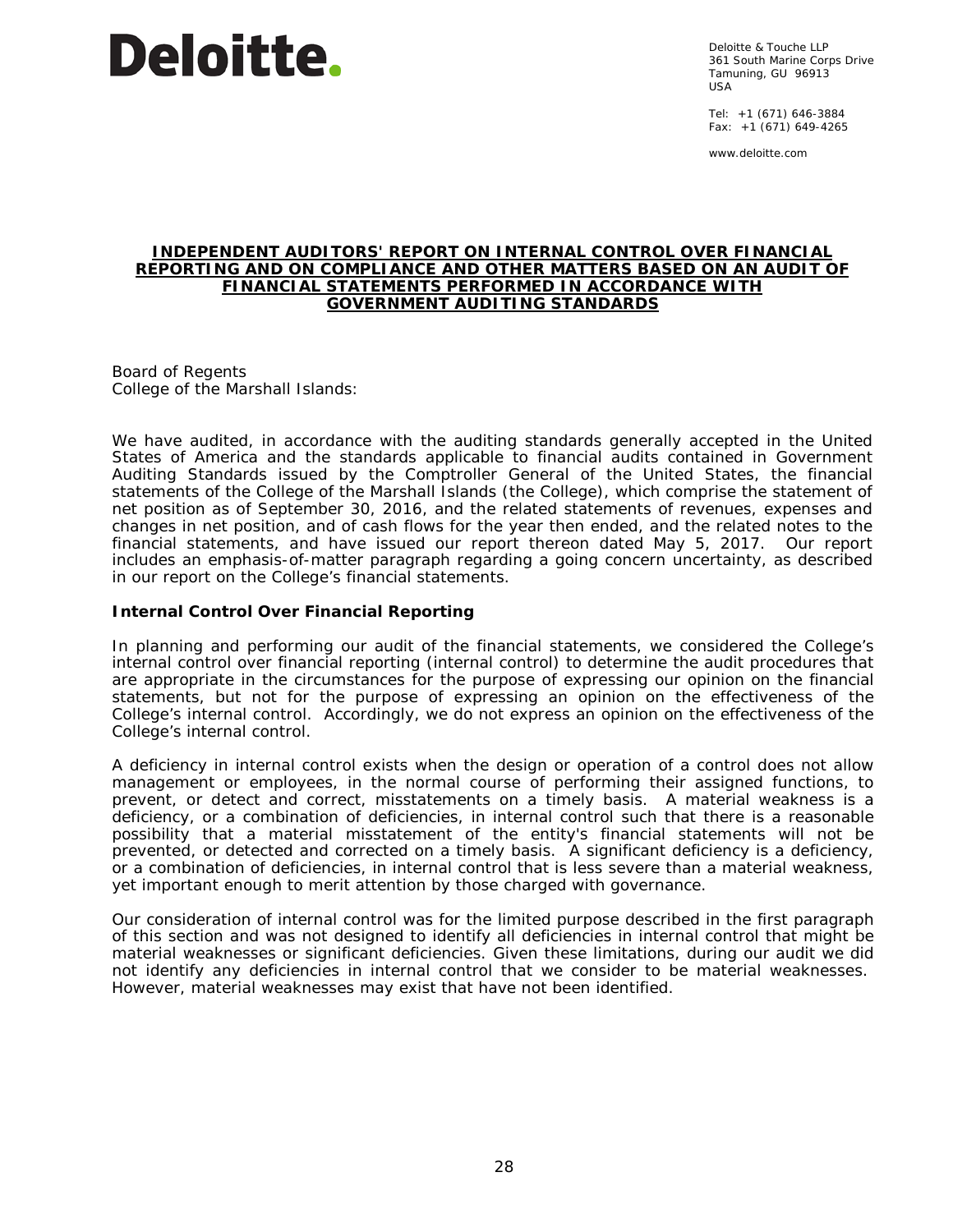# **Deloitte.**

# **Compliance and Other Matters**

As part of obtaining reasonable assurance about whether the College's financial statements are free from material misstatement, we performed tests of its compliance with certain provisions of laws, regulations, contracts, and grant agreements, noncompliance with which could have a direct and material effect on the determination of financial statement amounts. However, providing an opinion on compliance with those provisions was not an objective of our audit, and accordingly, we do not express such an opinion. The results of our tests disclosed no instances of noncompliance or other matters that are required to be reported under *Government Auditing Standards*.

# **Purpose of this Report**

The purpose of this report is solely to describe the scope of our testing of internal control and compliance and the results of that testing, and not to provide an opinion on the effectiveness of the entity's internal control or on compliance. This report is an integral part of an audit performed in accordance with *Government Auditing Standards* in considering the entity's internal control and compliance. Accordingly, this communication is not suitable for any other purpose.

H Warkell

May 5, 2017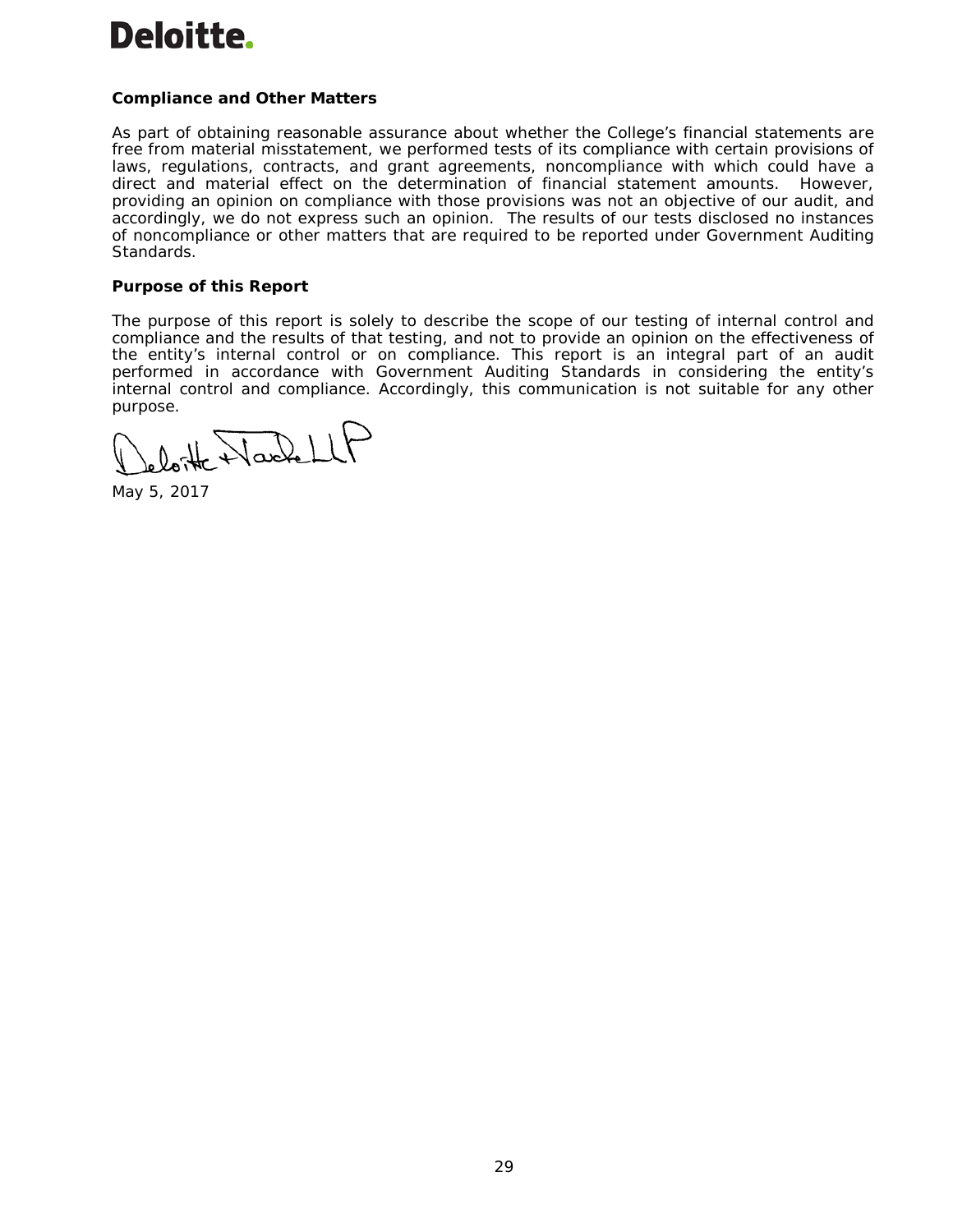

Deloitte & Touche LLP 361 South Marine Corps Drive Tamuning, GU 96913 USA

Tel: +1 (671) 646-3884 Fax: +1 (671) 649-4265

www.deloitte.com

#### **INDEPENDENT AUDITORS' REPORT ON COMPLIANCE FOR EACH MAJOR FEDERAL PROGRAM; REPORT ON INTERNAL CONTROL OVER COMPLIANCE; AND REPORT ON SCHEDULE OF EXPENDITURES OF FEDERAL AWARDS REQUIRED BY THE UNIFORM GUIDANCE**

Board of Regents College of the Marshall Islands:

# **Report on Compliance for Each Major Federal Program**

We have audited the College of the Marshall Islands' (the College's) compliance with the types of compliance requirements described in the *OMB Compliance Supplement* that could have a direct and material effect on each of the College's major federal programs for the year ended September 30, 2016. The College's major federal programs are identified in the summary of auditors' results section of the accompanying Schedule of Findings and Questioned Costs.

#### *Management's Responsibility*

Management is responsible for compliance with federal statutes, regulations, and the terms and conditions of its federal awards applicable to its federal programs.

#### *Auditors' Responsibility*

Our responsibility is to express an opinion on compliance for each of the College's major federal programs based on our audit of the types of compliance requirements referred to above. We conducted our audit of compliance in accordance with auditing standards generally accepted in the United States of America; the standards applicable to financial audits contained in *Government Auditing Standards*, issued by the Comptroller General of the United States; and the audit requirements of Title 2 U.S. *Code of Federal Regulations* Part 200, *Uniform Administrative Requirements, Cost Principles, and Audit Requirements for Federal Awards* (Uniform Guidance). Those standards and the Uniform Guidance require that we plan and perform the audit to obtain reasonable assurance about whether noncompliance with the types of compliance requirements referred to above that could have a direct and material effect on a major federal program occurred. An audit includes examining, on a test basis, evidence about the College's compliance with those requirements and performing such other procedures as we considered necessary in the circumstances.

We believe that our audit provides a reasonable basis for our opinion on compliance for each major federal program. However, our audit does not provide a legal determination of the College's compliance.

#### *Opinion on Each Major Federal Program*

In our opinion, the College complied, in all material respects, with the types of compliance requirements referred to above that could have a direct and material effect on each of its major federal programs for the year ended September 30, 2016.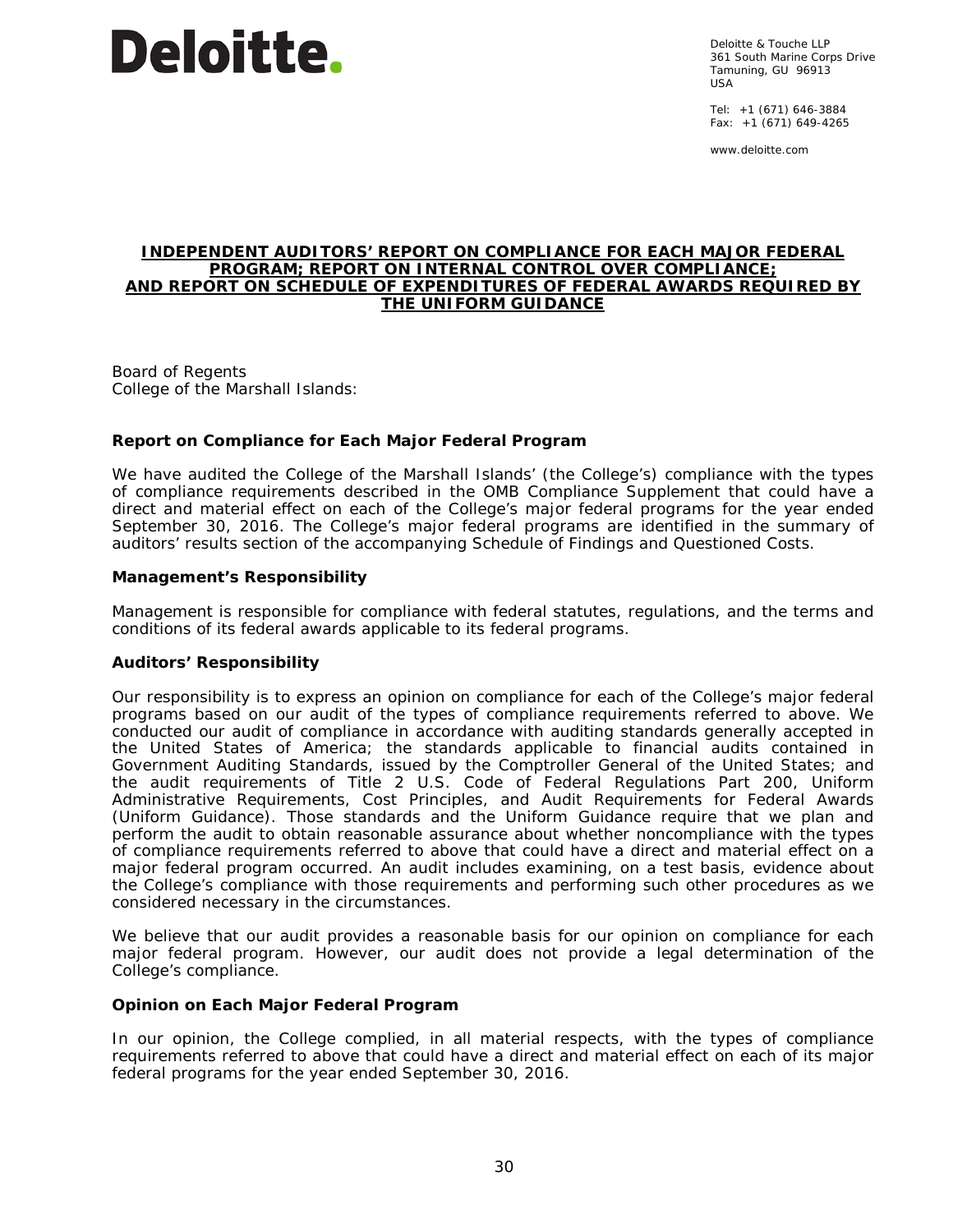# Deloitte.

# *Other Matters*

The results of our auditing procedures disclosed instances of noncompliance, which are required to be reported in accordance with the Uniform Guidance and which are described in the accompanying Schedule of Findings and Questioned Costs as items 2016-001 and 2016-002. Our opinion on each major federal program is not modified with respect to these matters.

The College's response to the noncompliance findings identified in our audit are described in the accompanying Corrective Action Plan. The College's response was not subjected to the auditing procedures applied in the audit of compliance and, accordingly, we express no opinion on the response.

# **Report on Internal Control Over Compliance**

Management of the College is responsible for establishing and maintaining effective internal control over compliance with the types of compliance requirements referred to above. In planning and performing our audit of compliance, we considered the College's internal control over compliance with the types of requirements that could have a direct and material effect on each major federal program to determine the auditing procedures that are appropriate in the circumstances for the purpose of expressing an opinion on compliance for each major federal program and to test and report on internal control over compliance in accordance with the Uniform Guidance, but not for the purpose of expressing an opinion on the effectiveness of internal control over compliance. Accordingly, we do not express an opinion on the effectiveness of the College's internal control over compliance.

A *deficiency in internal control over compliance* exists when the design or operation of a control over compliance does not allow management or employees, in the normal course of performing their assigned functions, to prevent, or detect and correct, noncompliance with a type of compliance requirement of a federal program on a timely basis. A *material weakness in internal control over compliance* is a deficiency, or combination of deficiencies, in internal control over compliance, such that there is a reasonable possibility that material noncompliance with a type of compliance requirement of a federal program will not be prevented, or detected and corrected, on a timely basis. A *significant deficiency in internal control over compliance* is a deficiency, or a combination of deficiencies, in internal control over compliance with a type of compliance requirement of a federal program that is less severe than a material weakness in internal control over compliance, yet important enough to merit attention by those charged with governance.

Our consideration of internal control over compliance was for the limited purpose described in the first paragraph of this section and was not designed to identify all deficiencies in internal control over compliance that might be material weaknesses or significant deficiencies and therefore, material weaknesses or significant deficiencies may exist that were not identified. We did not identify any deficiencies in internal control over compliance that we consider to be material weaknesses. However, we identified certain deficiencies in internal control over compliance, as described in the accompanying Schedule of Findings and Questioned Costs as items 2016-001 and 2016-002 that we consider to be significant deficiencies.

The College's response to the internal control over compliance findings identified in our audit are described in the accompanying Corrective Action Plan. The College's response was not subjected to the auditing procedures applied in the audit of compliance and, accordingly, we express no opinion on the response.

The purpose of this report on internal control over compliance is solely to describe the scope of our testing of internal control over compliance and the results of that testing based on the requirements of the Uniform Guidance. Accordingly, this report is not suitable for any other purpose.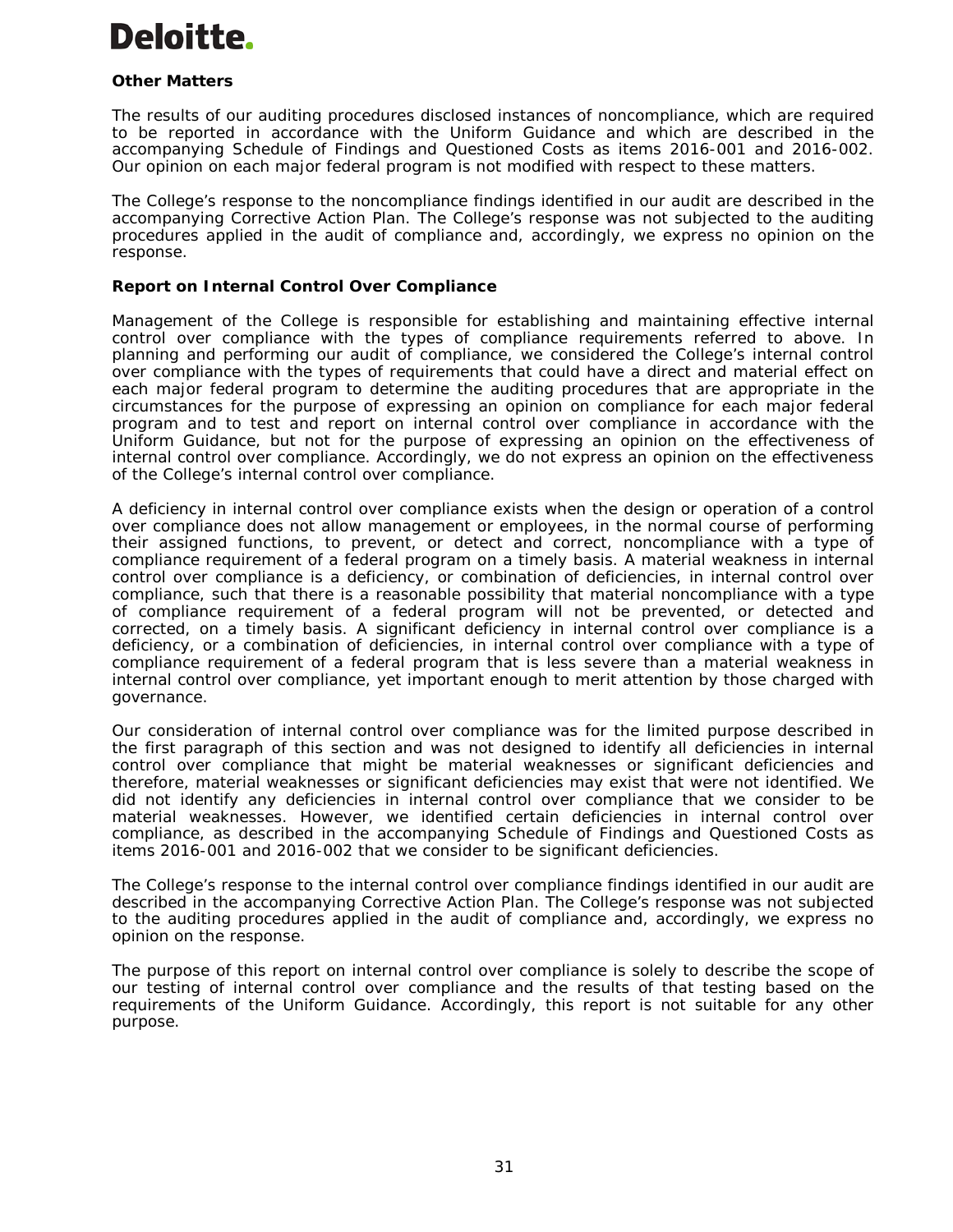# Deloitte.

# **Report on Schedule of Expenditures of Federal Awards Required by the Uniform Guidance**

We have audited the financial statements of the College as of and for the year ended September 30, 2016, and have issued our report thereon dated May 5, 2017, which contained an unmodified opinion on those financial statements and which report included an emphasis-ofmatter paragraph regarding a going concern uncertainty. Our audit was conducted for the purpose of forming an opinion on the financial statements as a whole. The accompanying Schedule of Expenditures of Federal Awards is presented for purposes of additional analysis as required by the Uniform Guidance and is not a required part of the financial statements. Such information is the responsibility of management and was derived from and relates directly to the underlying accounting and other records used to prepare the financial statements. The information has been subjected to the auditing procedures applied in the audit of the financial statements and certain additional procedures, including comparing and reconciling such information directly to the underlying accounting and other records used to prepare the financial statements or to the financial statements themselves, and other additional procedures in accordance with auditing standards generally accepted in the United States of America. In our opinion, the Schedule of Expenditures of Federal Awards is fairly stated in all material respects in relation to the financial statements as a whole.

lotte Harlell

May 5, 2017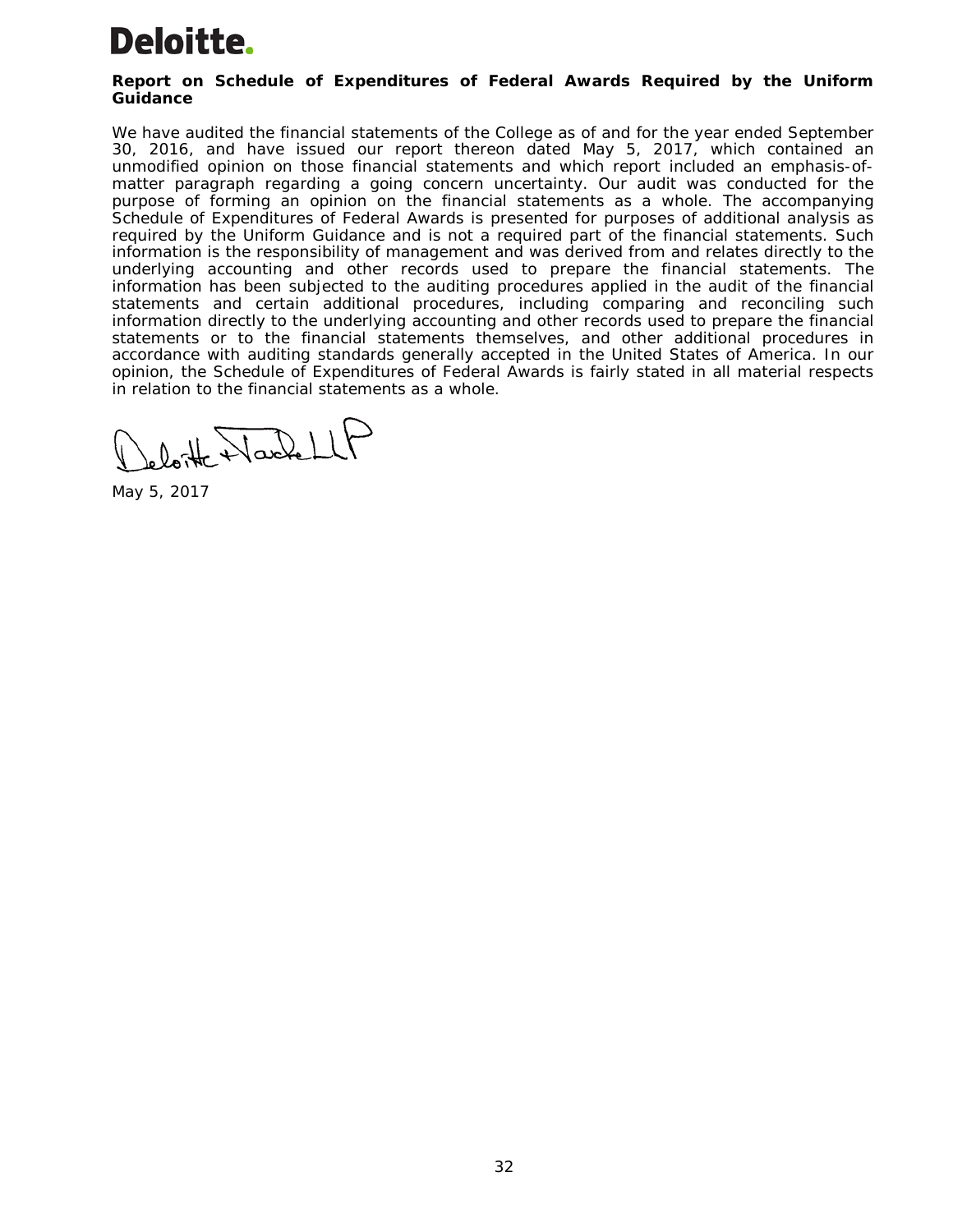# Schedule of Expenditures of Federal Awards Year Ended September 30, 2016

| Federal Grantor/<br>Pass-Through<br>Pass-Through Grantor/<br>Identification<br>Number<br>Program Title |             | Federal<br><b>CFDA</b><br>Number | Expenditures/<br>Adjustments<br>FY2016 |  |
|--------------------------------------------------------------------------------------------------------|-------------|----------------------------------|----------------------------------------|--|
| U.S. DEPARTMENT OF AGRICULTURE                                                                         |             |                                  |                                        |  |
| Direct Program                                                                                         |             |                                  |                                        |  |
| Breadfruit & Pandanus for Food Security Grant                                                          |             | 10. Unknown                      | \$<br>5,038                            |  |
| Subtotal U.S. Department of Agriculture Direct Program                                                 |             |                                  | 5,038                                  |  |
| Pass-Through From the University of Guam:                                                              | 77-990-8151 |                                  |                                        |  |
| Distance Education Grants for Institutions of Higher Education                                         |             |                                  |                                        |  |
| in Insular Areas                                                                                       |             | 10.322                           | 1,002                                  |  |
| Pass-Through From the University of Puerto Rico:                                                       | 6604433767  |                                  |                                        |  |
| Resident Instruction Grants for Insular Area Activities                                                |             | 10.308                           | 38,744                                 |  |
| Subtotal U.S. Department of Agriculture Pass-Through Programs                                          |             |                                  | 39,746                                 |  |
| TOTAL U.S. DEPARTMENT OF AGRICULTURE                                                                   |             |                                  | 44,784                                 |  |
| U.S DEPARTMENT OF COMMERCE                                                                             |             |                                  |                                        |  |
| Pass-Through From the Micronesian Conservation Trust:<br><b>Habitat Conservation</b>                   | 85-481-3185 | 11.463                           | 19,582                                 |  |
|                                                                                                        |             |                                  |                                        |  |
| TOTAL U.S. DEPARTMENT OF COMMERCE                                                                      |             |                                  | 19,582                                 |  |
| U.S. DEPARTMENT OF THE INTERIOR<br>Direct Program                                                      |             |                                  |                                        |  |
| Economic, Social and Political Development of the Territories:                                         |             |                                  |                                        |  |
| School Information System                                                                              |             | 15.875                           | 18,413                                 |  |
| Subtotal U.S. Department of the Interior Direct Program                                                |             |                                  | 18,413                                 |  |
| Pass-Through the Research Corporation of the University                                                |             |                                  |                                        |  |
| of Hawaii (RCUOH):                                                                                     | 07-252-7344 |                                  |                                        |  |
| Partnership for Advance Marine Science                                                                 |             | 15. Unknown                      | 49,473                                 |  |
| <b>Pass-Through From the Republic of the Marshall Islands (RepMar)</b>                                 | 980076103   |                                  |                                        |  |
| Economic, Social and Political Development of the Territories:                                         |             |                                  |                                        |  |
| Compact of Free Association Program, As Amended, Sector Grants:                                        |             |                                  |                                        |  |
| Supplemental Education Grant                                                                           |             | 15.875<br>15. Unknown            | 513,417<br>125,909                     |  |
| <b>ESN-GED Program Ebeye</b>                                                                           |             |                                  |                                        |  |
| Subtotal U.S. Department of the Interior Pass-Through Programs                                         |             |                                  | 688,799                                |  |
| TOTAL U.S. DEPARTMENT OF THE INTERIOR                                                                  |             |                                  | 707,212                                |  |

See accompanying notes to Schedule of Expenditures of Federal Awards.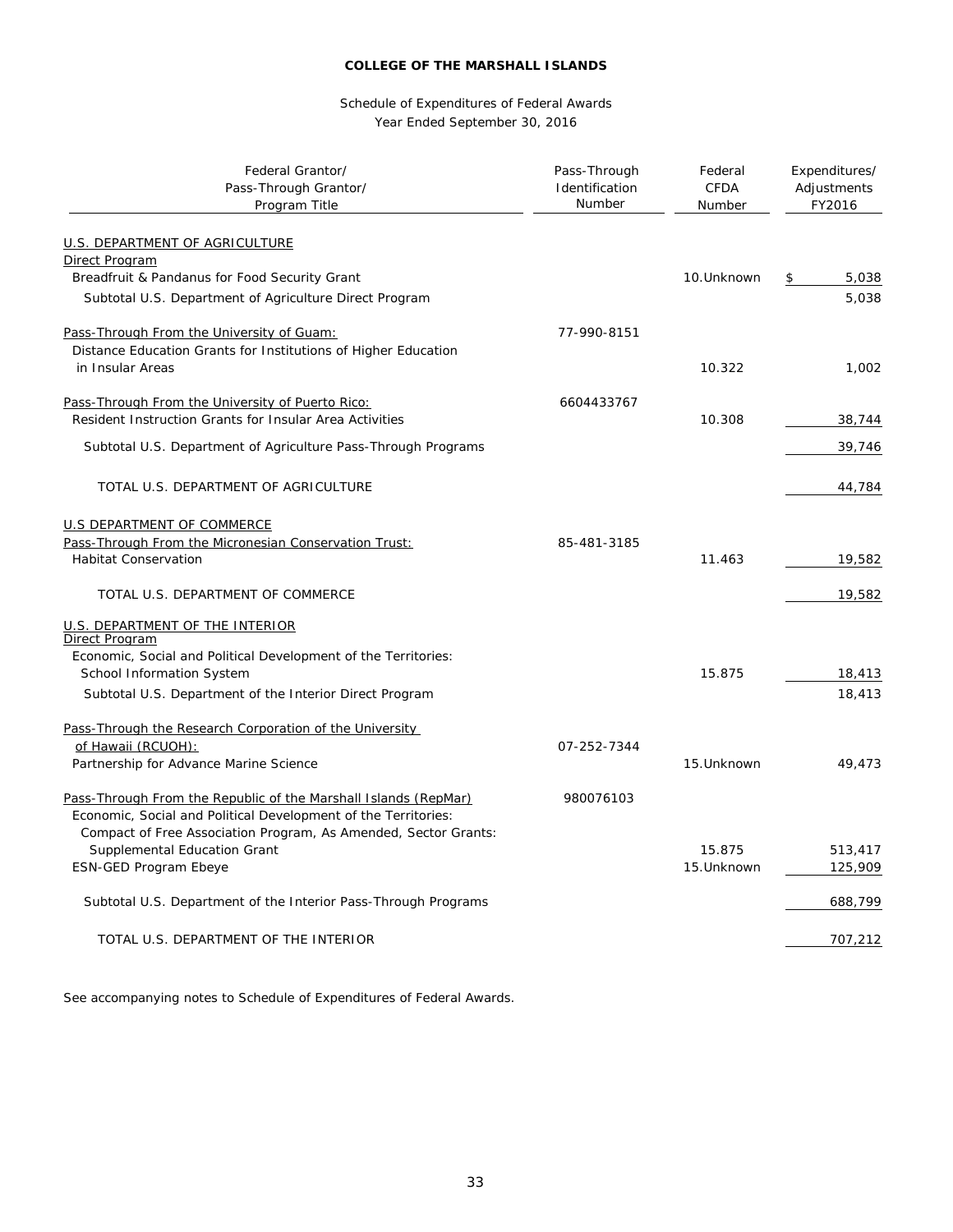#### Schedule of Expenditures of Federal Awards, Continued Year Ended September 30, 2016

| Federal Grantor/<br>Pass-Through Grantor/<br>Program Title                                                              | Pass-Through<br>Identification<br>Number | Federal<br><b>CFDA</b><br>Number | Expenditures/<br>Adjustments<br>FY2016            |
|-------------------------------------------------------------------------------------------------------------------------|------------------------------------------|----------------------------------|---------------------------------------------------|
| NATIONAL SCIENCE FOUNDATION<br>Pass-Through From the Research Corporation<br>of the University of Hawaii (RCUOH):       | 07-252-7344                              |                                  |                                                   |
| Research and Development Cluster:                                                                                       |                                          |                                  |                                                   |
| <b>Education and Human Resources</b>                                                                                    |                                          | 47.076                           | 38,248                                            |
| Coastal Storms Program                                                                                                  |                                          | 47.Unknown                       | 28,062                                            |
| Total Research and Development Cluster and<br>TOTAL NATIONAL SCIENCE FOUNDATION                                         |                                          |                                  | 66,310                                            |
| U.S. DEPARTMENT OF EDUCATION<br>Direct Program<br>Student Financial Assistance Cluster:                                 |                                          |                                  |                                                   |
| Federal Pell Grant Program                                                                                              |                                          | 84.063                           | 4,146,363                                         |
| TOTAL U.S. DEPARTMENT OF EDUCATION                                                                                      |                                          |                                  | 4,146,363                                         |
| U.S. DEPARTMENT OF HEALTH AND HUMAN SERVICES<br>Pass-Through From the University of Guam:                               | 77-990-8151                              |                                  |                                                   |
| Area Health Education Centers Infrastructure Development Awards                                                         |                                          | 93.824                           | 123,131                                           |
| TOTAL U.S. DEPARTMENT OF HEALTH AND HUMAN SERVICES                                                                      |                                          |                                  | 123,131                                           |
| TOTAL EXPENDITURES OF FEDERAL AWARDS                                                                                    |                                          |                                  | 5,107,382<br>\$                                   |
| Reconciliation to financial statements:                                                                                 |                                          |                                  |                                                   |
| Total expenditures of federal awards<br>Depreciation<br>Non-federal expenses<br>Total expenses per financial statements |                                          |                                  | 5,107,382<br>1,437,268<br>4,760,907<br>11,305,557 |

See accompanying notes to Schedule of Expenditures of Federal Awards.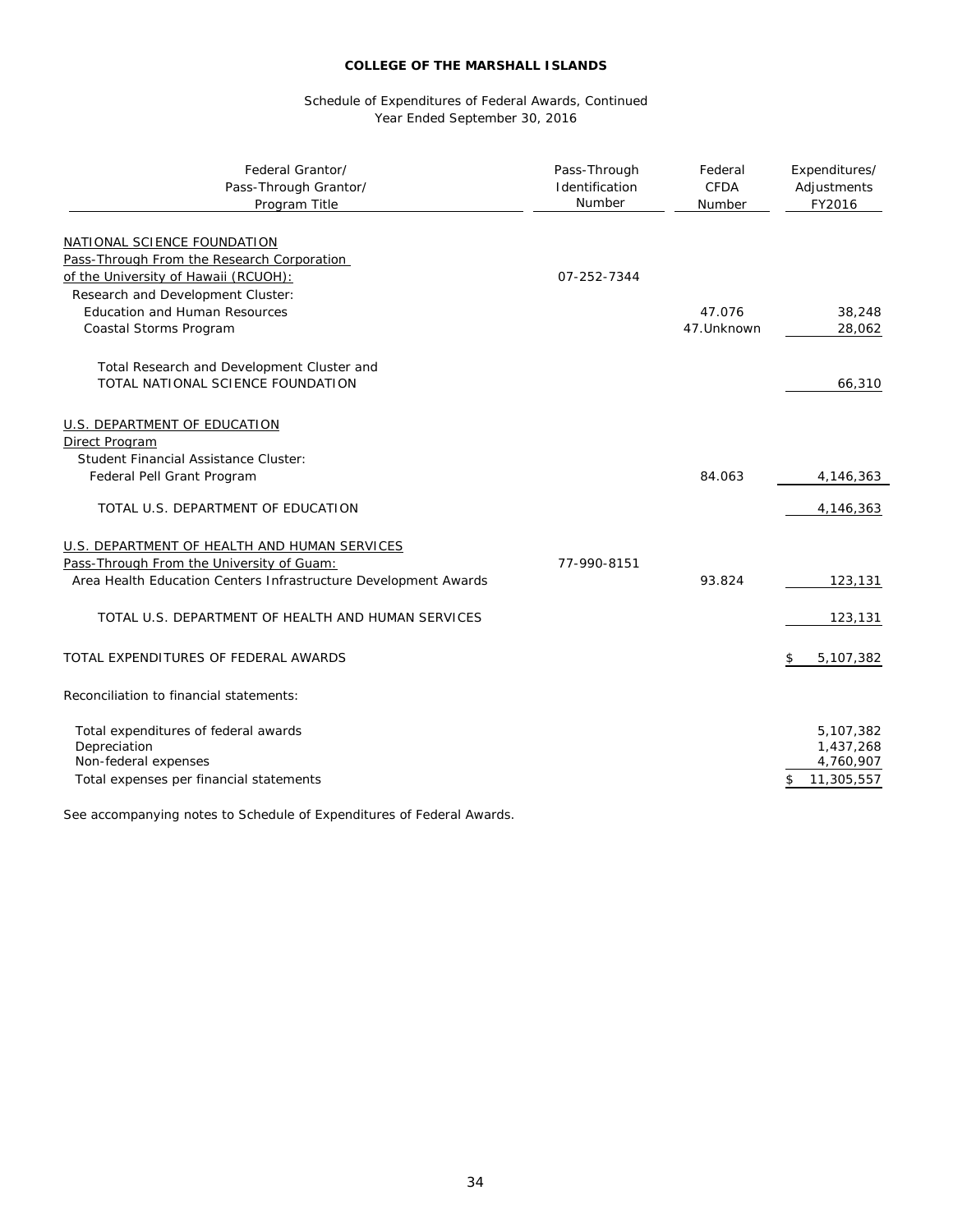#### Notes to Schedule of Expenditures of Federal Awards Year Ended September 30, 2016

#### (1) Scope of Schedule

The College of the Marshall Islands (the College), a component unit of the Republic of the Marshall Islands (RepMar), was established as an independent institution pursuant to the College of the Marshall Islands Act of 1992 (Public Law 1992-13). The Act established the College as an independent institution governed by a Board of Regents appointed by RepMar's Cabinet. Previous to the Act, the College was a component of the College of Micronesia (COM).

The U.S. Department of the Interior has been designated as the College's cognizant agency.

#### Basis of Presentation

The accompanying Schedule of Expenditures of Federal Awards (the Schedule) includes the federal grant activity of the College funded through the Federal Government for the year ended September 30, 2016. The information in this Schedule is presented in accordance with the requirements of Title 2 U.S. Code of Federal Regulations Part 200, *Uniform Administrative Requirements, Cost Principles, and Audit Requirements for Federal Awards (Uniform Guidance)*. Because the Schedule presents only a selected portion of the operations of the College, it is not intended to and does not present the financial position, changes in net position or cash flows of the College.

#### (2) Summary of Significant Accounting Policies

Expenditures reported on the Schedule are reported on the accrual basis of accounting. All expenses and capital outlays are reported as expenditures. Such expenditures are recognized following the cost principles contained in the Uniform Guidance, wherein types of expenditures are not allowable or are limited as to reimbursement. Therefore, some amounts presented in this Schedule may differ from amounts presented in, or used in the preparation of, the basic financial statements. No amounts were passed through to subrecipients. Pass-through entity identifying numbers are presented where available.

#### (3) Indirect Cost Allocation

The College has not entered into an approved indirect cost negotiation agreement covering the year ended September 30, 2016. The College does not elect to use the de minimis indirect cost rate allowed under the Uniform Guidance.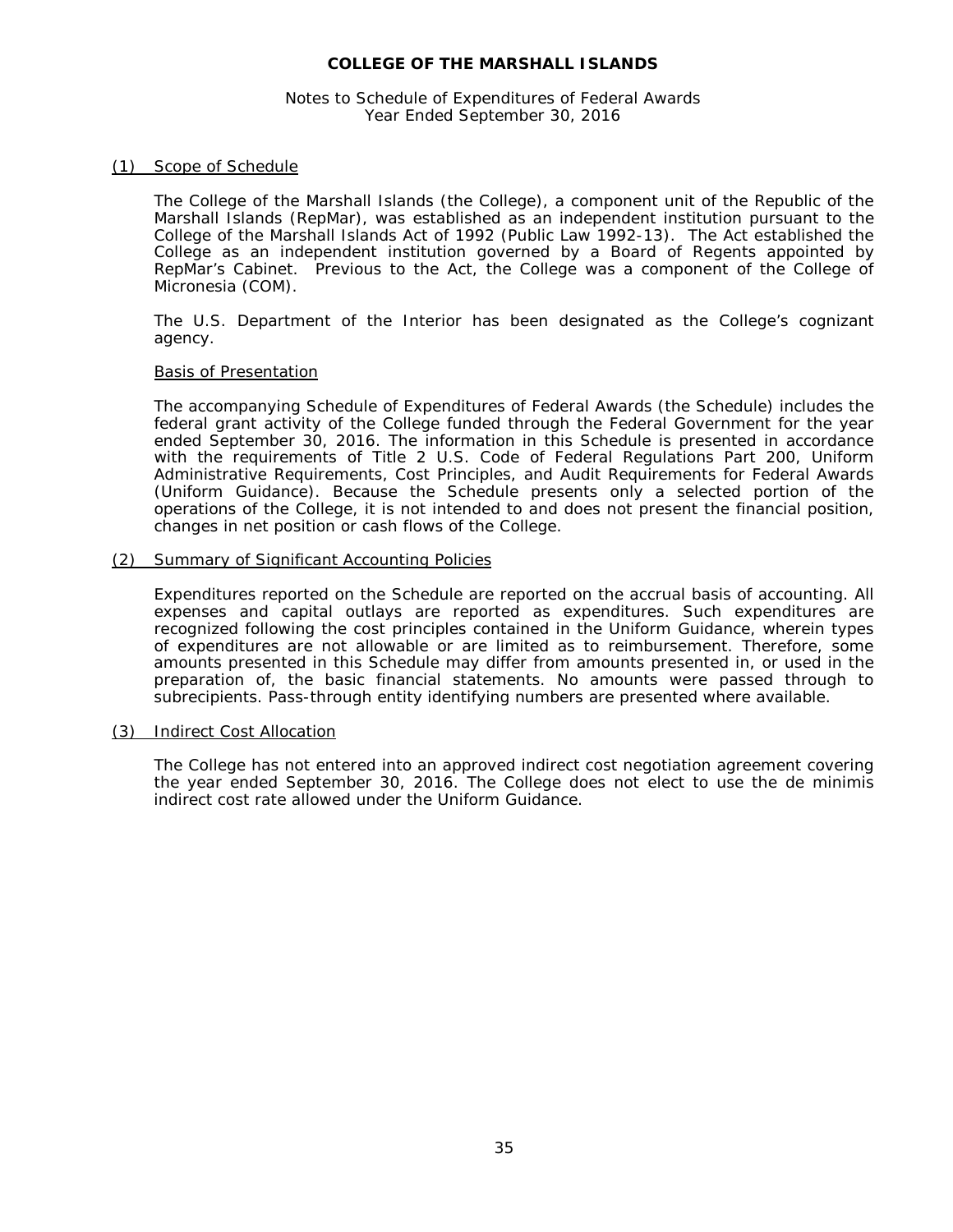Schedule of Findings and Questioned Costs Year Ended September 30, 2016

# **Section I - Summary of Auditors' Results**

# *Financial Statements*

| 1.             | Type of report the auditors issued on whether the financial<br>statements audited were prepared in accordance with GAAP:               | Unmodified                      |  |  |  |
|----------------|----------------------------------------------------------------------------------------------------------------------------------------|---------------------------------|--|--|--|
|                | Internal control over financial reporting:                                                                                             |                                 |  |  |  |
| 2.<br>3.       | Material weakness(es) identified?<br>Significant deficiency(ies) identified?                                                           | N <sub>O</sub><br>None reported |  |  |  |
| 4.             | Noncompliance material to financial statements noted?                                                                                  | No                              |  |  |  |
|                | <b>Federal Awards</b>                                                                                                                  |                                 |  |  |  |
|                | Internal control over major federal programs:                                                                                          |                                 |  |  |  |
| 5.<br>6.       | Material weakness(es) identified?<br>Significant deficiency(ies) identified?                                                           | No.<br>Yes                      |  |  |  |
| 7 <sub>1</sub> | Type of auditors' report issued on compliance for major<br>federal programs:                                                           | Unmodified                      |  |  |  |
| 8.             | Any audit findings disclosed that are required to be reported in<br>accordance with section 200.516(a) of the Uniform Guidance?<br>Yes |                                 |  |  |  |
| 9.             | Identification of major federal programs:                                                                                              |                                 |  |  |  |
|                | Name of Federal Program<br>CFDA#<br>Federal Pell Grant Program<br>84.063                                                               |                                 |  |  |  |
| 10.            | Dollar threshold used to distinguish between Type A and Type B<br>Programs:                                                            | \$750,000                       |  |  |  |
| 11.            | Auditee qualified as low-risk auditee?                                                                                                 | No                              |  |  |  |

# **Section II - Financial Statement Findings**

No matters were reported.

# **Section III - Federal Award Findings and Questioned Costs**

| Finding<br>Number                  | CFDA $\#$ | <b>Findings</b>                                              | Questioned<br>Costs |
|------------------------------------|-----------|--------------------------------------------------------------|---------------------|
| 2016-001 84.063<br>2016-002 84.063 |           | Special Tests and Provisions<br>Special Tests and Provisions | $\sim$<br>-         |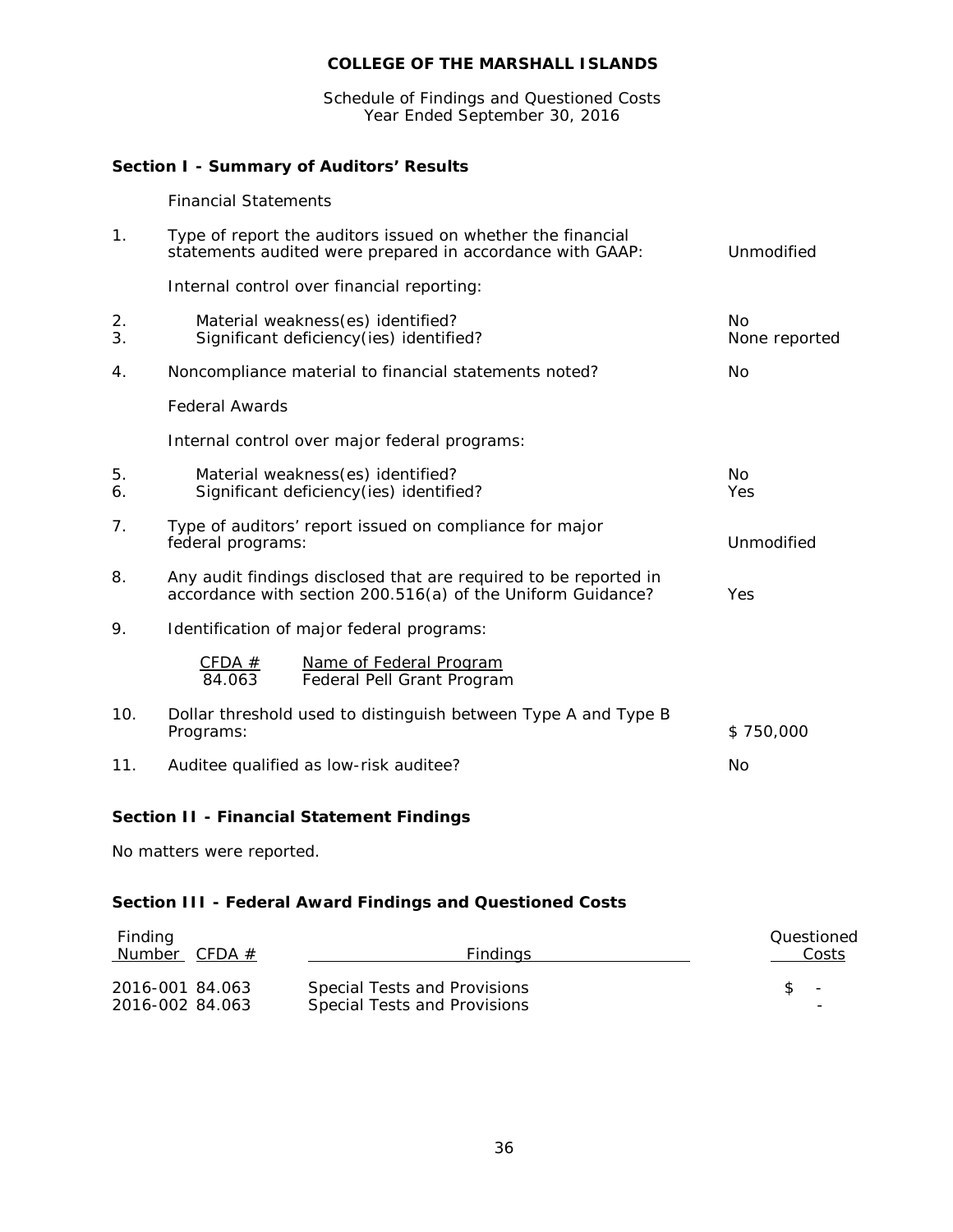Schedule of Findings and Questioned Costs, Continued Year Ended September 30, 2016

| Finding No.:       | 2016-001                                          |
|--------------------|---------------------------------------------------|
| Federal Agency:    | U.S. Department of Education                      |
| Program Name:      | 84.063 Federal Pell Grant Program                 |
| Federal Award No.: | OPE ID 03022400                                   |
| Area:              | Special Tests and Provisions - Return to Title IV |
| Questioned Costs:  | \$-                                               |

Criteria: Per Volume 5 of 2015-2016 SFA Handbook, Title IV funds are awarded to a student under the assumption that the student will attend school for the entire period for which the assistance is awarded. When a student withdraws, the student may no longer be eligible for the full amount of Title IV funds that the student was originally scheduled to receive.

If a recipient of Title IV grant or loan funds withdraws from a school after beginning attendance, the amount of Title IV grant or loan assistance earned by the student must be determined. If the amount disbursed to the student is greater than the amount the student earned, the unearned funds must be returned.

Per 2015-2016 SFA Handbook, some schools can opt to use the 50% point as the withdrawal date for a student who unofficially withdraws in determining earned Title IV aid. Further, a school must return unearned funds for which it is responsible, but no later than 45 days from the determination of a student's withdrawal.

Condition: For one (or 4%) of twenty-five student awards tested, totaling \$63,525 out of a total population of \$4,146,363 in federal student aid, the following deficiency was noted:

| Description                                                                                                                                                                                                                      | <b>Final Grade</b><br>Report |
|----------------------------------------------------------------------------------------------------------------------------------------------------------------------------------------------------------------------------------|------------------------------|
| Student FA1500733 (Award Amount: \$1,444; Fall 2015)<br>attempted 13 credits and completed 0. Student<br>completely withdrew from all courses on 11/11/15.<br>Return of unearned Title IV funds was performed on<br>$02/16/17$ . | 1 NP, 1 W, 2<br>F's          |

Cause: The cause of the above condition is untimely monitoring of student academic progress throughout the semester, which stems from a lack of policies and procedures regarding the updated student enrollment status.

Effect: The effect of the above condition is potential noncompliance with special tests and provision requirements related to the return to Title IV. No interest liability or questioned costs result as funds were returned to the Grantor Agency; however, the finding remains as it was performed 463 days after the student's withdrawal.

Recommendation: We recommend that CMI strengthen internal control policies and procedures to monitor students' academic progress and communicate properly with all other appropriate departments. We further recommend that the College monitor unearned funds for remittance in a timely manner.

Views of Auditee and Planned Corrective Actions: The College of the Marshall Islands agrees with the finding and recommendation and will adhere to the corrective action plan on page 39 in this audit report.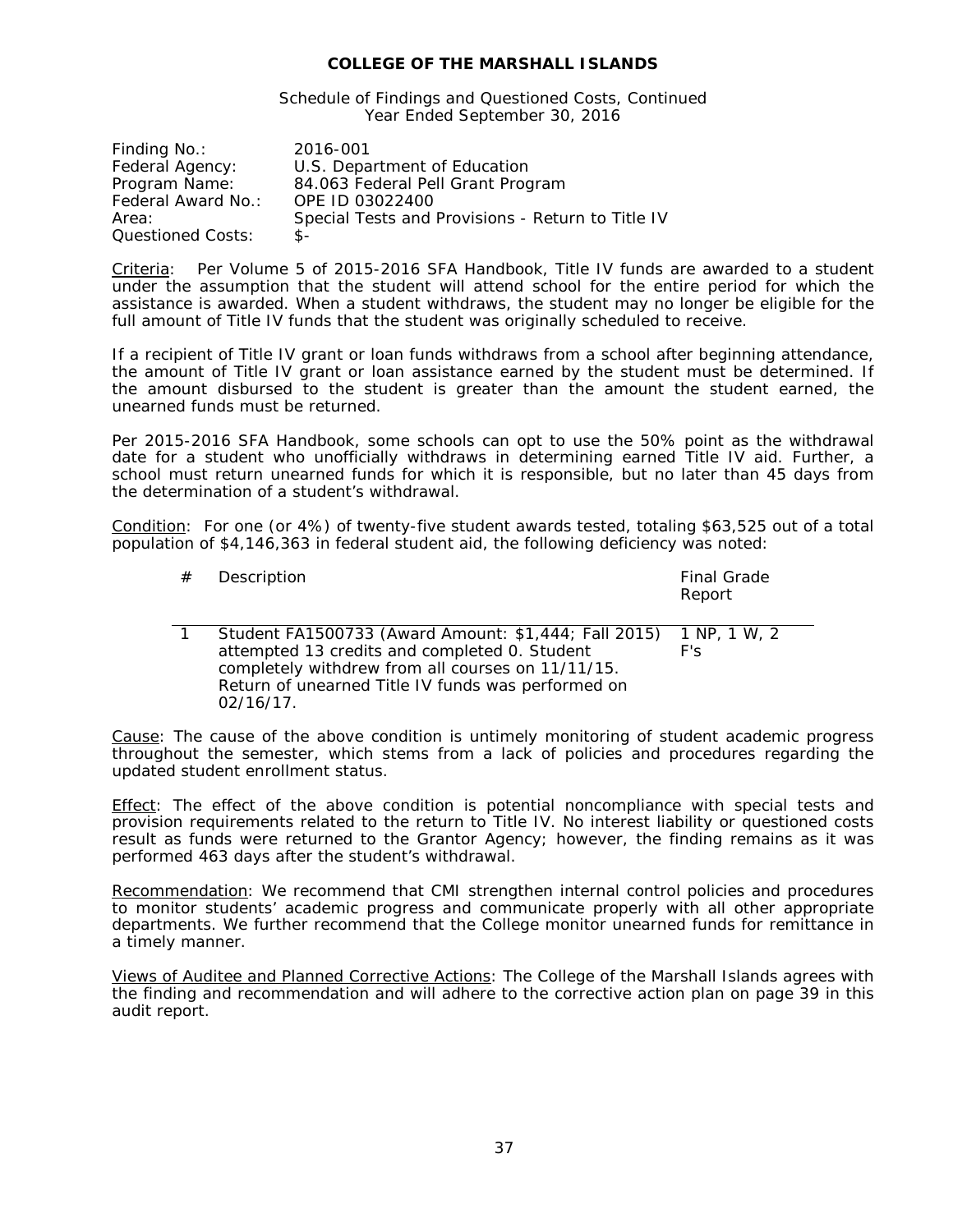Schedule of Findings and Questioned Costs, Continued Year Ended September 30, 2016

Finding No.: 2016-002 Federal Agency: Department of Education<br>Program Name: 84.063 Federal Pell Grant 84.063 Federal Pell Grant Program Federal Award No.: OPE ID 03022400 Area: Special Tests and Provisions - Disbursements To or On Behalf of Students Questioned Costs: \$-

Criteria: Per Chapter 1 of Volume 4: 2015-2016 Federal Student Aid Handbook: "It is the sole responsibility of the school to pay, or make available, any FSA credit balance within the 14-day regulatory time frames."

Per 2015-2016 SFA Handbook, if a school attempts to disburse the credit balance by check and the check is not cashed, the school must return the funds no later than 240 days after the date the school issued the check.

Condition: Tests of student refund disbursements and related payables noted the following:

• For one (or 3%) of thirty-four student refunds tested totaling \$1,444, the College did not release a refund owed within the 14-day time frame. Details follow:

| DocNum I       | Pell List $#$                                  | Award<br>Amount   Check | #    | Refund   Refund<br>Amount   Charge | Last Day to  <br>Account | Refund<br>Date               | Days<br>Elapsed |
|----------------|------------------------------------------------|-------------------------|------|------------------------------------|--------------------------|------------------------------|-----------------|
| $447 -$<br>001 | Pell<br>Award<br>$\blacksquare$<br>Summer 2016 | \$1,444                 | 9978 | \$99                               |                          | 07/15/2016   08/19/2016   26 |                 |

• There are \$44,316 of student refunds payable as of September 30, 2016. Approximately \$22,592 was aged over 240 days and such should have been returned to the U.S. Department of Education no later than September 30, 2016. Funds were untimely returned to the U.S. Department of Education on November 25, 2016 and cleared the College's account on December 7, 2016 as agreed to check #10778 in the amount of \$38,379, which included the aged refunds payable noted above.

Cause: The cause of the above condition is a failure to ascertain that compliance with federal regulations was met.

Effect: The effect of the above condition is noncompliance with the criteria. No questioned cost is raised as checks were issued to students and unclaimed funds were returned to the grantor.

Identification as a Repeat Finding: Finding number 2015-002.

Recommendation: We recommend that the College continue to strengthen control policies and procedures to comply with applicable federal regulations on issuing Pell students and returning unclaimed refunds to the Agency on a timely basis. The College should consider appointing an appropriate Business Office personnel to monitor the timely issuance of Pell refunds, as well as the return of unclaimed refunds to the agency within the required timeframe.

Views of Auditee and Planned Corrective Actions: The College of the Marshall Islands agrees with the finding and recommendations provided by the external auditors and will adhere to the corrective action plan on page 39 in this audit report.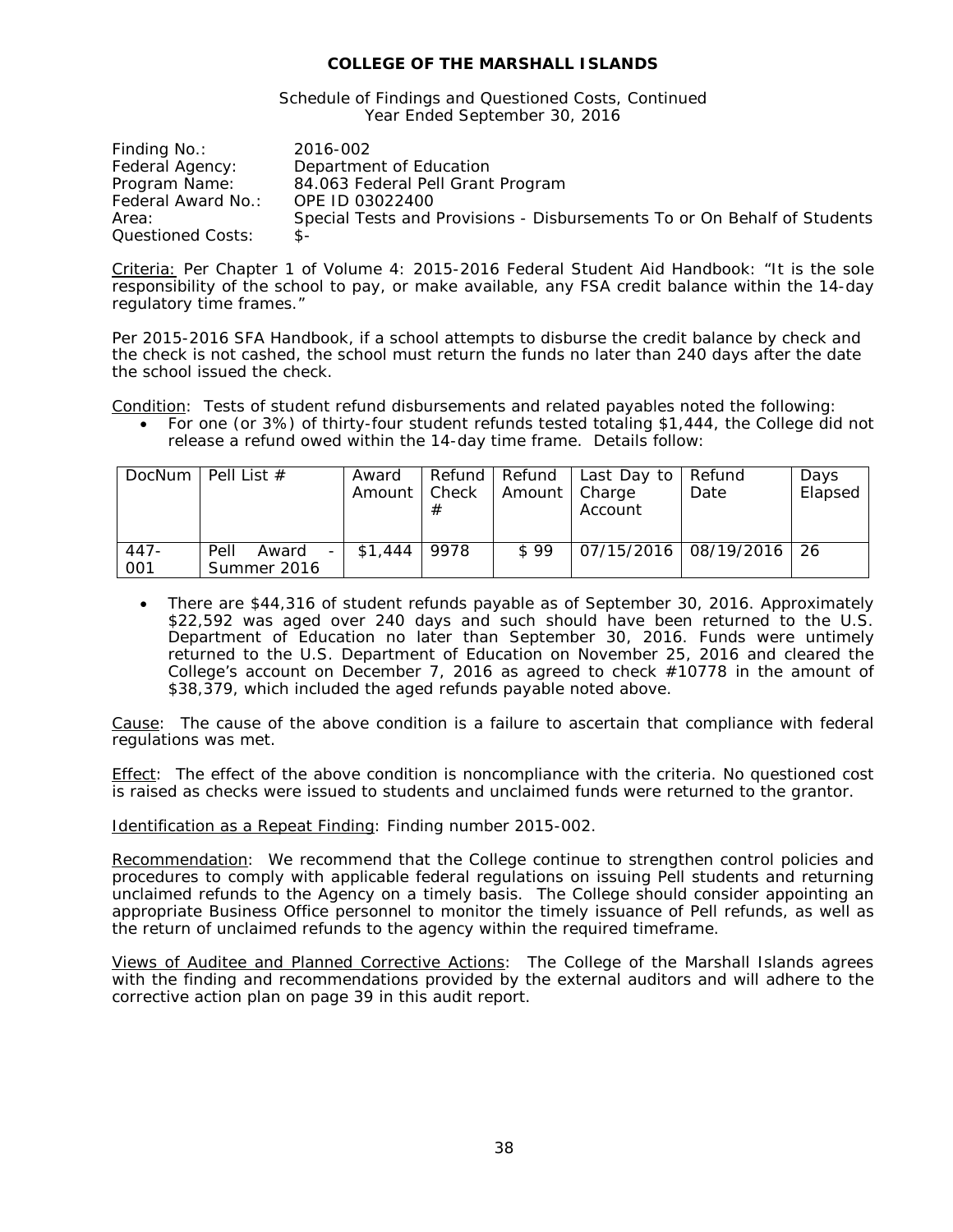#### Corrective Action Plan Year Ended September 30, 2016

2016-001 - Special Tests and Provisions - Return to Title IV

Name of Contact Person: Kotton, Stevenson (Chief Financial Officer)

Corrective Action Plan: The Business Office is currently working with the responsible units at Student Services to review the existing policies and procedures to ensure proper internal controls are in place and systematically implemented. As part of the corrective action plan, Business Office, Financial Aid Office, and Registrar Office will meet on a quarterly basis to perform reconciliation of student records. Furthermore, the College has returned the unearned Title IV funds back to the US Department of Education.

Proposed Completion Date: The College will implement the above corrective action(s) immediately.

2016-002 - Special Tests and Provisions - Disbursements To or On Behalf of Students

Name of contact person: Kotton, Stevenson (Chief Financial Officer)

Corrective Action Plan: The College has already made the necessary changes in administering the Pell refunds to ensure timely issuance of Pell refunds. Furthermore, as part of the College's way forward in improving management student Pell under Title IV grant, unclaimed student refunds will be reimbursed back to the US Department of Education within sixty days after refund checks are processed and become available for the student.

Proposed Completion Date: The College has implemented the above corrective action.